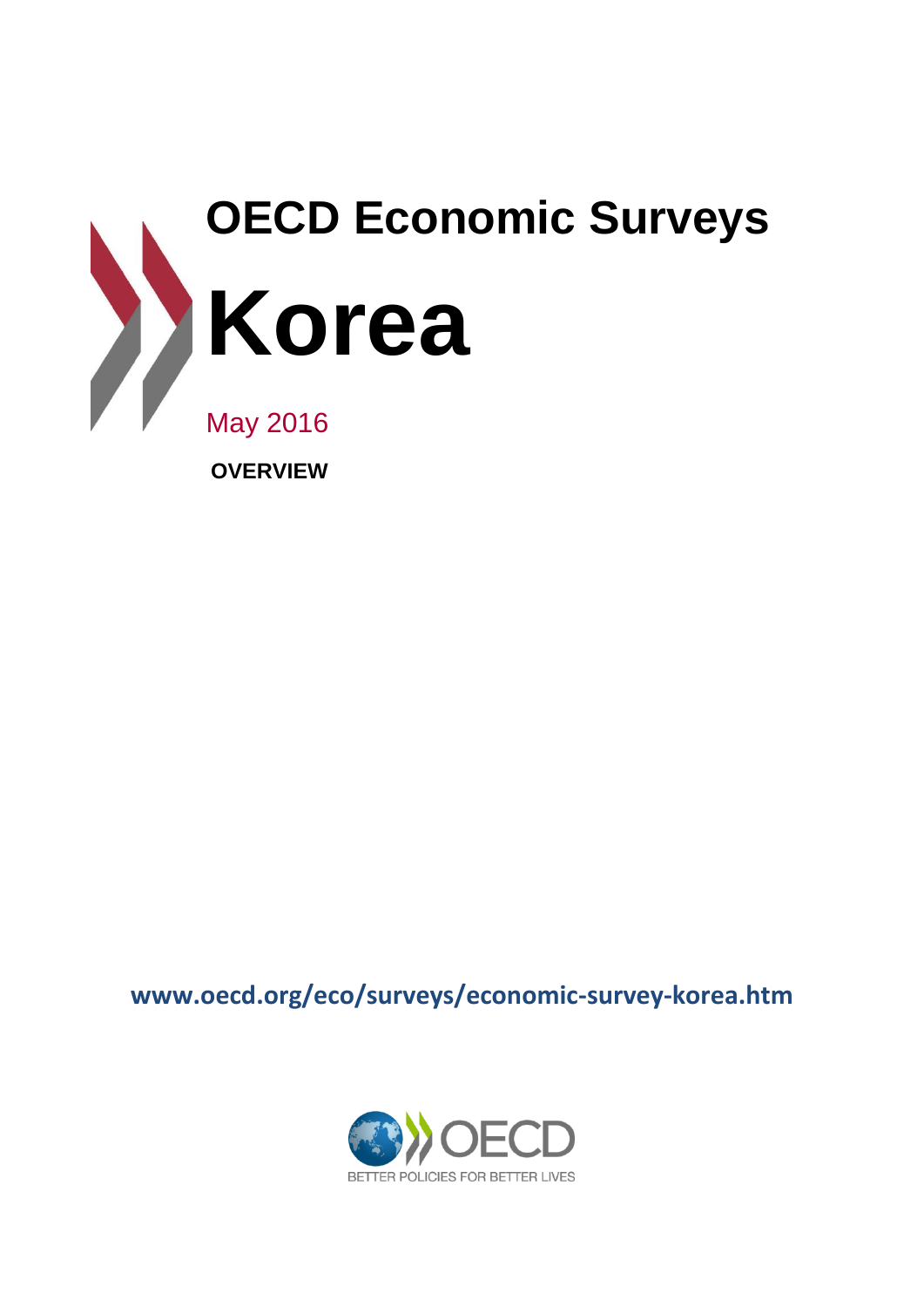This Overview is extracted from the 2016 Economic Survey of Korea. The Survey is published on the responsibility of the Economic and Development Review Committee (EDRC) of the OECD, which is charged with the examination of the economic situation of member countries.

This document and any map included herein are without prejudice to the status of or sovereignty over any territory, to the delimitation of international frontiers and boundaries and to the name of any territory, city or area

## OECD Economic Surveys: Korea© OECD 2016

You can copy, download or print OECD content for your own use, and you can include excerpts from OECD publications, databases and multimedia products in your own documents, presentations, blogs, websites and teaching materials, provided that suitable acknowledgment of OECD as source and copyright owner is given. All requests for public or commercial use and translation rights should be submitted to rights@oecd.org. Requests for permission to photocopy portions of this material for public or commercial use shall be addressed directly to the Copyright Clearance Center (CCC) at info@copyright.com or the Centre français d'exploitation du droit de copie (CFC) at contact@cfcopies.com.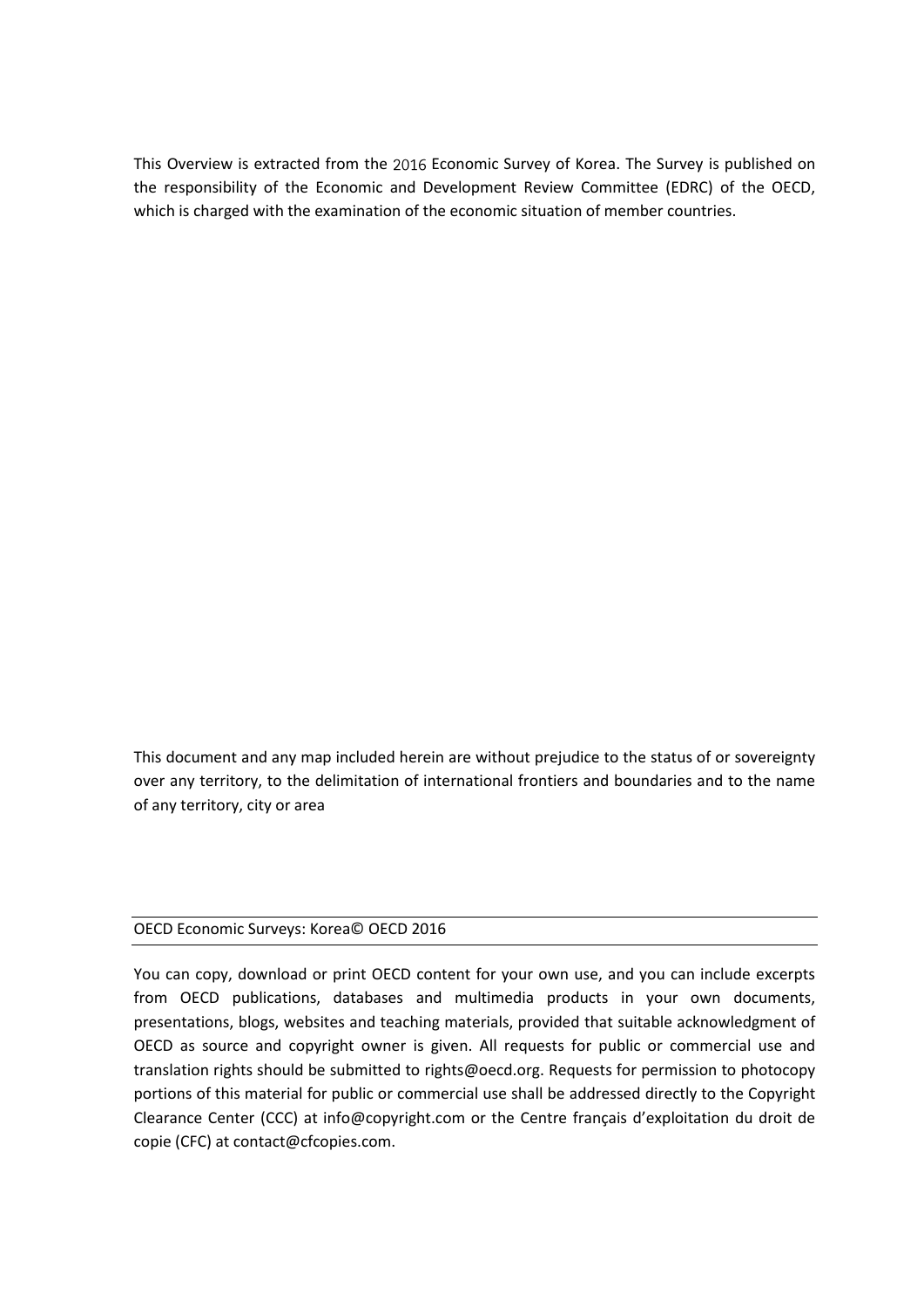## *20th anniversary of Korea's accession to the OECD*

*This year, we celebrate the 20th anniversary of Korea's accession to the OECD. Korea's invitation to join the Organisation represented the culmination of 35 years of extraordinary growth that transformed it from one of the poorest nations in the world to a major industrial power.*

*For Korea, membership in the OECD has provided an opportunity to exchange ideas with the most advanced countries and to learn best practices. The OECD has played a crucial role in developing and advancing Korea during the past two decades. Moreover, the OECD is Korea's most trusted policy advisor. Korea has seriously taken the OECD's recommendations and guidelines into account and reflected them in its economic policies.*

*During its 20 years as an OECD member country, Korea has fulfilled its responsibilities and has been at the forefront in sharing success stories and best practices with other member countries. For example, as the chair country of the Ministerial Council Meeting of OECD in 2009, Korea played a leading role in adopting the Green Growth Initiatives. In 2010, Korea joined the OECD's Development Assistance Committee, transforming itself from a recipient to a donor nation. Moreover, in 2015, the OECD Committee for Scientific and Technological Policy held a ministerial-level meeting in Korea, the first time that it was held outside the OECD headquarters.*

*The world economy is facing a prolonged period of low growth and low inflation, highlighting the need for structural reform and increasing interest in policy areas such as social cohesion, environmental issues and regional policies. The changing atmosphere calls for the OECD to play a bigger role in further promoting global policy responses to pressing issues. Korea is looking forward to further strengthening its collaboration and partnership with the OECD to promote the goal of "better policies for better lives", thereby helping to realise the stable development of the world economy and enhance the quality of life in member countries.*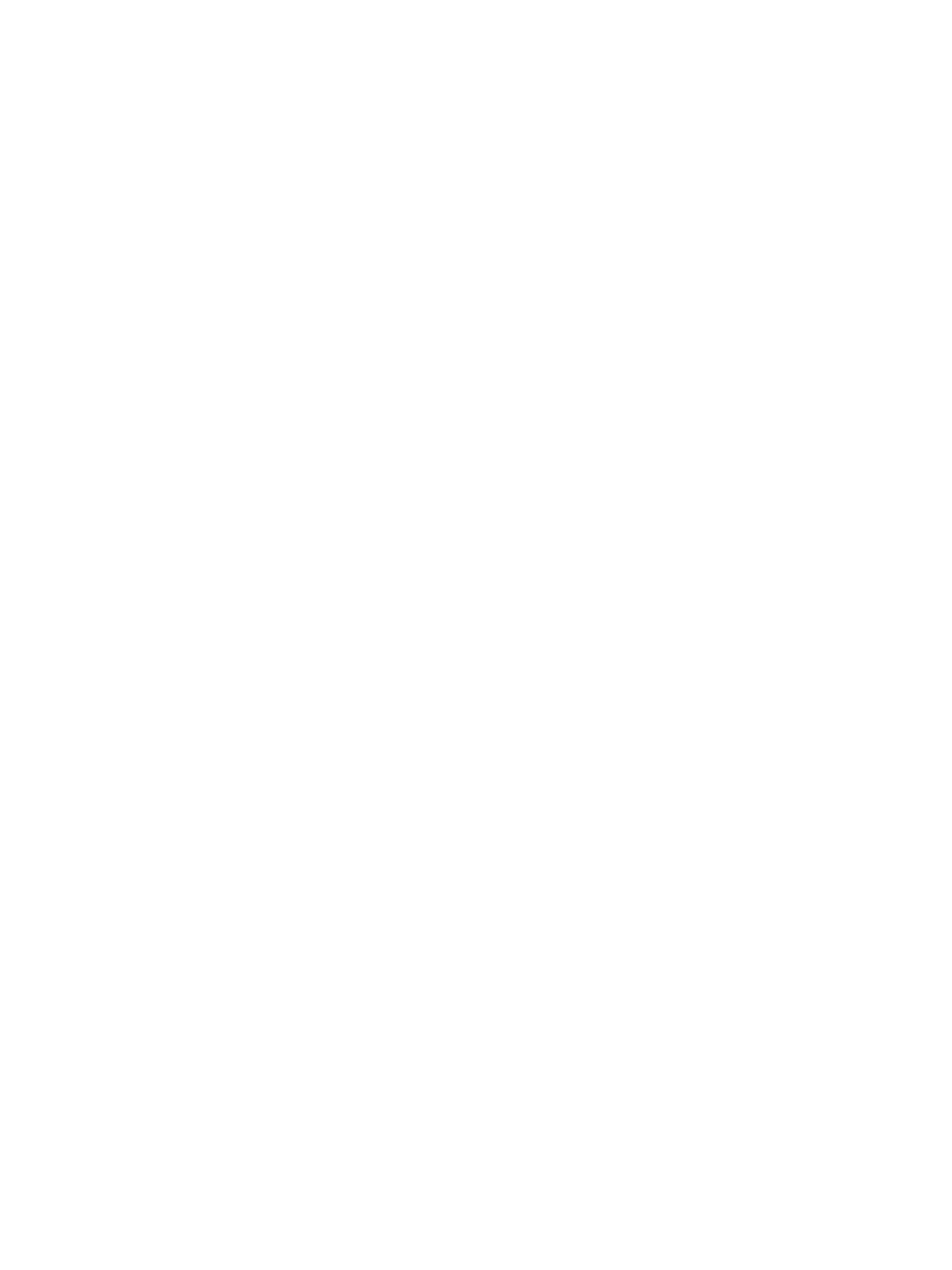# **Executive summary**

- *Korea is experiencing a spell of slower growth and low inflation*
- *Productivity is low due to large gaps between manufacturing and services, and large companies and SMEs*
- *Problems in the labour market raise inequality and poverty, and discourage employment*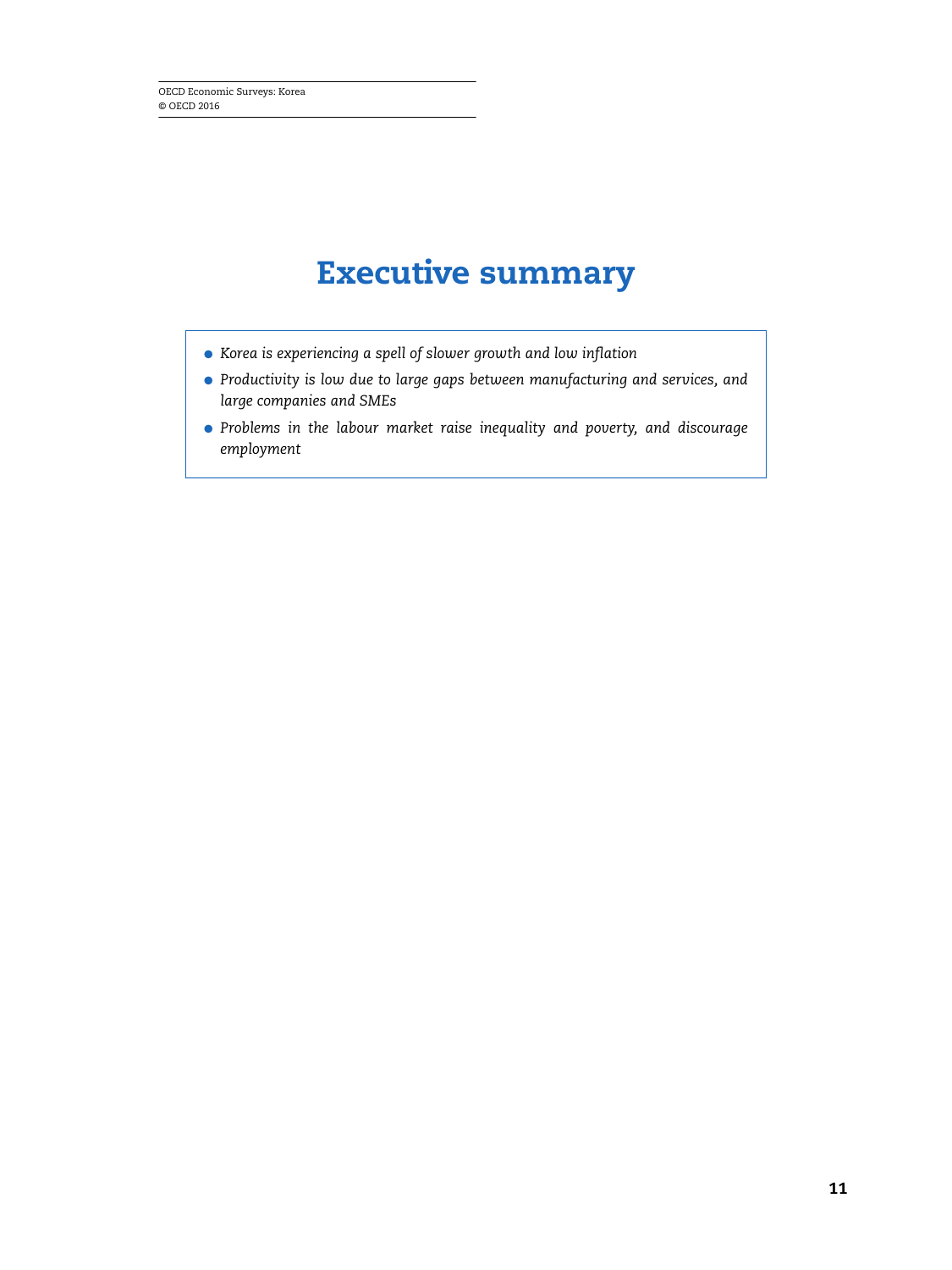## **Korea is experiencing a spell of slower growth and low inflation**

## **Real output growth has slowed**



Output growth slowed to a 2¾ per cent annual rate over 2011-15, still higher than the OECD average, while inflation has remained below the central bank's target. Although export growth has been sluggish, the current account surplus has risen to nearly 8% of GDP, reflecting weak domestic demand, falling oil prices and transitory demographic trends. Robust residential investment is one bright spot, as the policy interest rate has been cut to a record low. However, high household debt is constraining private consumption, although it does not pose a systemic risk to the financial system. Fiscal stimulus was effectively used in 2015 to support growth. The fiscal situation is sound, with the budget in surplus and the government a net creditor.

*Source:* OECD *Analytical Database*.

1 2 *<http://dx.doi.org/10.1787/888933356636>*

## **Productivity is low due to large gaps between manufacturing and services, and large companies and SMEs**

#### **Labour productivity in services is low in Korea**



*Source: OECD National Accounts Database* ; *OECD STI Database*. 1 2 *http://dx.doi.org/10.1787/888933356072*

Labour productivity (output per worker) slowed to around 1% over 2011-15. The level of labour productivity in the service sector is less than half of that in manufacturing. SME policy promotes the survival of small firms, rather than higher productivity, and very few grow into medium-sized firms. Venture capital investment has had limited effectiveness in encouraging innovative startup companies. Product market regulation is among the most stringent in the OECD area. The gains from Korea's high level of investment in R&D are limited by structural weaknesses in the innovation system. However, following the introduction of the Three-year Plan for Economic Innovation in 2014, progress is being made, notably in regulatory reform and the R&D and venture ecosystems.

## **Problems in the labour market raise inequality and poverty, and discourage employment**



**The labour force will fall sharply at current participation rates**

The labour market is segmented into regular and non-regular workers, who earn only 62% as much per hour as regular workers, boosting inequality and relative poverty. Women account for a disproportionate share of non-regular workers, thus discouraging female employment. The employment rate of youth is one of the lowest in the OECD, while older workers are pushed out of firms at age 53 on average into low-quality jobs and selfemployment. Short working lives contribute to a high elderly poverty rate. Due in part to policy efforts, the employment rate is at a record high, reflecting the growth in female employment, and the elderly poverty rate has fallen.

*Source: Statistics Korea* ; OECD calculations. 1 2 *http://dx.doi.org/10.1787/888933356178*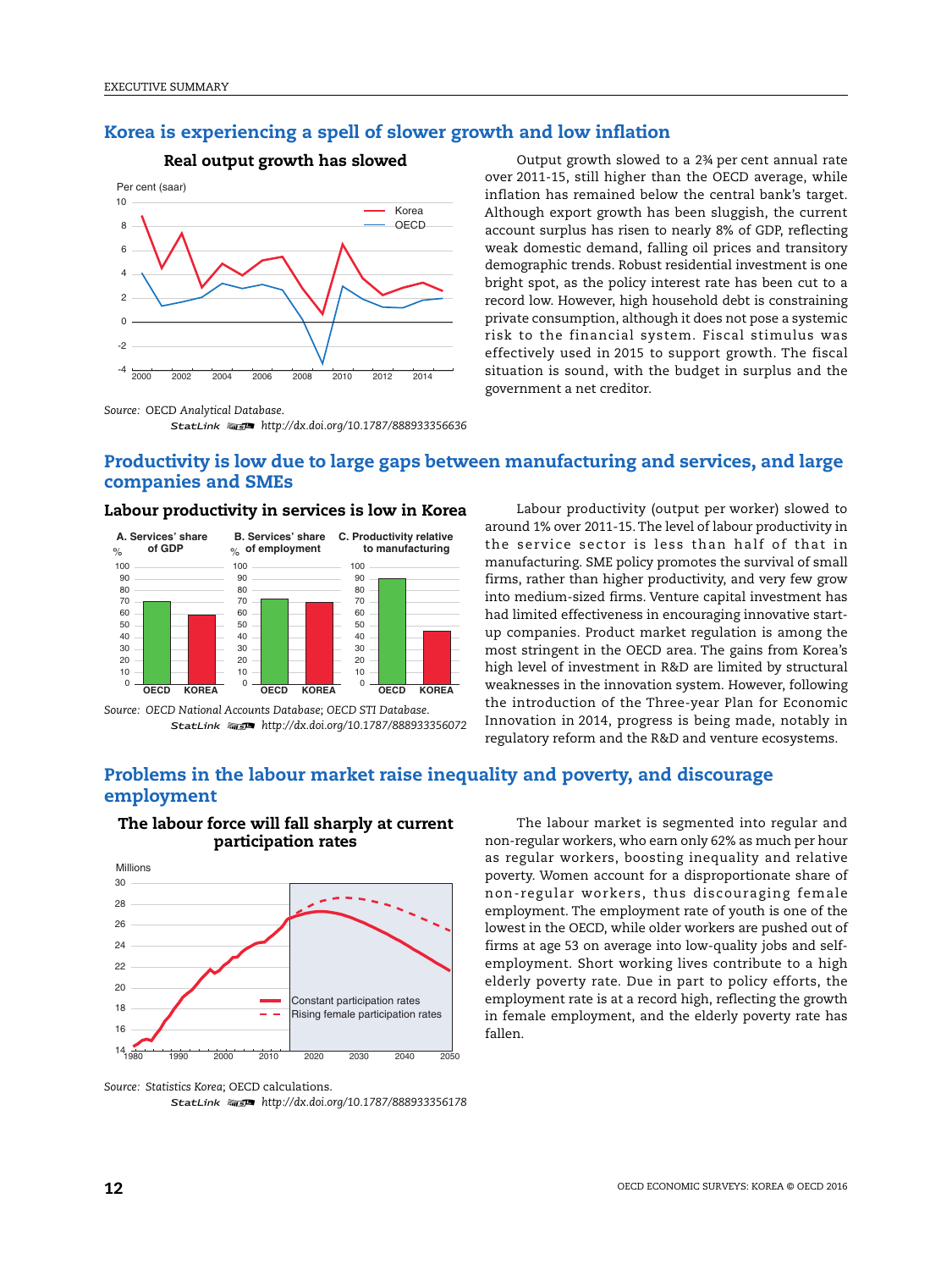| <b>MAIN FINDINGS</b>                                                                                                                                                 | <b>KEY RECOMMENDATIONS</b>                                                                                                                                                                                                                                                                                                                                                                                                                                  |  |  |  |  |  |
|----------------------------------------------------------------------------------------------------------------------------------------------------------------------|-------------------------------------------------------------------------------------------------------------------------------------------------------------------------------------------------------------------------------------------------------------------------------------------------------------------------------------------------------------------------------------------------------------------------------------------------------------|--|--|--|--|--|
|                                                                                                                                                                      | <b>Raising productivity</b>                                                                                                                                                                                                                                                                                                                                                                                                                                 |  |  |  |  |  |
| and innovation.                                                                                                                                                      | Product market regulation is the fourth most stringent Use the new "cost-in, cost-out" system to reduce the<br>in the OECD, with adverse implications for competition regulatory burden, based on accurate Regulatory Impact<br>Assessments, and phase out positive-list regulations.                                                                                                                                                                       |  |  |  |  |  |
| limited.                                                                                                                                                             | While venture capital investment is rising, thanks in Focus venture capital on start-ups by facilitating early-<br>part to public financing, its funding of start-ups is stage IPOs in the KOSDAQ and KONEX markets and<br>taking further steps to jumpstart the M&A market<br>through regulatory reform.                                                                                                                                                   |  |  |  |  |  |
| of business-financed R&D is carried out in universities. government by promoting the mobility or researchers.                                                        | Only 0.7% of the R&D in Korea in 2014 was financed from Relax barriers to trade and investment to help firms<br>abroad and international co-authorship and co- better connect to global innovation networks.<br>patenting are among the lowest in the OECD. Only 1.3% Strengthen R&D links between academia, business and                                                                                                                                   |  |  |  |  |  |
|                                                                                                                                                                      | <b>Fiscal policy</b>                                                                                                                                                                                                                                                                                                                                                                                                                                        |  |  |  |  |  |
| and sluggish domestic demand.                                                                                                                                        | Korea faces headwinds from weak overseas demand Use fiscal policy to sustain growth in 2016-17, while<br>setting policy in a framework that ensures Korea's long-<br>run fiscal sustainability.                                                                                                                                                                                                                                                             |  |  |  |  |  |
|                                                                                                                                                                      | <b>Increasing employment</b>                                                                                                                                                                                                                                                                                                                                                                                                                                |  |  |  |  |  |
| largest in the OECD.                                                                                                                                                 | The employment of women is constrained by the Increase the take-up of maternity and parental leave<br>limited take-up of maternity and parental leave and the systems by enforcing compliance and raising the<br>availability of high-quality childcare. Career breaks for benefit level for parental leave. Enhance childcare<br>women widen the gender wage gap, which is the quality by making accreditation mandatory and<br>strengthening competition. |  |  |  |  |  |
| reflecting a high level of labour market mismatch.                                                                                                                   | The youth (15-29) employment rate is one of the lowest Expand Meister vocational schools and the Work-Study<br>in the OECD, while the share of NEETs (neither in Dual System, thereby enhancing links between schools<br>employment nor in education or training) is high, and firms, and basing curriculum on the National<br>Competency Standards.                                                                                                        |  |  |  |  |  |
| young workers, are pushed out of firms at an early age, expand education for older persons with low skills.<br>forcing them into temporary jobs and self-employment. | Older workers (50-64), whose skills are low compared to Accelerate the adoption of the wage peak system and                                                                                                                                                                                                                                                                                                                                                 |  |  |  |  |  |
|                                                                                                                                                                      | Promoting social cohesion                                                                                                                                                                                                                                                                                                                                                                                                                                   |  |  |  |  |  |
| are reported to be broadly similar.                                                                                                                                  | Non-regular workers earn only about half as much as Break down dualism by relaxing employment<br>regular workers per month, although their skill levels protection for regular workers and making it more<br>transparent, increasing the minimum wage and<br>expanding social insurance coverage and training for<br>non-regular workers.                                                                                                                   |  |  |  |  |  |
| average of 12.6%.                                                                                                                                                    | The rate of relative poverty among the elderly is the Focus the Basic Pension on the elderly with the lowest<br>highest in the OECD at 49.6%, four times the OECD incomes to reduce poverty; expand the coverage of the<br>National Pension Scheme to reduce poverty in the long<br>run.                                                                                                                                                                    |  |  |  |  |  |
| Green growth to improve the environment                                                                                                                              |                                                                                                                                                                                                                                                                                                                                                                                                                                                             |  |  |  |  |  |
|                                                                                                                                                                      | The amount of water taken from ground or surface Improve water pricing policies to increase efficiency by<br>water sources in Korea as a share of renewable ensuring that prices cover water supply costs, as well as<br>resources was the third highest in the OECD in 2012. by developing water supply and improving demand<br>The number of premature deaths due to outdoor air management. Air pollution should be reduced, in part,                    |  |  |  |  |  |

than 20 000 in 2013.

pollution increased from around 16 000 in 2005 to more

by co-operation with other countries in the region and

through appropriate economic instruments.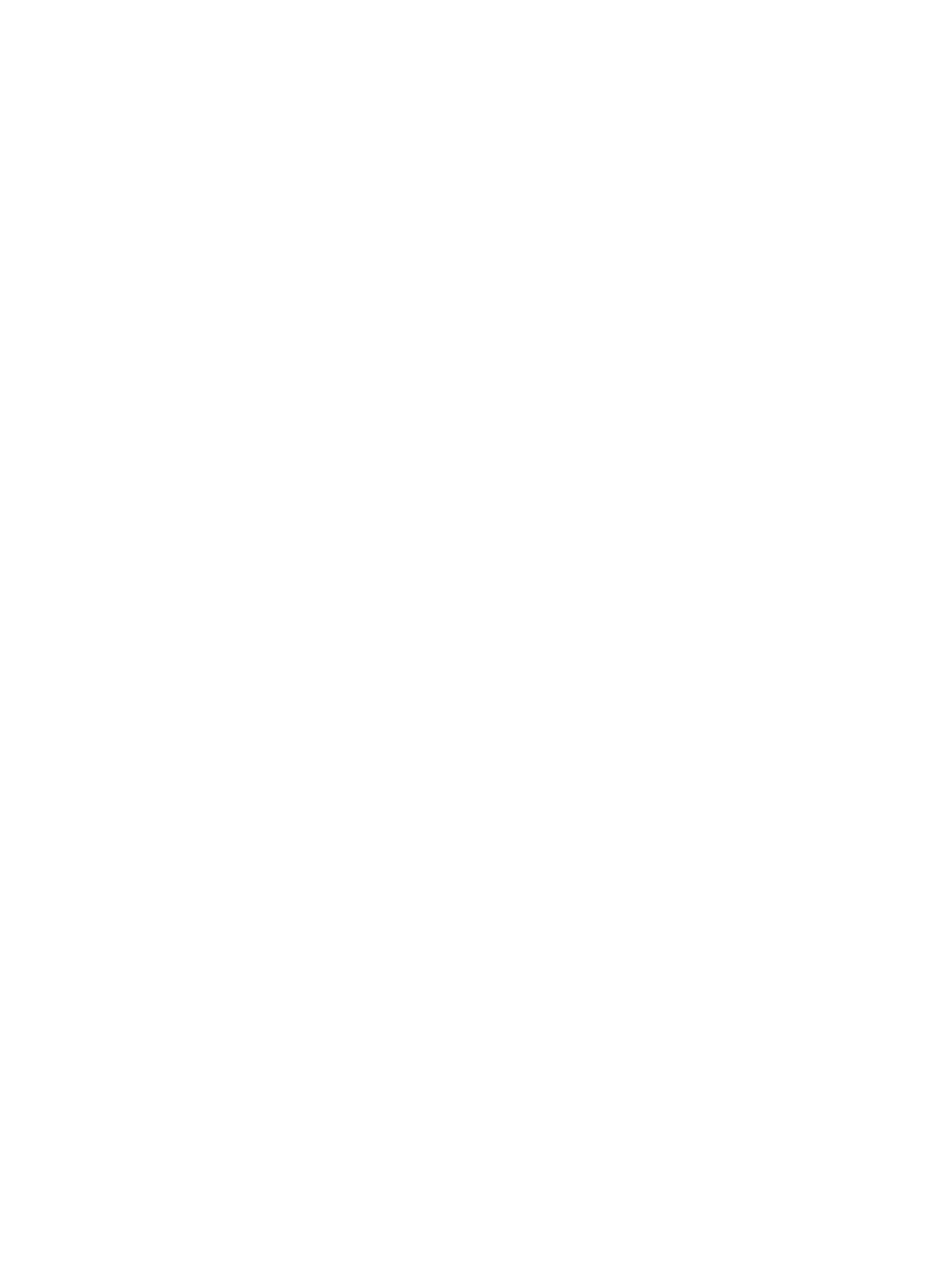# **Assessment and recommendations**

- *Policies to end low growth and inflation are boosting the economy*
- *Raising productivity through innovation and structural reform*
- *Labour market reforms to promote inclusive growth and social cohesion*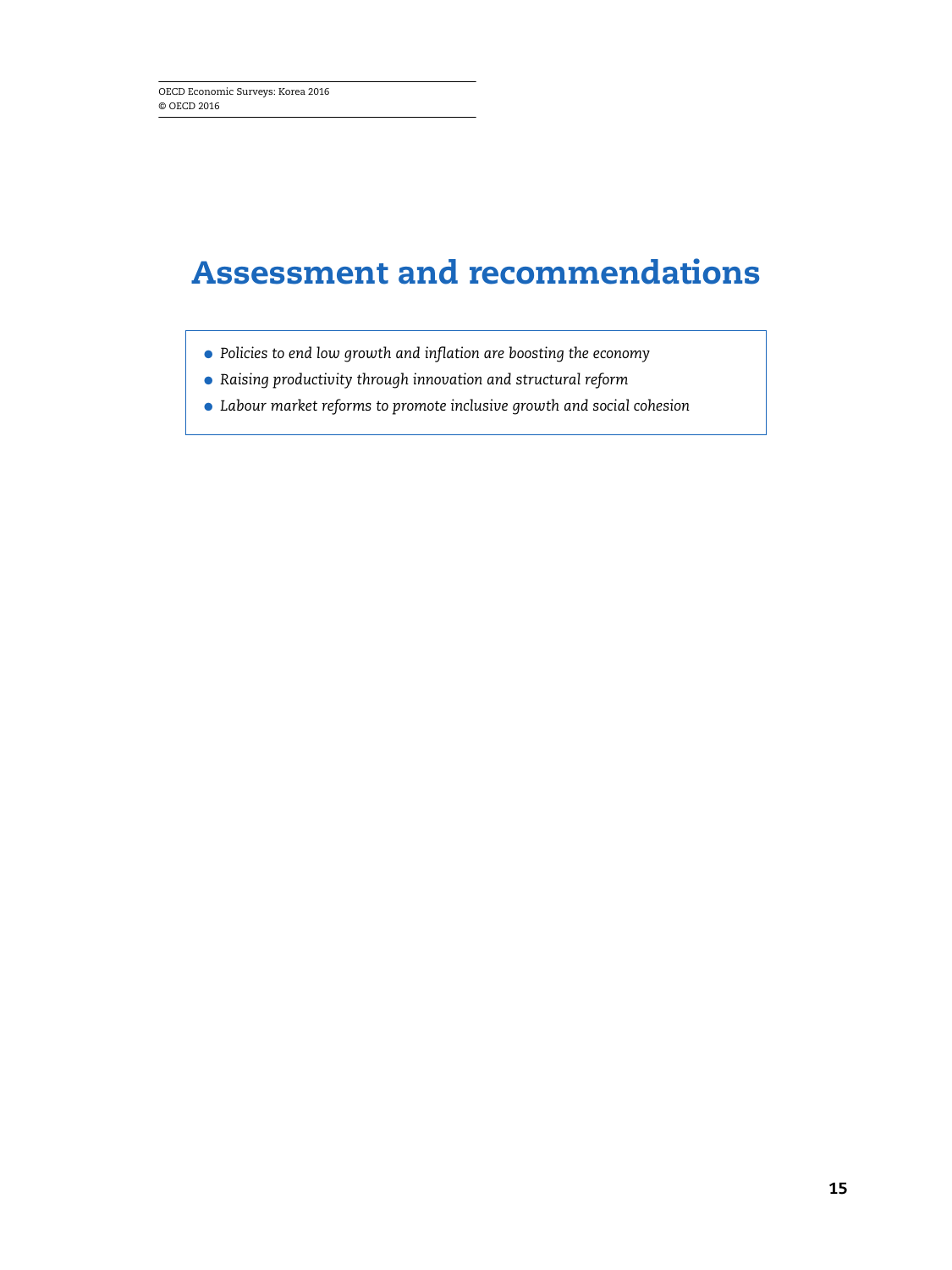${\rm K}$ orea has been one of the fastest growing OECD economies over the past 25 years, boosting its per capita income from 39% of the average of the top half of OECD countries in 1991 to 75% by 2014. Sustained double-digit export growth in volume terms helped make Korea the 6th-largest exporter and 11th-largest economy in the world by 2015. A number of Korean companies are world leaders in key industries. Korea is exceptional in terms of its high levels of education and R&D investment.

However, growth has slowed from an average of 4¼ per cent per year over 2001-11 to 2¾ per cent since 2011 (Figure 1). The slowdown in world trade since 2010 has been especially detrimental to Korea, as exports account for nearly 60% of total demand. Moreover, Korea's exports have faced strong competition from emerging economies, notably China, and with advanced economies in high-end markets. Meanwhile, domestic demand has been constrained by structural problems, such as high household debt, stagnant servicesector productivity and struggling small and medium-sized enterprises (SMEs). Korea has a dualistic economy, characterised by large productivity gaps between manufacturing and services, large and small firms, and regular and non-regular workers. Overall productivity is only 55% of the top half of OECD countries. Labour market dualism has resulted in high wage inequality and a relative poverty rate that is the eighth highest in the OECD.





*Source: OECD Analytical Database*.

In terms of well-being, Korea has outstanding scores in personal security, education and skills and civic engagement and governance (Figure 2), but ranks poorly in social connections, work-life balance, health status and environmental quality (Panel B). In addition, subjective well-being in Korea is well below the OECD average. Finally, Korea has large regional disparities in access to services, education and health (Panel C). In terms of

<sup>1 2</sup> *<http://dx.doi.org/10.1787/888933355958>*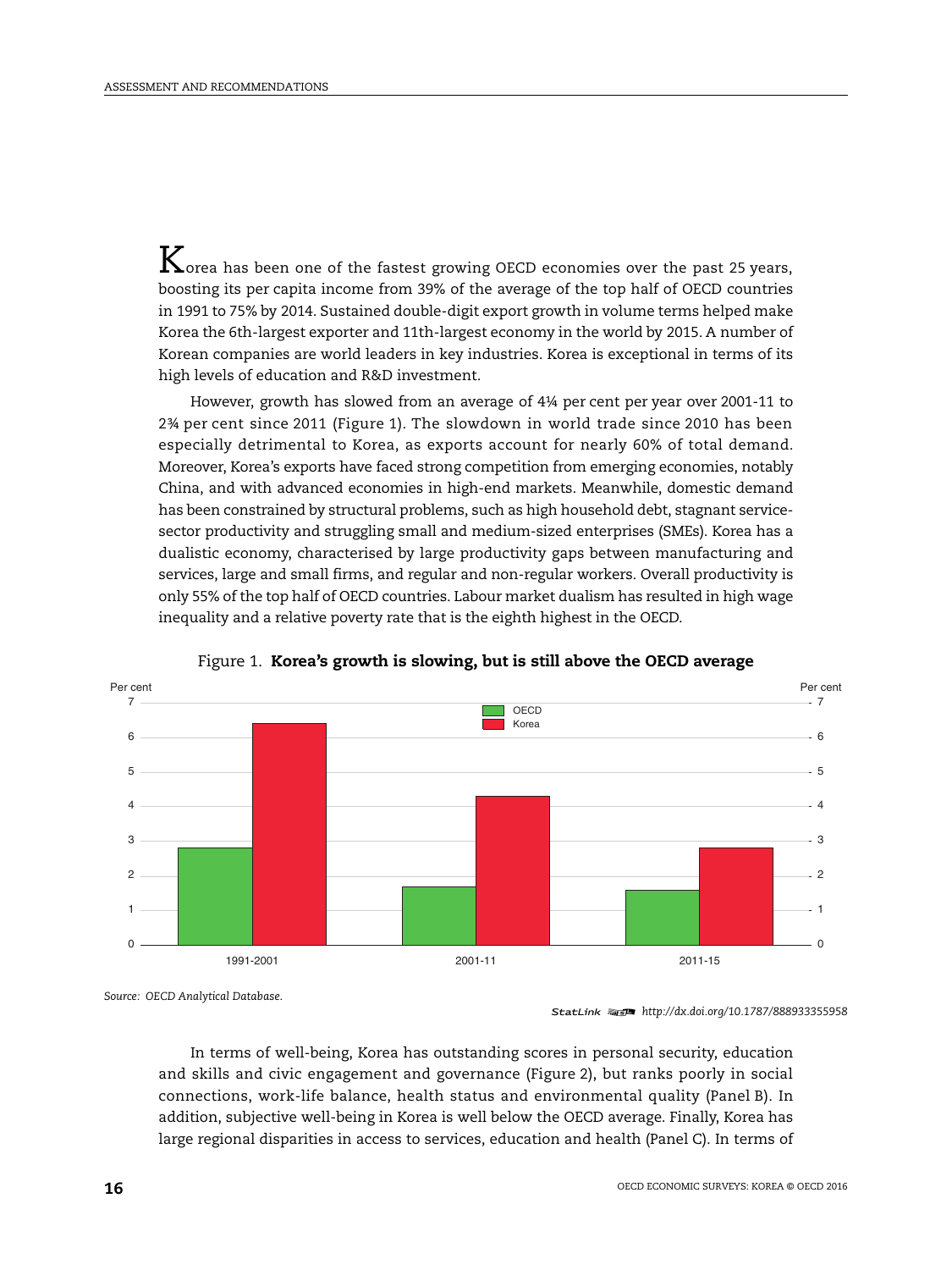

## Figure 2. **Well-being indicators suggest room for improvement in Korea**





#### **C. Relative performance of Korean regions by well-being dimensions<sup>1</sup>**



1. Relative ranking of the regions with the best and worst outcomes in the nine well-being dimensions, with respect to all 362 OECD regions. The nine dimensions are ranked according to the size of regional disparities in the country. *Source: OECD Better Life Index Database*; *OECD Regional Well-Being Database*.

1 2 *<http://dx.doi.org/10.1787/888933355968>*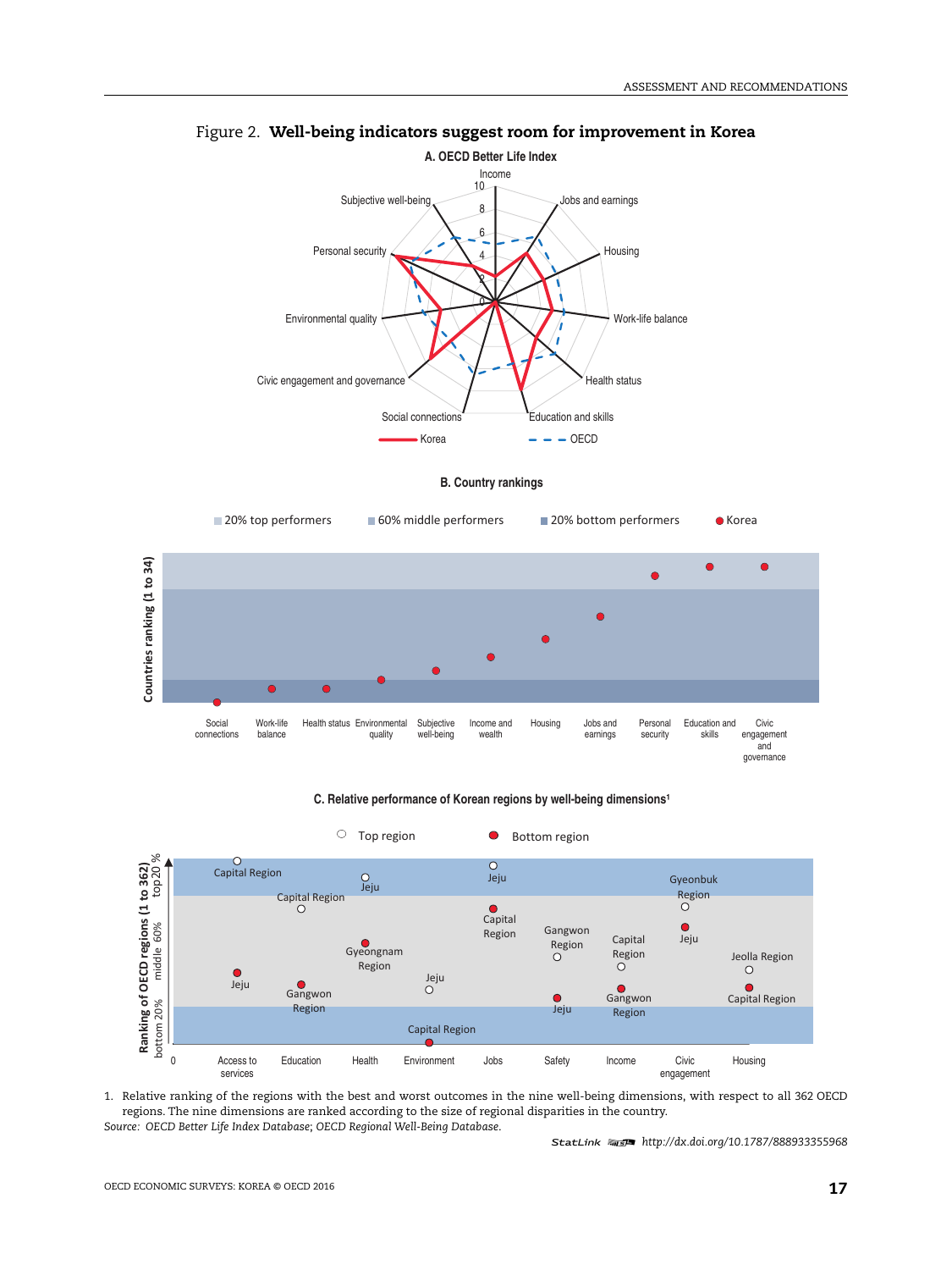the Sustainable Development Goals, Korea ranks 23rd out of the 34 OECD countries overall and last in renewable energy use and on actions to combat climate change (Kroll, 2015).

Sustained output growth would help Korea further raise living standards, cope with population ageing, which is projected to be the fastest in the OECD (Figure 3), and deal with the cost of possible rapprochement with North Korea. The government launched an initiative in 2013 to foster a "creative economy" to generate new jobs and economic revitalisation through innovation. Korea's traditional growth model, based on exports that are produced primarily by large firms affiliated with the business groups known as *chaebols*, has become less effective. The creative economy is to be driven, in part, by regulatory reform and increased competition to stimulate entrepreneurship and improve efficiency, especially in SMEs, where productivity is only 30.5% of that in large firms. This implies a greater role for domestic demand and the service sector. In launching the "Three-year Plan for Economic Innovation", the government pledged to raise the potential growth rate, currently estimated at around 3% by the OECD and the Bank of Korea, to 4% by 2017 and stated that Korea will have "no future" unless it breaks the protracted cycle of low growth. To promote social cohesion, the government is pushing for labour market reforms and aims to boost employment to 70% of the working-age population (2014 *OECD Economic Survey of Korea*).



Figure 3. **Population ageing in Korea is projected to be the fastest in the OECD**

Population aged 65 and over as a percentage of the population aged 15 to 64

*Source: OECD Demography and Population Database*.

1 2 *<http://dx.doi.org/10.1787/888933355971>*

The reforms that Korea has presented to the G20 have great potential. The OECD estimates that within ten years GDP would be 3% higher than otherwise (Table 1) – assuming swift, full implementation of the reforms – through gains in productivity and employment. Delays, or partial implementation, would reduce the gains. However, dynamic effects may amplify them.

The key messages of this *OECD Economic Survey* are:

● Productivity growth has slowed markedly, slowing the rise of incomes and well-being. This calls for ambitious reforms to strengthen competition and raise efficiency in lowproductivity services and in SMEs.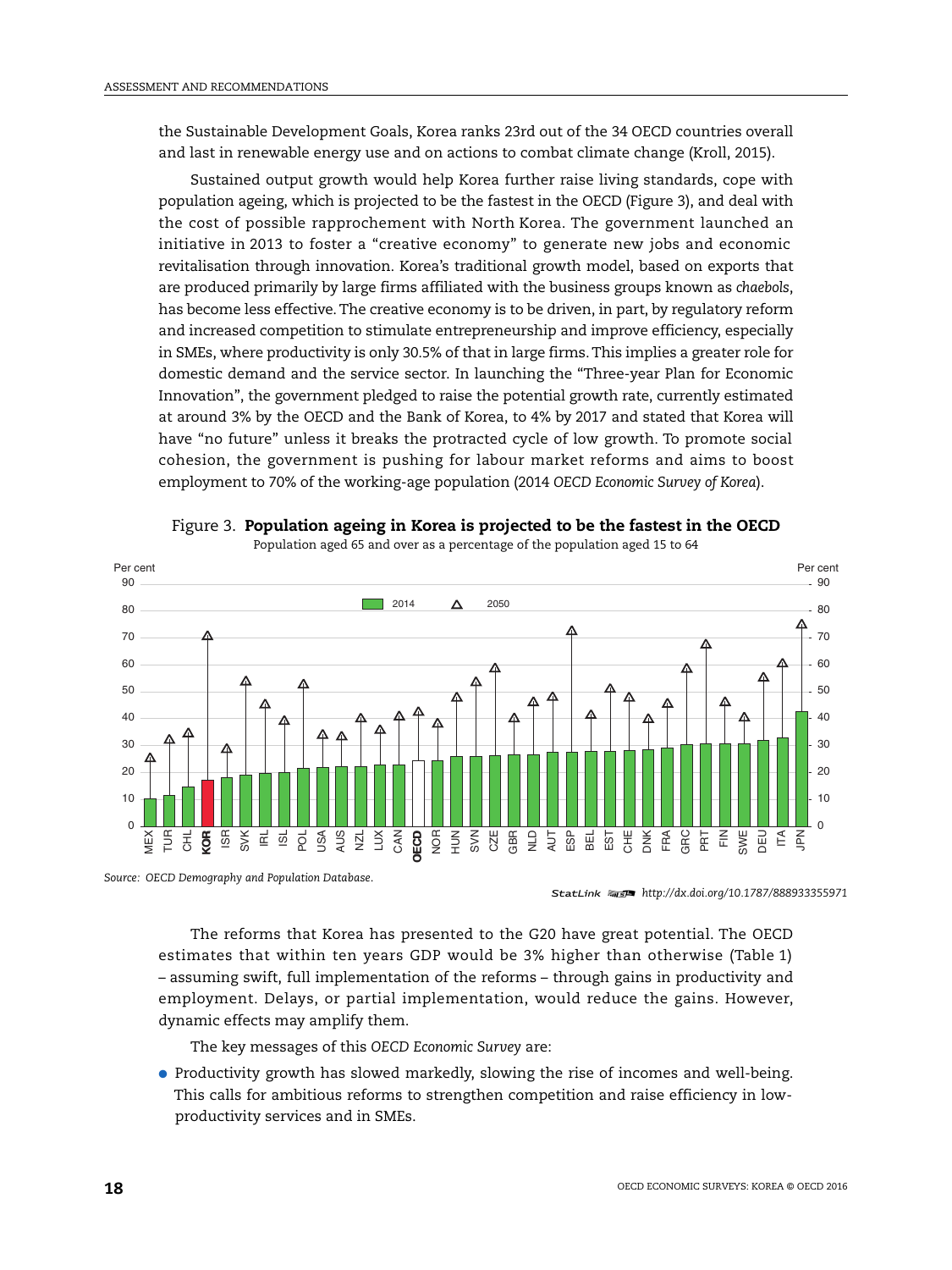| In per cent                             |                  |                         |                       |  |  |  |  |
|-----------------------------------------|------------------|-------------------------|-----------------------|--|--|--|--|
|                                         | <b>GDP</b> level | Via productivity growth | Via employment growth |  |  |  |  |
| Product market reform                   | 1.4              | 1.4                     |                       |  |  |  |  |
| Labour market reform                    |                  |                         | 1.0                   |  |  |  |  |
| Active labour market policy             | 0.1              |                         | 0.1                   |  |  |  |  |
| Unemployment benefits                   | 0.3              |                         | 0.3                   |  |  |  |  |
| Female labour participation (childcare) | 0.6              |                         | 0.6                   |  |  |  |  |
| Reform of the tax structure             | 0.2              | 0.2                     |                       |  |  |  |  |
| R&D and innovation                      | 0.4              | 0.4                     |                       |  |  |  |  |
| Total                                   | 3.0              | 2.0                     | 1.0                   |  |  |  |  |

## Table 1. **The impact of Korea's reform programme on growth over ten years is significant1**

See Annex A1 for details. Annex A2 summarises the major elements of the Three-year Plan for Economic Innovation. *Source:* OECD calculations.

- Removing the substantial obstacles to the employment of women, youth and older people would promote social inclusion, while sustaining the size of the labour force as the working-age population peaks in 2016.
- Labour market dualism is the major cause of Korea's wide wage dispersion and high relative poverty rate. Breaking it down, and expanding the social welfare system, would improve social inclusion.

## **Policies to end low growth and inflation are boosting the economy**

In 2015, the economy was hit by two shocks. *First*, an outbreak of the Middle East Respiratory Syndrome led to a contraction in private consumption in the second quarter. *Second*, a marked slowdown in demand from China and other Asian countries, which account for half of Korean exports, resulted is slowing export growth (Figure 4, Panel B). In addition, Korea's exports have continued to expand less rapidly than import growth in its export markets (Panel C). However, domestic demand growth picked up in the second half of 2015, helped by monetary and fiscal stimulus (see below).

High household debt, which reached 158% of household disposable income by 2011, has tended to exert a drag on private consumption. Although the government launched a plan that year to reduce the household debt ratio, credit growth to households accelerated from 6% in 2012 to more than 10% in 2015 (Figure 4, Panel D). The pick-up occurred after housing market deregulation measures and the relaxation of macro-prudential regulations on mortgage loans in 2014, and was further encouraged by a fall in interest rates. Consequently, residential investment has been robust, rising at a 25% annual rate since the final quarter of 2014 and housing prices (adjusted for inflation) are increasing at a 2.2% annual pace. At the same time, investment in business equipment remained robust.

Overall, output growth slowed in 2015, but at 2.6% it remained higher than the OECD average of around 2%, thanks to continued monetary policy easing and significant fiscal stimulus in the second half of the year. Government spending, initially set to rise by 5.5% in 2015, was boosted in mid-2015 by 1% of GDP in additional spending. Headline inflation was 0.7% in 2015, well below the Bank of Korea's target range of 2.5% to 3.5% for 2013-15 (Figure 5), reflecting sluggish growth and falling oil prices. However, core inflation, which excludes energy and food, picked up to 2.2%.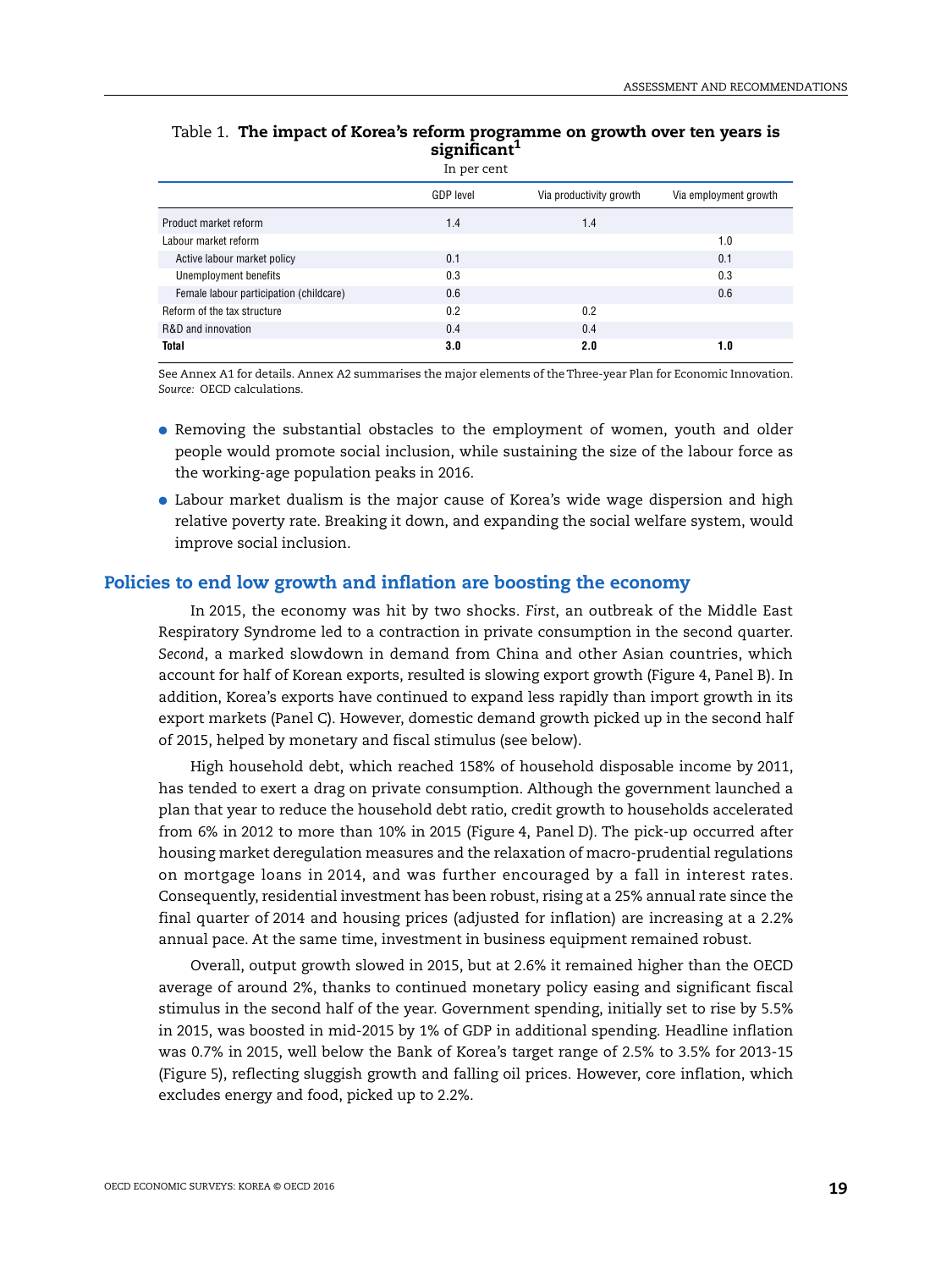

#### Figure 4. **Key macroeconomic indicators**

1. Three-quarter moving average.

3. Actual growth in exports relative to the growth of the country's export market, which is calculated as the weighted average of import growth in Korea's 48 major trading partners. Export performance improves if Korea's export growth exceeds import growth in its 48 trading partners.

*Source: Statistics Korea*; *OECD Analytical Database*; Bank of Korea.

1 2 *<http://dx.doi.org/10.1787/888933355983>*

Korea's current account surplus widened sharply from 1.6% of GDP in 2011 to 7.9% in 2015, reflecting the fall in oil prices, weak domestic demand and transitory demographic factors. Oil imports declined by 4% of GDP over that period, although up to one-third of the impact may have been offset by lower prices for Korea's exports of petroleum products (IMF, 2015). Weak fixed investment, which has a relatively high import component, also limited import growth. The investment slowdown is reflected in the swing in the savinginvestment imbalance of the non-financial corporate sector from substantial deficits in 2011-12 to a surplus in 2013 (Figure 6). In addition, the household sector's balance shifted from a deficit in 2011 to a surplus in 2012-14, in part due to transitory demographic factors (Kwon, 2015). Indeed, the household saving rate rose from less than 4% to 7.2% over

<sup>2.</sup> Exports on a national accounts basis and three-month moving average for industrial production.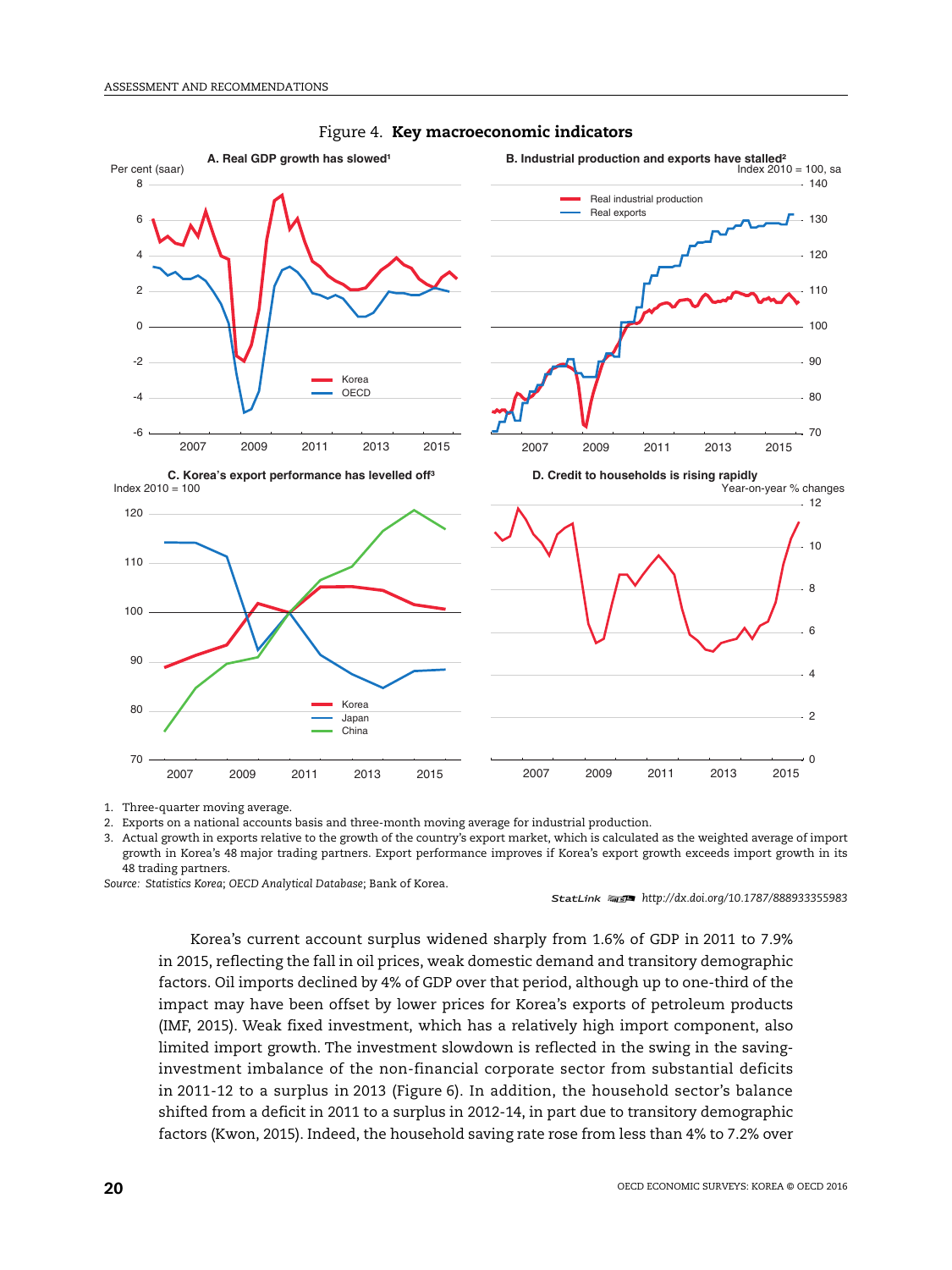

## Figure 5. **Consumer price inflation is well below the central bank's target**

Year-on-year percentage changes in headline and core consumer price indices

1. OECD measure of core inflation, which excludes food and energy. The central bank's target is for CPI inflation. *Source: OECD Analytical Database*; Bank of Korea.

1 2 *<http://dx.doi.org/10.1787/888933355998>*

that period, consistent with weak private consumption. These trends underline the importance of stronger domestic demand driven by consumption and business investment to reduce the large external surplus.

## *The economic outlook for 2016-17*

The strong rebound in the second half of 2015, supported by fiscal stimulus, faltered in early 2016 as private consumption declined.Weak demand from China, which accounts for a quarter of Korean exports, continues to constrain export growth (Table 2). Residential investment, which increased at a double-digit pace over 2013-15, is moderating following the tightening of prudential rules on mortgage lending in early 2016, in part to restrain the high and rising level of household debt. Nevertheless, continued gains in employment and real wages sustain the economic expansion.

Output growth is projected to pick up, reaching 3% in 2017, thanks in part to faster world trade growth that will boost Korean exports and business investment (Table 2). Faster wage gains are expected to raise private consumption, supported by a fall in the household saving rate, which has risen sharply to nearly 9%. Faster output growth and the expected stabilisation of oil prices are projected to increase headline inflation to 1.7% in 2017, while the current account surplus remains high at 7½ per cent of GDP.

Given Korea's reliance on export-led growth, a delayed rebound in world trade is the biggest risk to a sustained expansion. In particular, a sharper-than-expected slowdown in China would be very detrimental to Korea, given that its merchandise exports to China accounted for 10% of GDP in 2014. Global financial market turbulence in the context of diverging monetary policy stances and weakness in emerging market economies also pose downside risks. The upward trend in household debt could further constrain private consumption. On the upside, Korea's strong external position provides a buffer against shocks and effective structural reforms could reignite export growth and reverse the decline in export performance. More rapid progress toward the goal of a 70% employment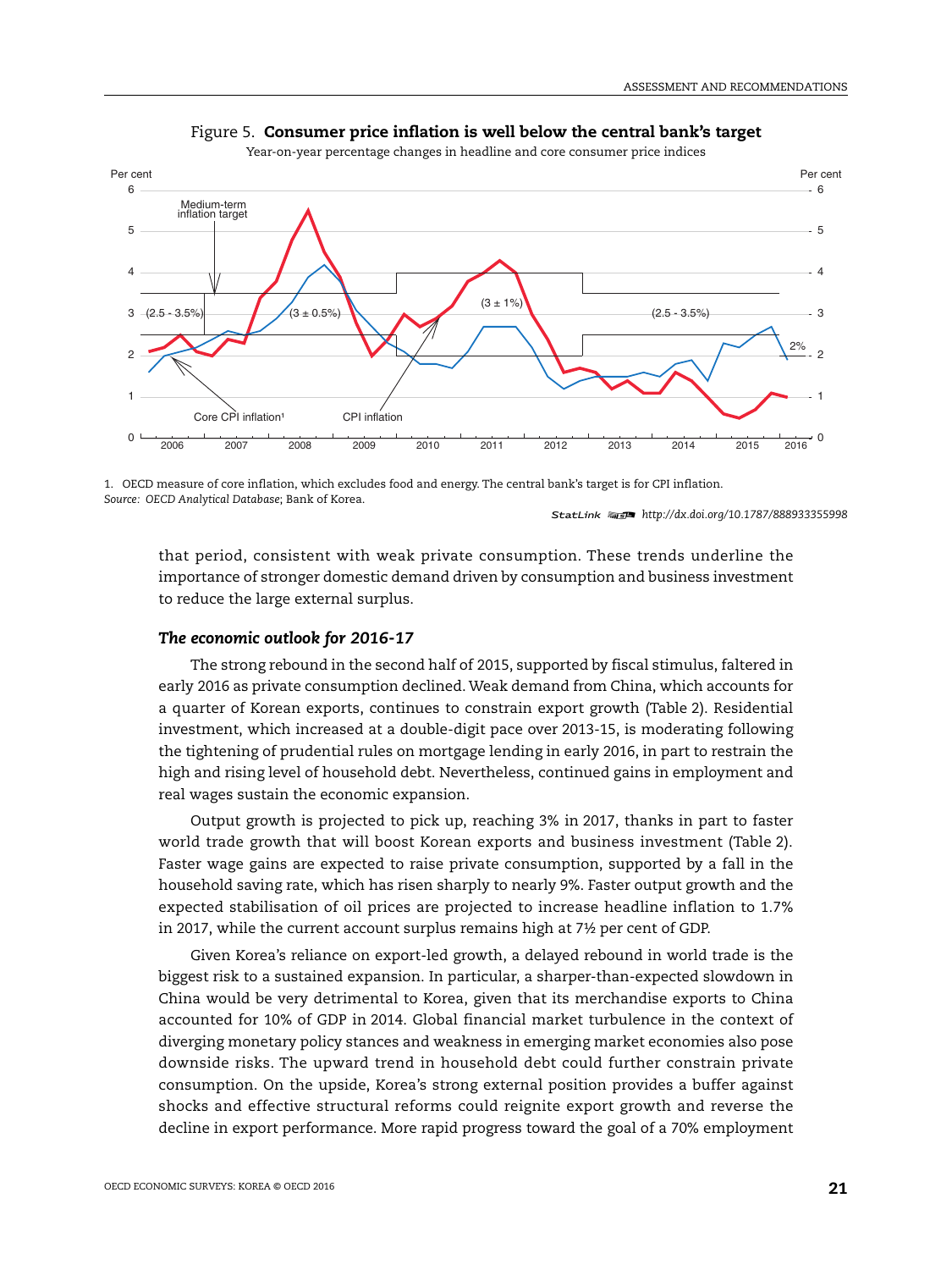

## Figure 6. **Korea's rising current account surplus is explained by trends in the saving-investment balance**

*Source:* Bank of Korea.

1 2 *<http://dx.doi.org/10.1787/888933356006>*

rate would also lead to faster-than-projected growth. Vulnerabilities that are difficult to assess within the context of this projection are discussed in Table 3.

## *Fiscal policy to sustain the expansion, while maintaining low debt in the long run*

After increasing 8.1% in 2015, including the supplementary budget, government spending in 2016 is set to rise by only 0.4% (Table 2), suggesting fiscal drag. In February 2016, the government announced measures to boost growth; i) frontloading 40% of government spending in the first quarter of 2016; ii) expanding policy lending by public financial institutions by 15.4% in 2016; and iii) extending the cut in the excise tax on cars (from 5.0% to 3.5%) during the first half of 2016. However, the impact of these measures may be limited. In this light, additional fiscal stimulus is called for in 2016 to eliminate any fiscal drag, all the more so given Korea's sound public finance position.

In the long run, Korea needs an effective framework to maintain fiscal soundness and low public debt, despite spending pressures driven by social outlays. Public social spending rose from 6.5% of GDP in 2005 to 10.6% in 2014. While it is still the third lowest in the OECD as a share of GDP (Figure 7), the government projects it will reach 29% of GDP by 2060 under the current framework. In particular, pension outlays under the National Pension Scheme (NPS) are expected to rise by nearly 7% of GDP by 2060 (Figure 8). Under the current parameters, the NPS would shift from a surplus of 3.3% of GDP in 2015 to a deficit of 4.1% in 2060.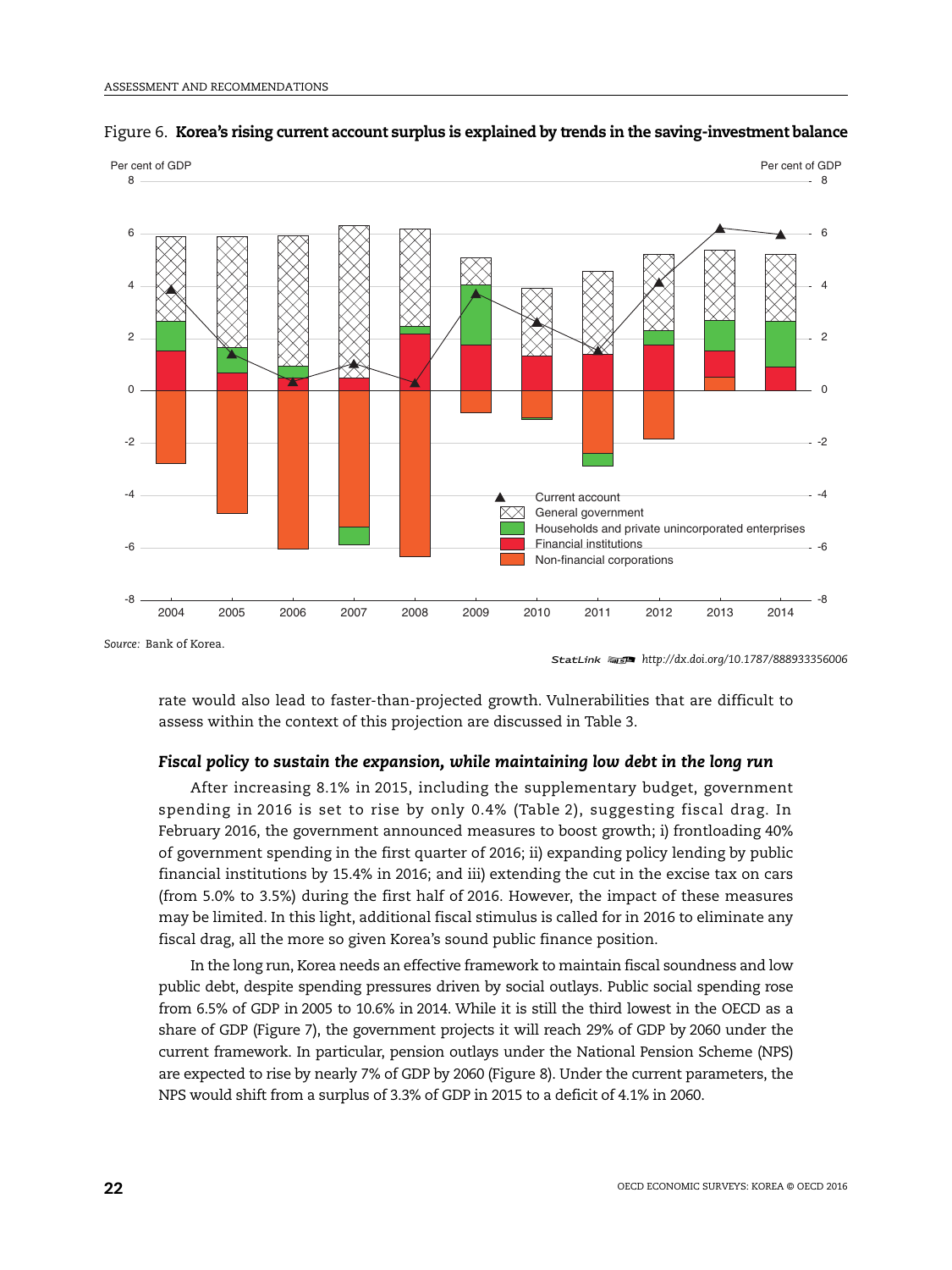|                                                           | Per cent<br>of 2012 GDP<br>in current prices | 2013   | 2014   | 2015   | 2016   | 2017   |
|-----------------------------------------------------------|----------------------------------------------|--------|--------|--------|--------|--------|
| GDP                                                       | 100.0                                        | 2.9    | 3.3    | 2.6    | 2.7    | 3.0    |
| Private consumption                                       | 51.4                                         | 1.9    | 1.7    | 2.2    | 2.5    | 3.0    |
| Government consumption                                    | 14.8                                         | 3.3    | 3.0    | 3.4    | 1.2    | 1.3    |
| Gross fixed capital formation                             | 29.6                                         | 3.3    | 3.4    | 3.8    | 3.5    | 3.4    |
| Housing                                                   | 3.2                                          | 23.4   | 11.1   | 14.2   | 10.9   | 2.8    |
| <b>Business</b>                                           | 22.1                                         | 0.9    | 3.3    | 3.5    | 4.0    | 4.3    |
| Government                                                | 4.8                                          | 1.8    | 5.3    | 6.5    | 3.0    | 0.0    |
| Final domestic demand                                     | 95.1                                         | 2.5    | 2.5    | 2.9    | 2.6    | 2.9    |
| Stockbuilding <sup>2</sup>                                | 2.1                                          | $-1.0$ | 0.5    | 0.9    | 0.0    | 0.0    |
| Total domestic demand                                     | 97.2                                         | 1.4    | 3.0    | 3.7    | 2.6    | 2.9    |
| Exports of goods and services                             | 56.3                                         | 4.3    | 2.0    | 0.8    | 1.1    | 3.9    |
| Imports of goods and services                             | 53.5                                         | 1.7    | 1.5    | 3.2    | 0.6    | 3.7    |
| Net exports <sup>2</sup>                                  | 5.3                                          | 1.5    | 0.4    | $-1.1$ | 0.3    | 0.3    |
| Potential GDP                                             |                                              | 3.5    | 3.3    | 3.3    | 3.2    | 3.1    |
| Output gap <sup>3</sup>                                   |                                              | $-0.9$ | $-0.9$ | $-1.5$ | $-2.0$ | $-2.0$ |
| Employment                                                |                                              | 1.6    | 2.1    | 1.3    | 1.2    | 1.2    |
| Unemployment rate <sup>4</sup>                            |                                              | 3.1    | 3.5    | 3.6    | 3.5    | 3.4    |
| <b>GDP</b> deflator                                       |                                              | 0.9    | 0.6    | 2.2    | 0.7    | 1.6    |
| Consumer price index (CPI)                                |                                              | 1.3    | 1.3    | 0.7    | 1.0    | 1.7    |
| Core CPI                                                  |                                              | 1.6    | 2.0    | 2.2    | 1.5    | 1.7    |
| Household saving rate <sup>5</sup>                        |                                              | 5.6    | 7.2    | 8.8    | 8.7    | 8.7    |
| Export performance                                        |                                              | $-0.8$ | $-2.8$ | $-0.9$ | $-1.2$ | 0.7    |
| Current account balance <sup>6</sup>                      |                                              | 6.2    | 6.0    | 7.9    | 7.6    | 7.6    |
| Central government budget balance <sup>6, 7, 8</sup>      |                                              | $-1.5$ | $-1.7$ | $-3.0$ | $-2.3$ | $-2.0$ |
| Central government spending growth <sup>8</sup>           |                                              | 7.3    | 1.9    | 8.1    | 0.4    | 2.6    |
| General government fiscal balance <sup>6</sup>            |                                              | 1.3    | 1.3    | 0.8    | 1.1    | 1.6    |
| Underlying government primary fiscal balance <sup>3</sup> |                                              | 0.9    | 1.6    | 1.4    | 1.7    | 2.0    |
| General government gross debt <sup>8, 9</sup>             |                                              | 34.3   | 35.9   | 37.9   | 40.1   | 41.0   |
| Three-month money market rate                             |                                              | 2.7    | 2.5    | 1.8    | 1.5    | 1.4    |
| Ten-year government bond yield                            |                                              | 3.3    | 3.2    | 2.3    | 1.9    | 2.3    |

## Table 2. **Macroeconomic indicators and projections**<sup>1</sup>

Annual percentage change unless specified otherwise, volumes at 2010 prices

1. Historical data through 2015, based on the data announced on 26 April 2016. For 2016-17, the projections are based on those prepared for the OECD Short-term Economic Prospects meeting on 2 May 2016.

2. Contributions to changes in real GDP (percentage of real GDP in previous year).

3. As a percentage of potential GDP.

4. As a percentage of the labour force.

5. As a percentage of disposable income.

6. As a percentage of GDP.

7. Consolidated central government budget, excluding the social security surplus, on a GFS basis.

8. Figures for 2015-17 are based on the government's Medium-term Fiscal Management Plan for 2015-19.

9. Based on GFS86 (cash basis). Internationally comparable data based on SNA 2008 on a consolidated basis are not available.

*Source: OECD STEP 99 Database*.

|  |  |  |  |  |  |  |  |  | Table 3. <b>Shocks that might affect economic performance</b> |
|--|--|--|--|--|--|--|--|--|---------------------------------------------------------------|
|--|--|--|--|--|--|--|--|--|---------------------------------------------------------------|

| <b>Shocks</b>                                          | Possible outcome                                                                                                                                                                                        |  |  |  |
|--------------------------------------------------------|---------------------------------------------------------------------------------------------------------------------------------------------------------------------------------------------------------|--|--|--|
| A more rapid normalisation of US monetary policy       | A tightening of global financial conditions could lead to funding<br>pressures on Korean banks.                                                                                                         |  |  |  |
| substantial increase in the number of non-viable firms | Further increases in debt in the household and corporate sectors, and a A large rise in non-performing loans, coupled with a macroeconomic<br>shock, would affect the financial sector and hurt growth. |  |  |  |
| Rapprochement with North Korea (see Annex A3)          | Substantial fiscal costs countered by the access to a large and<br>competitive labour force and strong demand as living standards rise<br>from low levels in the North.                                 |  |  |  |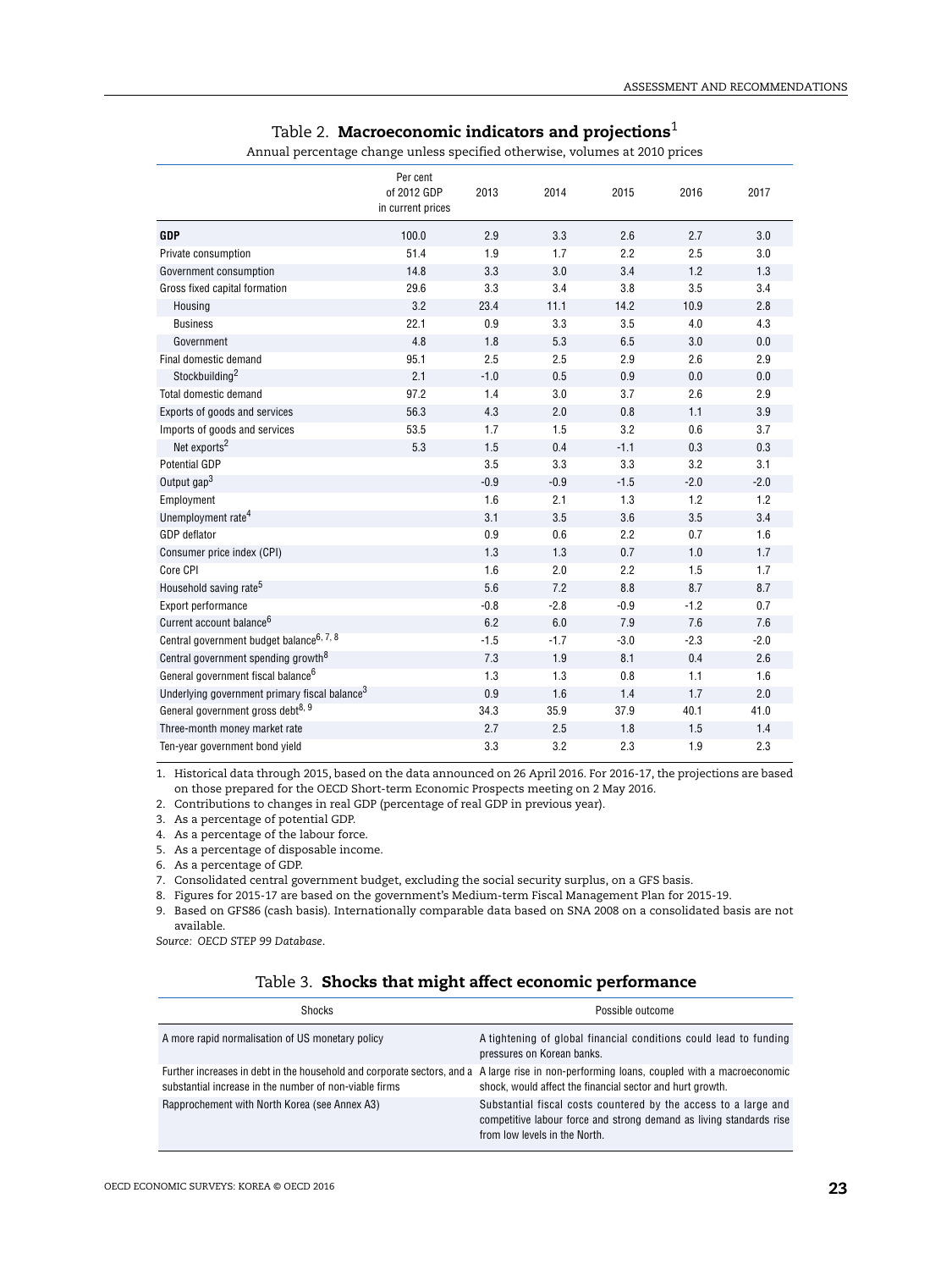



**A. Public social spending as a per cent of GDP**



*Source: OECD Social Expenditure Database* (SOCX); *OECD Analytical Database*.

Faced with such spending pressures, it is essential to enhance public-sector efficiency, as planned in the Three-year Plan for Economic Innovation, and carefully target social welfare. A universal approach, such as the provision of free childcare since 2013 to all children under age five, regardless of household income and the mother's employment status, is costly. Tax revenue, still well below the OECD average (Figure 7, Panel B), will have to increase to finance rising social spending over the long run. The priority is to broaden the tax base by cutting exemptions and capturing more of the informal economy. Higher rates will also be necessary, focusing on taxes with a less negative impact on economic growth, such as the VAT and environmentally-related taxes (Arnold et al., 2011), while ensuring that the tax burden is fairly shared across the population. The 10% VAT rate is only about half of the OECD average. It is also important to ensure the fiscal sustainability of the NPS, which is projected to go into deficit in 2044 (Figure 8).

<sup>1 2</sup> *<http://dx.doi.org/10.1787/888933356016>*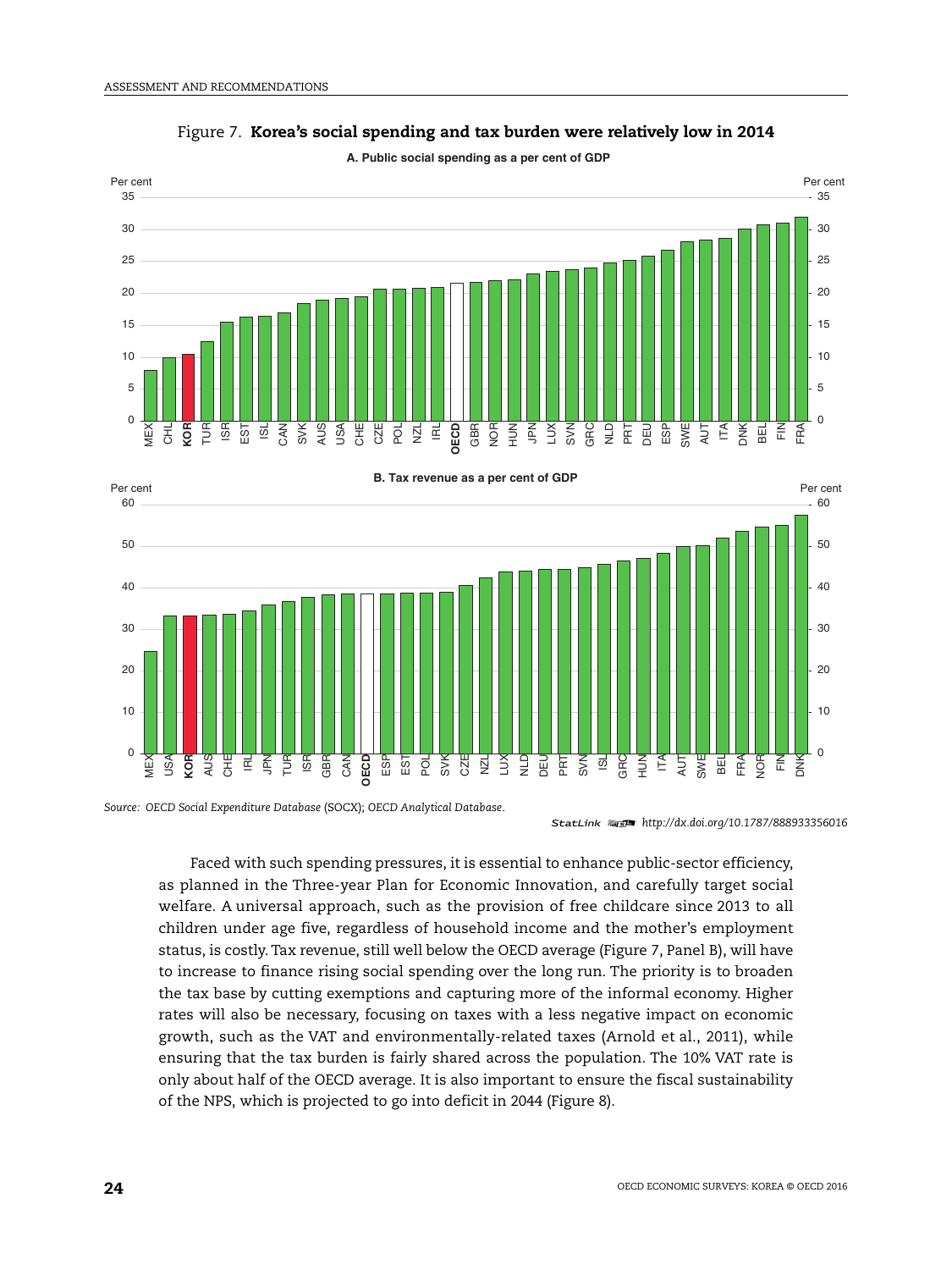



*Source:* National Pension Research Institute (2013).

Maintaining a sound fiscal position in Korea is a priority given spending pressures, including those stemming from population ageing and the potential cost of intensified economic co-operation with North Korea. In 2004, Korea introduced the National Fiscal Management Plan, which aims at controlling fiscal risk and facilitating efficient resource allocation by integrating a medium-term perspective into budgeting. The plan serves as a baseline for the fiscal balance and the sectoral allocation of expenditure. Although the Plan is not legally binding, the government is required to submit it to the National Assembly, each September, along with the budget for the following fiscal year. Measures are needed to make the Plan more binding. Empirical evidence suggests that a combination of budget balance and spending rules produces the best results for fiscal consolidation (Guichard et al., 2007). While simple budget balance rules are inherently pro-cyclical, spending rules work best during economic upturns due to their counter-cyclical nature. The key to an effective medium-term fiscal plan is its power to bind annual budgets to the outcomes contained in the plan in order to achieve the fiscal target.

## *Monetary and exchange rate policy*

The Bank of Korea cut its policy interest rate in June 2015 to a record low 1.5% and reduced its inflation target to 2% for the period 2016-18. This new point target can be expected to better anchor inflation expectations and is more in line with the current practice of central banks in other advanced economies. In addition, the new requirement to explain deviations from target will enhance central bank accountability.

There is a case for further monetary easing, as inflation is still far below the new target. Monetary decisions need to take into account risks to financial stability, including those stemming from household debt and capital flows. Although there is concern about the possible impact on the already high and rising level of household debt on financial institutions, the Financial Services Commission is taking steps to limit this risk. A second concern is that lower interest rates in Korea could result in capital outflows. However, capital outflows have remained below Korea's current account surplus in recent years.

<sup>1 2</sup> *<http://dx.doi.org/10.1787/888933356027>*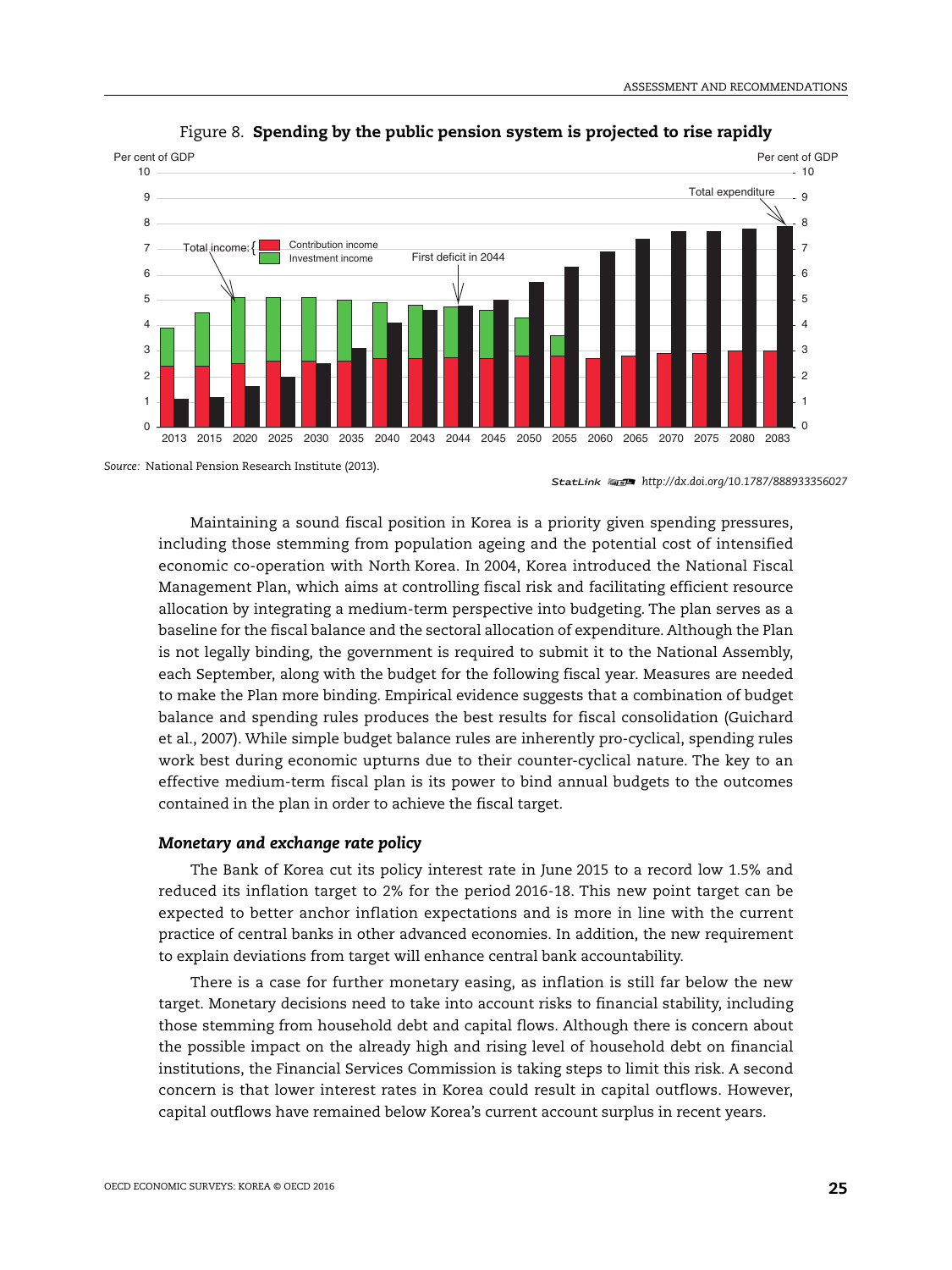Monetary policy also needs to take into account exchange rate developments. Korea's foreign exchange policy, which focuses on smoothing excessive volatility, was classified as "freely floating" from 1997 to 2008 and as "floating" since 2009 by the IMF. Maintaining a flexible exchange rate is essential as a buffer against external shocks. Trend won appreciation since 2013 (Figure 9) is helping to support imports, implying positive spillover effects on other countries.





1. Trade-weighted, *vis-à-vis* 48 trading partners, calculated using consumer prices. *Source: OECD Analytical Database*; Bank of Korea.

1 2 *<http://dx.doi.org/10.1787/888933356033>*

Korea is sensitive to external shocks, which caused capital flight and rapid currency depreciation in 1997 and 2008. However, Korea appears more resilient as its short-term foreign debt fell from USD 190 billion in September 2008 to USD 107 billion in December 2015 (Figure 10), reducing its share of total debt from 52.1% to 27.1%. Foreign

Figure 10. **Foreign exchange reserves are more than three times higher than short-term foreign debt**



*Source:* Bank of Korea.

1 2 *<http://dx.doi.org/10.1787/888933356049>*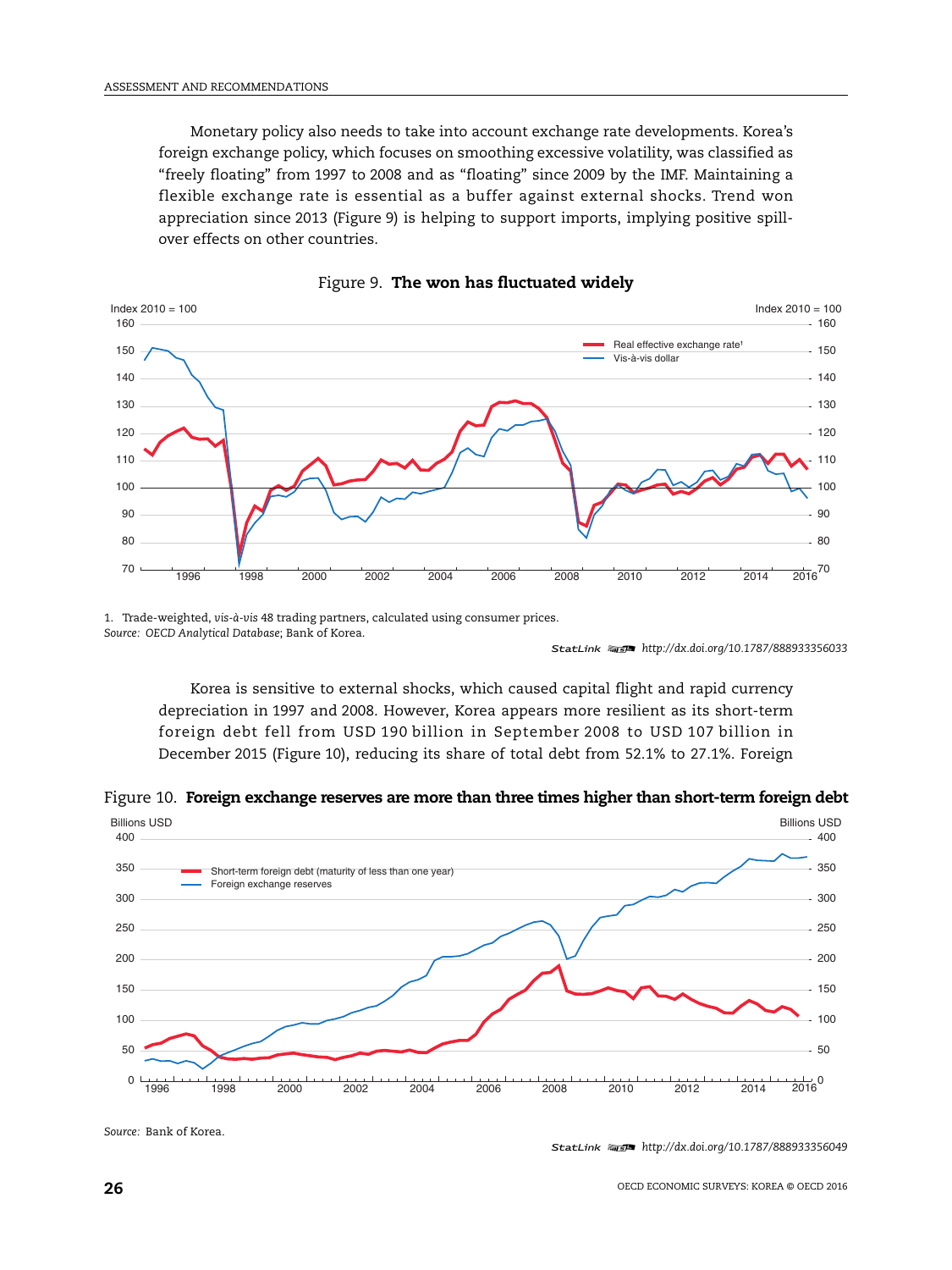exchange reserves rose from USD 201 billion at the end of 2008 to USD 368 billion in December 2015, equivalent to 26.4% of GDP and 3.4 times short-term foreign debt. This will help protect Korea against future crises and reduce the cost of foreign borrowing. However, reserves also have significant fiscal costs and entail foreign exchange risk. Instead, swap agreements, which played a key role in resolving Korea's foreign exchange shortage in 2008, can supplement foreign exchange reserves, although they depend on the co-operation of other countries. Korea maintains swap agreements with a number of countries, including China and Australia. It is also important to continue building a transparent and sound financial system to maintain investor confidence and better absorb shocks from abroad (2014 *OECD Economic Survey of Korea*).

## *The financial sector*

Korea's household debt was 163% of household disposable income in 2014, well above the OECD average of 137%. Older persons, self-employed and low-income workers in particular face high debt burdens, raising social cohesion concerns, as financial institutions have become increasingly reluctant to lend to such persons (Jones and Kim, 2014a). The mortgage market has weaknesses. *First*, interest-only loans accounted for 61.1% of mortgage lending at the end of 2015. *Second*, floating rate loans accounted for 64.3% of loans. The share of such loans, though, is falling, thanks to government financial incentives for banks. The government has a target of expanding amortised and fixed-rate loans to 50% and 40%, respectively, of mortgages by the end of 2017 (FSC 2015b). Systemic risk is limited by several factors: i) housing prices were essentially flat, adjusted for consumer price inflation, between 2009 and 2014, and the government tightened regulations on mortgage loans in metropolitan areas in February 2016; and ii) household financial assets have also increased and exceed debt. The share of household loans classified as non-performing fell from 0.7% at the end of 2012 to 0.4% at the end of 2015.

Meanwhile, corporate debt (including bonds) edged up from 101.5% of GDP in 2008 to 105.7% in 2014, while the number of firms unable to cover interest expenses with operating profits for three consecutive years rose from 12.8% in 2009 to 15.2% in 2014. Balance-sheet problems have emerged as a result of falling exports and slowing growth. Indeed, sales revenue growth fell from 12.2% in 2011 to 1.3% in 2014. Pockets of weakness, notably in the steel, shipbuilding and maritime transport industries, prompted the Financial Services Commission to launch a plan in 2015 to strengthen banks' credit risk management to reduce the effect of corporate insolvency on their soundness. The share of loans to the non-financial corporate sector classified as non-performing edged up from 1.7% at the end of 2012 to 2.4% at the end of 2015. Overall, the corporate sector is sound, with a debt-toequity ratio close to 100% in 2014.

Rising household debt and large corporate loans to weak sectors, such as shipbuilding, have boosted the banking sector's risk-weighted assets. In 2015, the ratio of regulatory tier 1 capital to risk-weighted assets was the lowest in the OECD at 11.7%, though still above the 8% standard set by the Bank for International Settlements (Figure 11). Other measures of banks' balance sheets – equity to assets, deposits as a share of assets and liquid assets as a share of assets – are sound, suggesting that systemic risks are low. In addition, since 2009, commercial banks' non-performing loans have remained below 2% of their total lending, despite the increasing level of household and corporate debt. In sum, systemic risks to the financial sector appear small in the absence of large macroeconomic shocks (IMF, 2015). Korea's banking sector, though, does face challenges, such as declining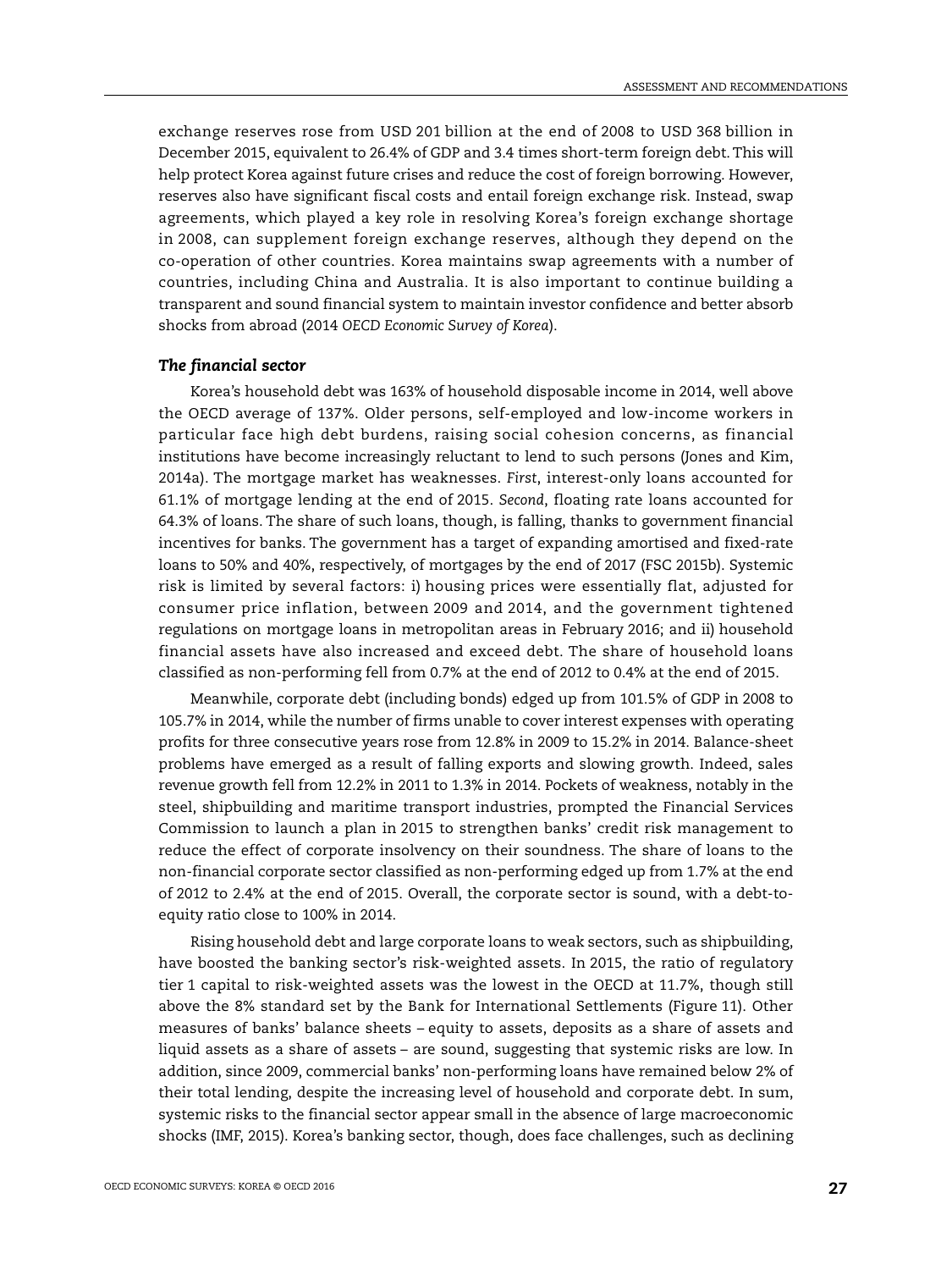

#### Figure 11. **Korea's banking sector is generally strong** In 2015

profitability, which is low by international standards, and falling labour productivity (Lee and Nam, 2013). The government is reforming its financial regulatory practices in an effort to reverse these trends. In particular, it aims to give financial firms more autonomy by redefining the financial supervisor's role from "coach" to "referee", while making financial institutions more responsible for their decisions. Such reforms will enable the launch of new, innovative financial products and services. In particular, developing the fintech industry by introducing Internet-only banks and allowing financial transactions without face-to-face identification is expected to boost efficiency in Korea's financial sector.

## **Raising productivity through innovation and structural reform**

Korea's potential growth rate declined from more than 9% in 1990 to 3% in 2016, reflecting both its success in narrowing the gap with the most advanced countries and the challenges that Korea faces. The deceleration is due to falling contributions from labour

<sup>1 2</sup> *<http://dx.doi.org/10.1787/888933356057>*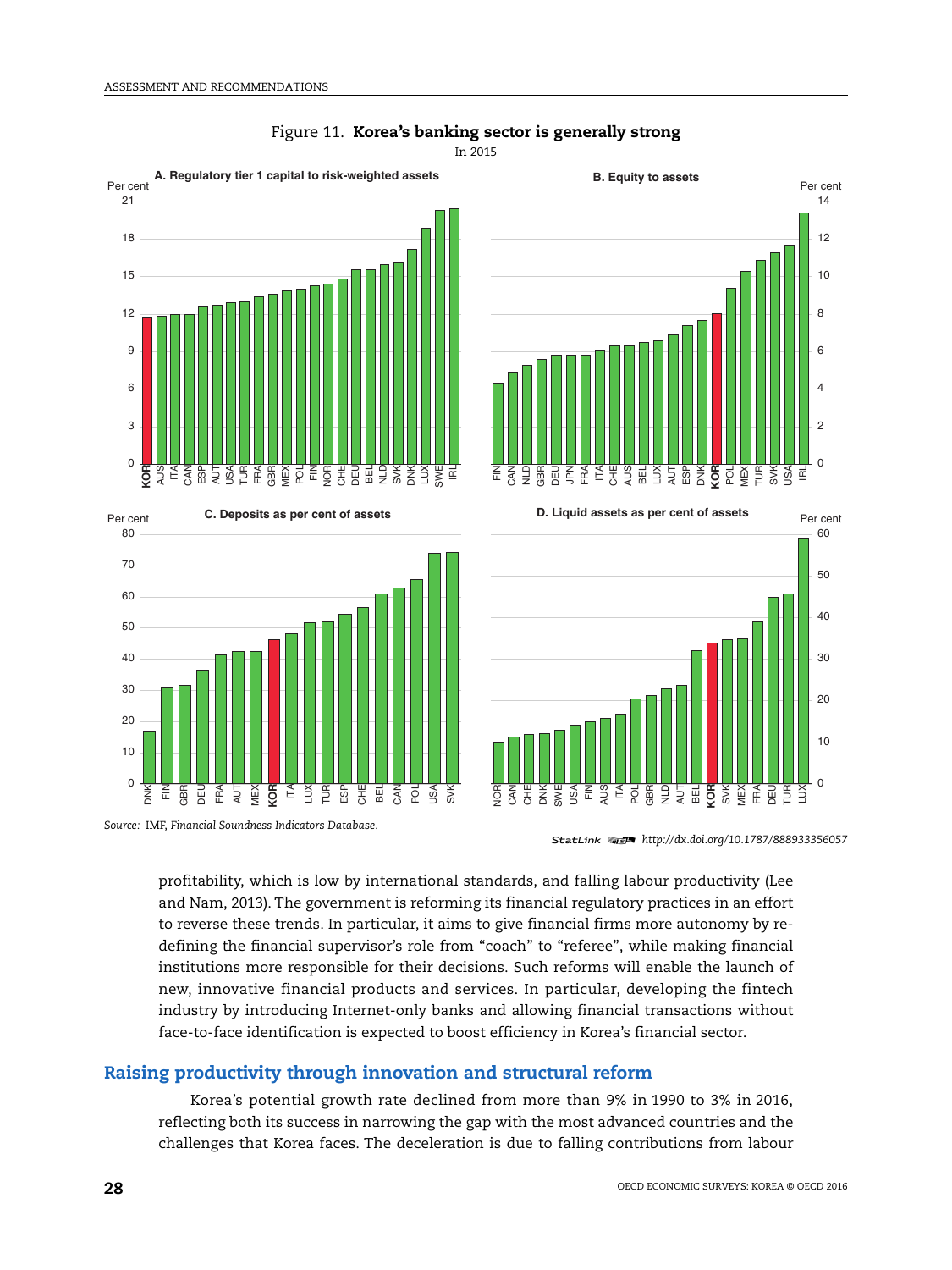inputs and productivity (Figure 12). The downward trend in labour inputs will intensify as Korea's population goes from the fourth youngest in the OECD in 2012 to the third oldest by 2050 (Figure 3) and working time continues to fall toward the OECD average. Even if participation rates were to increase, policies to support productivity growth are crucial to sustain output growth. The government is pursuing a wide range of reforms in line with previous OECD recommendations (Table 4).



Figure 12. **Korea's potential GDP growth has fallen sharply since 1990**

*Source: OECD STEP 99 Database*.

Korea's labour productivity rose at an annual rate of 4.6% over 1995-2014, nearly three times the OECD average. However, the level of productivity per hour of labour input was only 55% of the top half of OECD countries in 2014. The large gap is largely explained by low productivity in services, which was 45% of that in manufacturing in 2014, compared to an average of 90% in the OECD (Figure 13). Korea's export-led development has siphoned capital, talent and other resources away from services and toward manufacturing. Moreover, the share of domestic services in value-added in exports was the fifth lowest in the OECD, and service exports are low.

The service sector is dominated by SMEs, which account for about 90% of servicesector employment and operating profits. Productivity in SMEs fell from 53.8% of that in large enterprises in 1988 to only 30.5% in 2014, as large enterprises invested in laboursaving technology. Entry and exit rates in both manufacturing and services – a measure of economic dynamism – have fallen markedly between 2001 and 2013 (Ahn, 2015), though they picked up somewhat in 2014-15. SMEs that achieved rapid total factor productivity (TFP) growth over 2007-11 did not have a higher share of output in 2011 (Chang, 2015), suggesting problems in resource allocation. Moreover, only 0.01% of small companies grew into medium-sized companies over 2011-14. Converging to productivity levels in the most advanced countries requires narrowing the productivity gaps between manufacturing and services and between large and small firms. This, in turn, depends on improving framework conditions, upgrading Korea's innovation system, increasing human capital and reforming policies for SMEs and venture capital.

<sup>1 2</sup> *<http://dx.doi.org/10.1787/888933356065>*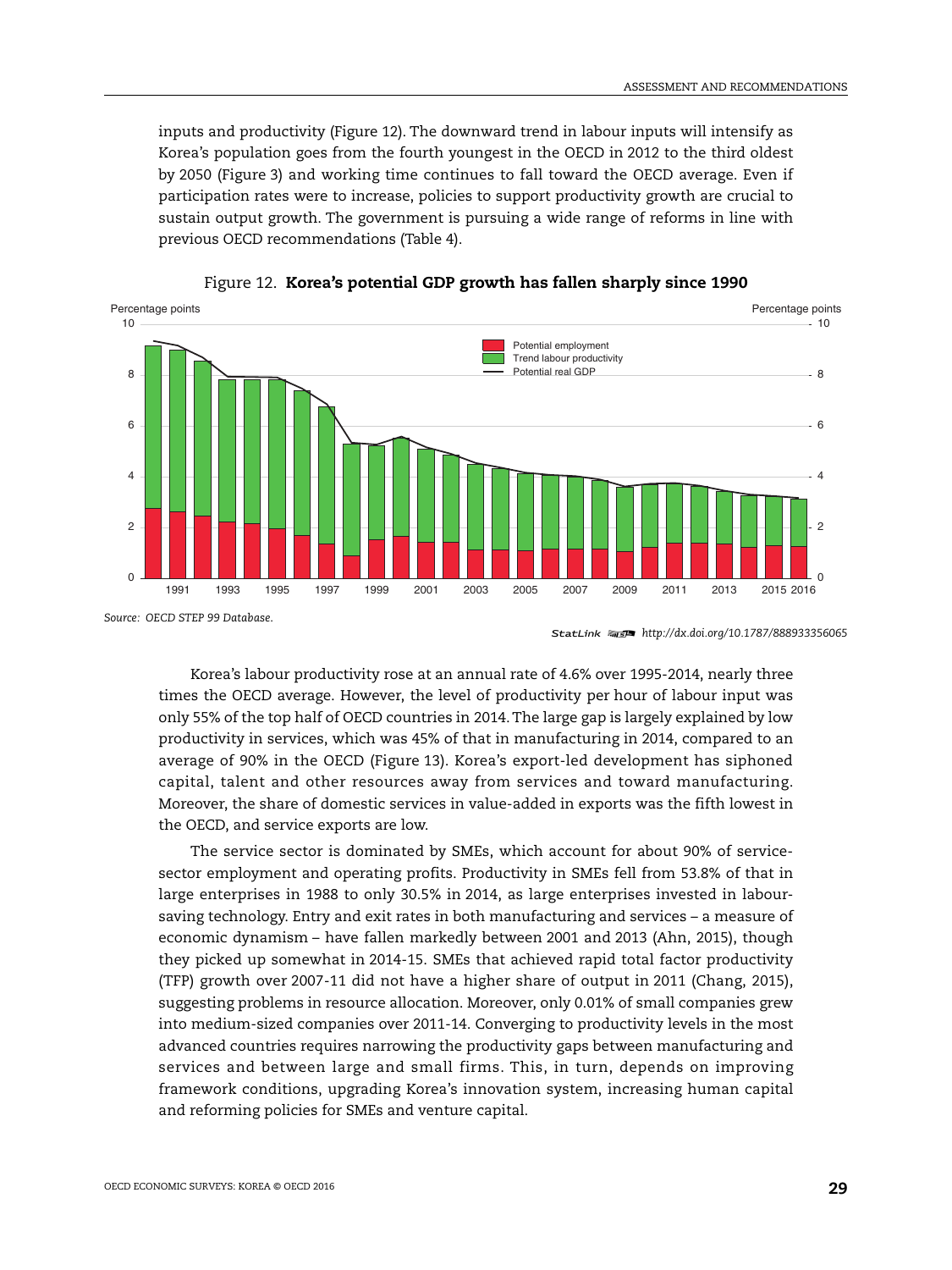|  |  |  |  |  |  |  |  | Table 4. Korea is implementing many previous OECD recommendations |
|--|--|--|--|--|--|--|--|-------------------------------------------------------------------|
|--|--|--|--|--|--|--|--|-------------------------------------------------------------------|

| Earlier OECD recommendations                                                                                                                                                               | Action taken or planned                                                                                                                                                                                                                                                                                                                                                                                            |  |  |  |
|--------------------------------------------------------------------------------------------------------------------------------------------------------------------------------------------|--------------------------------------------------------------------------------------------------------------------------------------------------------------------------------------------------------------------------------------------------------------------------------------------------------------------------------------------------------------------------------------------------------------------|--|--|--|
| <b>Product market regulation:</b> Liberalise regulations to promote an<br>efficient allocation of resources in favour of innovative firms (2012,<br>$2014$ ).                              | Regulatory reform is a priority of the Three-year Plan for Economic<br>Innovation launched in 2014. Around 10% of economic regulations<br>were abolished during the year to January 2015 and the government<br>launched a "cost-in, cost-out" system to cap the regulatory burden on<br>firms. A number of new initiatives, such as the Regulatory Guillotine<br>and the Thorn under the Nail, have been launched. |  |  |  |
| Promote international competition: Lower barriers to trade and<br>investment (2012, 2014).                                                                                                 | In line with the Three-year Plan, Korea has signed free trade<br>agreements with six countries (China Australia, Vietnam, Canada,<br>New Zealand and Turkey) over 2014-15.                                                                                                                                                                                                                                         |  |  |  |
| <b>Pension reform:</b> Reform the civil service pension system, which relies<br>on large government subsidies (2008).                                                                      | Civil service pension reform, another priority of the Three-year Plan,<br>was passed by the National Assembly in 2015. The reform cuts pension<br>benefits, raises pension contributions and raises the pension eligibility<br>age, thereby reducing its reliance on government subsidies.                                                                                                                         |  |  |  |
| Increase the effectiveness of social welfare programmes: Expand the<br>Basic Livelihood Security Programme (BLSP) (2012, 2014).                                                            | The BLSP was expanded in 2014 by raising the income threshold for in-<br>kind benefits, such as for housing and education, in line with the Three-<br>year Plan's goal of establishing a strong social safety net.                                                                                                                                                                                                 |  |  |  |
| Labour market reform: Break down labour market dualism and raise<br>the employment rate, especially for women (2012, 2014).                                                                | The 2015 Tripartite Agreement between management, labour and the<br>government lays the groundwork for reforms aimed at expanding youth<br>employment and alleviating labour market dualism. Measures to<br>promote the take-up of parental leave have been introduced.                                                                                                                                            |  |  |  |
| Vocational education and training: Raise youth employment through<br>improved vocational education and training that is linked to the National<br>Competency Standards (NCS) (2012, 2014). | The number of Meister vocational schools, which have job placement<br>rates of more than 90%, has increased from 35 in 2014 to 41, with six<br>more planned for 2016-17. The Work-Study Dual System now includes<br>more than 2 000 firms and nearly 13 000 students. The 887 NCS are<br>playing a key role in revising training standards and setting the<br>curriculum for vocational education.                 |  |  |  |
| Small and medium-sized enterprises: Focus support on start-ups and<br>programmes used to support SMEs (2012, 2014).                                                                        | The government launched a plan in 2015 to reduce support for SMEs<br>early-stage firms and streamline the large number of government more than five years old. In 2015, six SME programmes were<br>eliminated and 13 merged, resulting in budget savings.                                                                                                                                                          |  |  |  |
| M&A market: Expand Korea's small M&A market in part to enable<br>venture capital investors to recover their investments (2014).                                                            | The government launched a plan in 2014 to activate the M&A market by<br>easing restrictions on investors in order to attract potential buyers,<br>providing financial support for sellers and reducing restrictions on<br>M&A procedures and tax disincentives.                                                                                                                                                    |  |  |  |





*Source: OECD National Accounts Database*; *OECD STI Database*.

1 2 *<http://dx.doi.org/10.1787/888933356072>*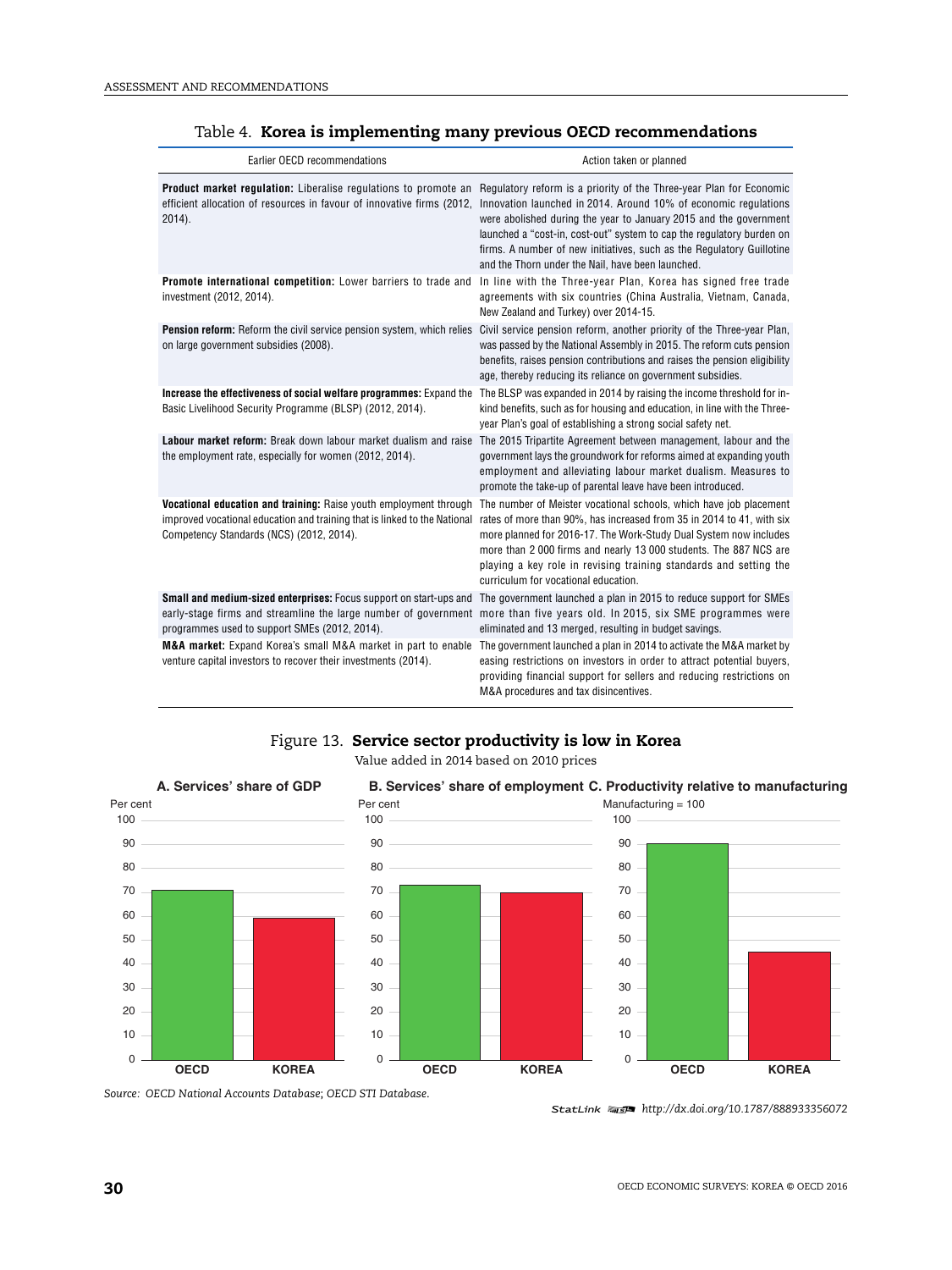#### *Improving framework conditions, in particular by accelerating regulatory reform*

Korea's 2013 score in the OECD Product Market Regulation (PMR) indicator was the fourth most stringent in the OECD (Figure 14), reflecting in part regulations in network industries. The pace of regulatory reform in Korea has failed to keep up with the OECD area since 2008, when Korea's PMR was the sixth most stringent. PMR has a significant relationship with aggregate productivity across the OECD (Bouis et al., 2011). Cutting PMR would boost investment in innovative activities, knowledge diffusion, managerial performance and entry by new firms (Westmore, 2013). The rise in the total number of regulations through 2013 was centred on services; the number of regulations applied in the service sector in 2013 was more than four times higher than in manufacturing (Park et al., 2014). The regulatory burden is thus heavier on SMEs, given their concentration in services. Administrative burdens and complex regulatory procedures are a particular burden on SMEs, constraining market entry, productivity gains and scaling up.

Recognising the costs of overly burdensome regulation, the government reduced the number of economic regulations, which numbered 9 876, by 10% in the year to January 2015. To cut regulations, the government has introduced several initiatives, such as the *Shinmungo*, which allows citizens to suggest regulatory reforms, the *Regulatory Guillotine* and the *Thorn under the Nail*, which focuses on SMEs. The government is trying to ensure that SMEs in particular benefit from regulatory reform.

In addition, the government wants to cap the regulatory burden by introducing a "costin, cost-out" system, which aims to offset the costs of new regulations by abolishing or relaxing existing regulations. The system included 15 ministries in 2015 and the number may be increased depending on an evaluation of the system. The success of the regulatory reform agenda will ultimately hinge on the extent to which it reduces the regulatory burden – merely maintaining it will not bring much gain. To garner support for reform, the government should systematically carry out estimates of the economic gains from recent or planned reforms. At the same time, some of the regulations that firms find most onerous – such as measures restricting the activities of large firms to protect SMEs and limiting construction in the Seoul metropolitan area – have considerable political support to achieve non-economic objectives.

Achieving the goal of stabilising the regulatory burden would be facilitated by improving the quality of regulations. However, Korea lags behind the leading countries in the implementation of key tools, especially with regards to *ex post* evaluation. It also needs an explicit and mandatory methodology for developing new laws and regulations. Quality control measures, such as impact assessments, public consultation and competition assessments by the Regulatory Reform Committee, apply only to new regulations initiated by the executive branch, which account for no more than 16% of the total (OECD, 2015d). Similar standards should be applied to regulations initiated by the National Assembly.

The lowering of barriers to international trade and investment broadens the scope for knowledge diffusion and technological transfers across borders, and boosts productivity through more efficient resource allocation. Korea's index of barriers to trade and investment was the second highest in the OECD in 2013. Since then, Korea has signed six FTAs, which have reduced these barriers (Table 4). Relaxing regulation of key service and network industries would yield significant benefits in boosting economy-wide productivity. Korea's service trade restrictiveness index is below the OECD average in 13 out of 22 sectors but still above it in some sectors that play a key role in global value chains,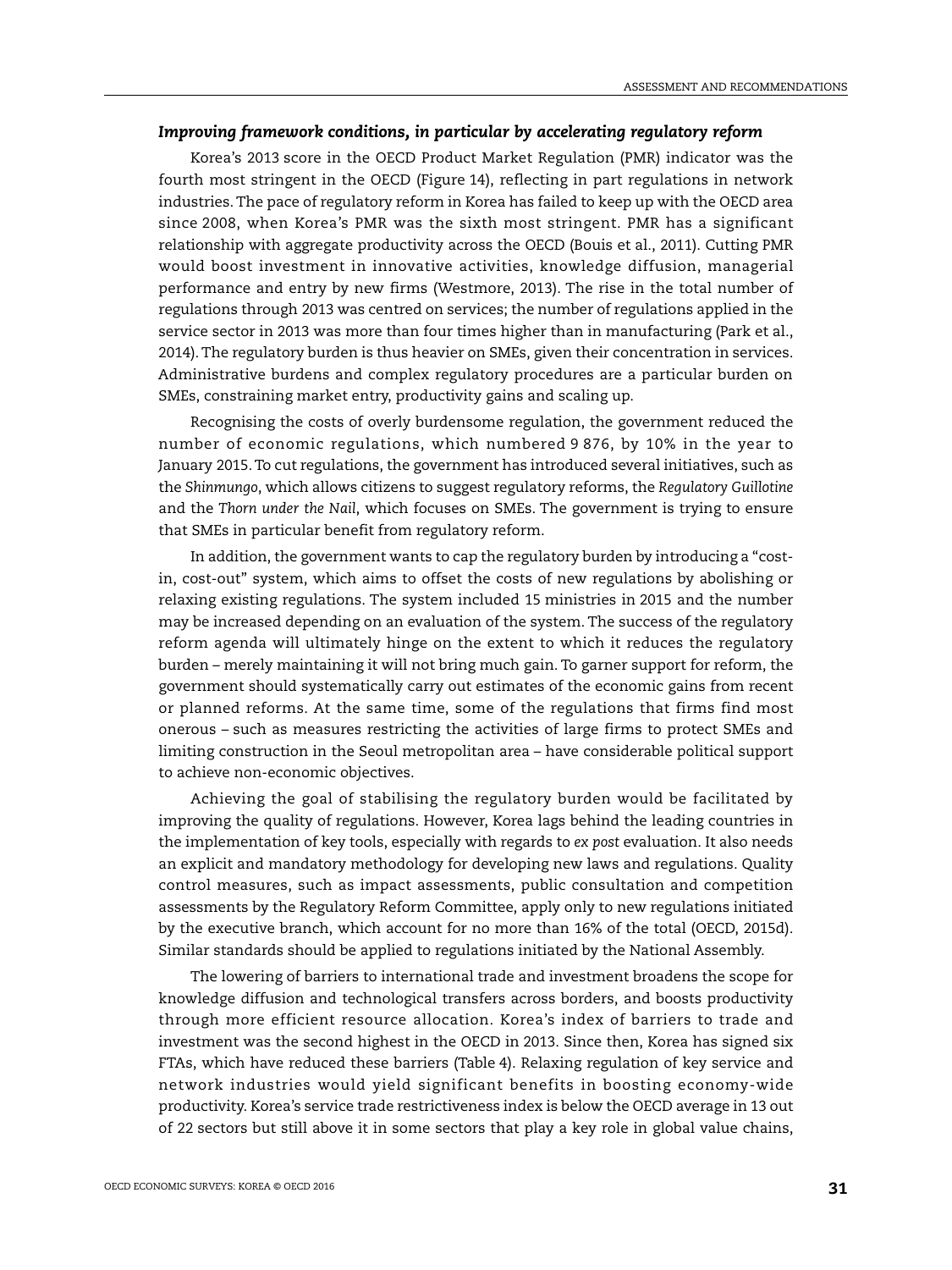

## Figure 14. **Product market regulation in Korea was the fourth most stringent in the OECD in 2013**

1. The OECD Indicators of Product Market Regulation are a comprehensive and internationally-comparable set of indicators that measure the degree to which policies promote or inhibit competition. Empirical research shows that the indicators have a robust link to performance. The indicator, which ranges from zero (most relaxed) to four (most stringent), is available for 33 OECD countries. The overall indicator is based on more than 700 questions.

2. Includes electricity, gas, telecom, postal services, rail, airlines and road transport.

*Source: OECD Product Market Regulation Database*; Koske et al. (2015).

1 2 *<http://dx.doi.org/10.1787/888933356287>*

such as maritime and air transport, courier services and legal services (Figure 15). Barriers to foreign entry include equity restrictions in sectors such as telecoms and air transport. Some sectors are also less competitive because of state control of major firms, such as the Korea Railway Corporation.

Innovation also requires continuous reallocation of labour within and across firms and sectors. Employment protection can be a major barrier to labour flows (Martin and Scarpetta, 2012). High levels of protection restrict the ability of innovative firms to attract workers and reduce venture capital investment and R&D expenditure, particularly in innovative sectors (Andrews and Criscuolo, 2013). In Korea, employment protection is problematic, as reflected in the dualistic nature of the labour market (see below).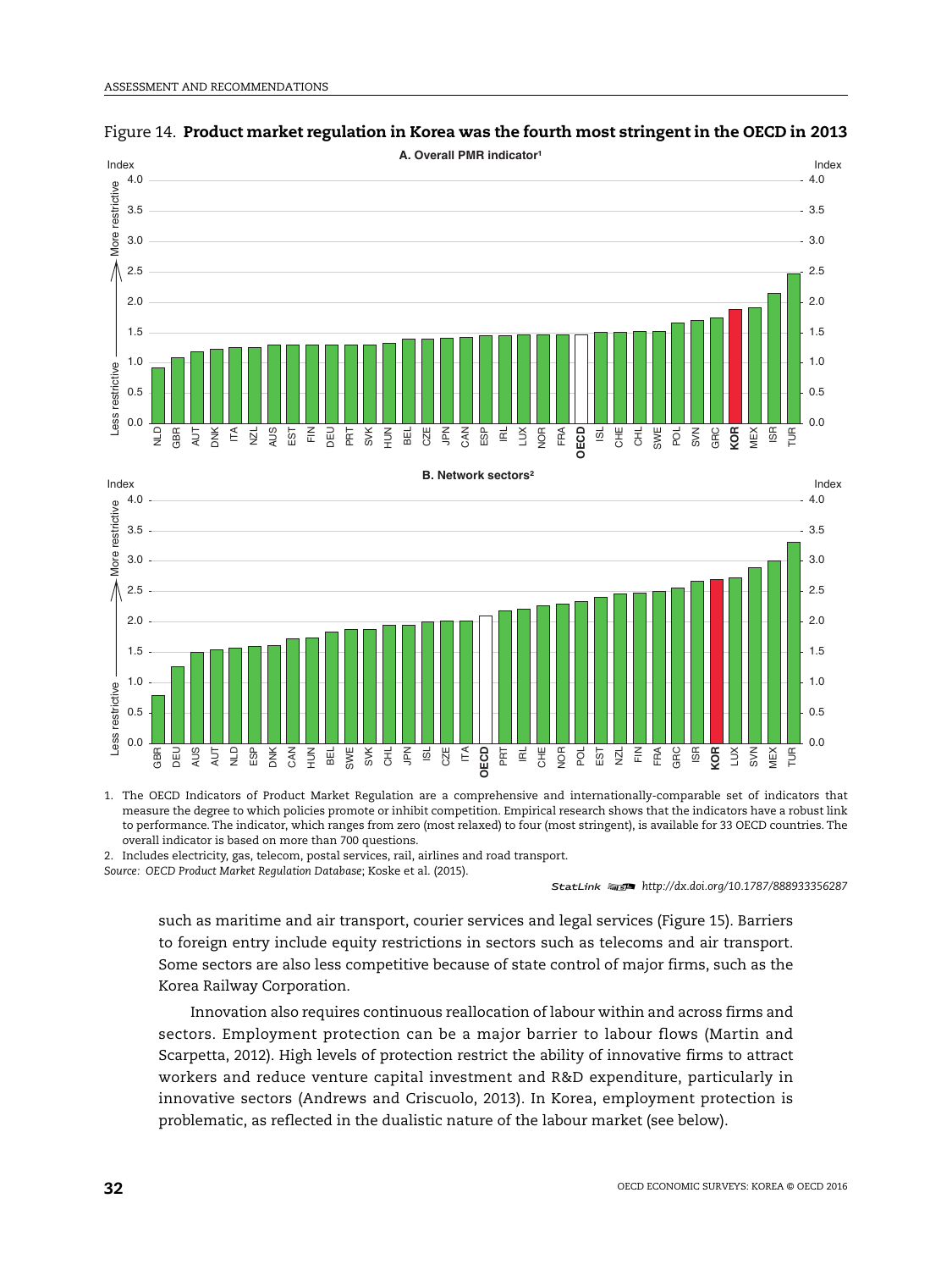

Figure 15. **Korea's service trade restrictiveness is relatively high in some sectors**

In 2015 or latest year

*Note:* The STRI indices take values between zero and one, one being the most restrictive. They are calculated from the *STRI Regulatory Database*, which contains information on the 34 OECD countries and some emerging economies. The STRI database records measures taken on a "Most Favoured Nation" basis while excluding preferential trade agreements. Air transport and road freight cover only commercial establishments. The data have been peer reviewed by OECD member countries. *Source:* OECD (2016b).

1 2 *<http://dx.doi.org/10.1787/888933356082>*

#### *Upgrading the innovation framework*

Korea is the world's most R&D-intensive country, investing 4.3% of GDP in R&D in 2014, and it ranks first in business R&D (Figure 16, Panel E), which is concentrated in the large manufacturing conglomerates. However, policies to strengthen links between industry, university and government research institutes (GRIs) are needed to improve technology transfers and commercialisation (Jones and Kim, 2014b). Current initiatives, such as the programme to support exchanges of researchers between universities and GRIs and establish several joint industry-GRI-university R&D centres, are helpful in this regard. International linkages are also weak, as only 0.7% of the R&D carried out in Korea in 2014 was financed from abroad. Moreover, Korea's levels of international co-authorship and copatenting are among the lowest in the OECD (Figure 16, Panel D). Limited co-patenting reflects Korea's conglomerate structure, which tends to retain technology within the group. As firms approach the technological frontier, Korea needs to better connect to global science and innovation networks. To achieve this, the government is creating a global network of science and technology outposts. These measures could be usefully complemented by further improvement of the regulatory environment for trade and investment to facilitate foreign investment in R&D.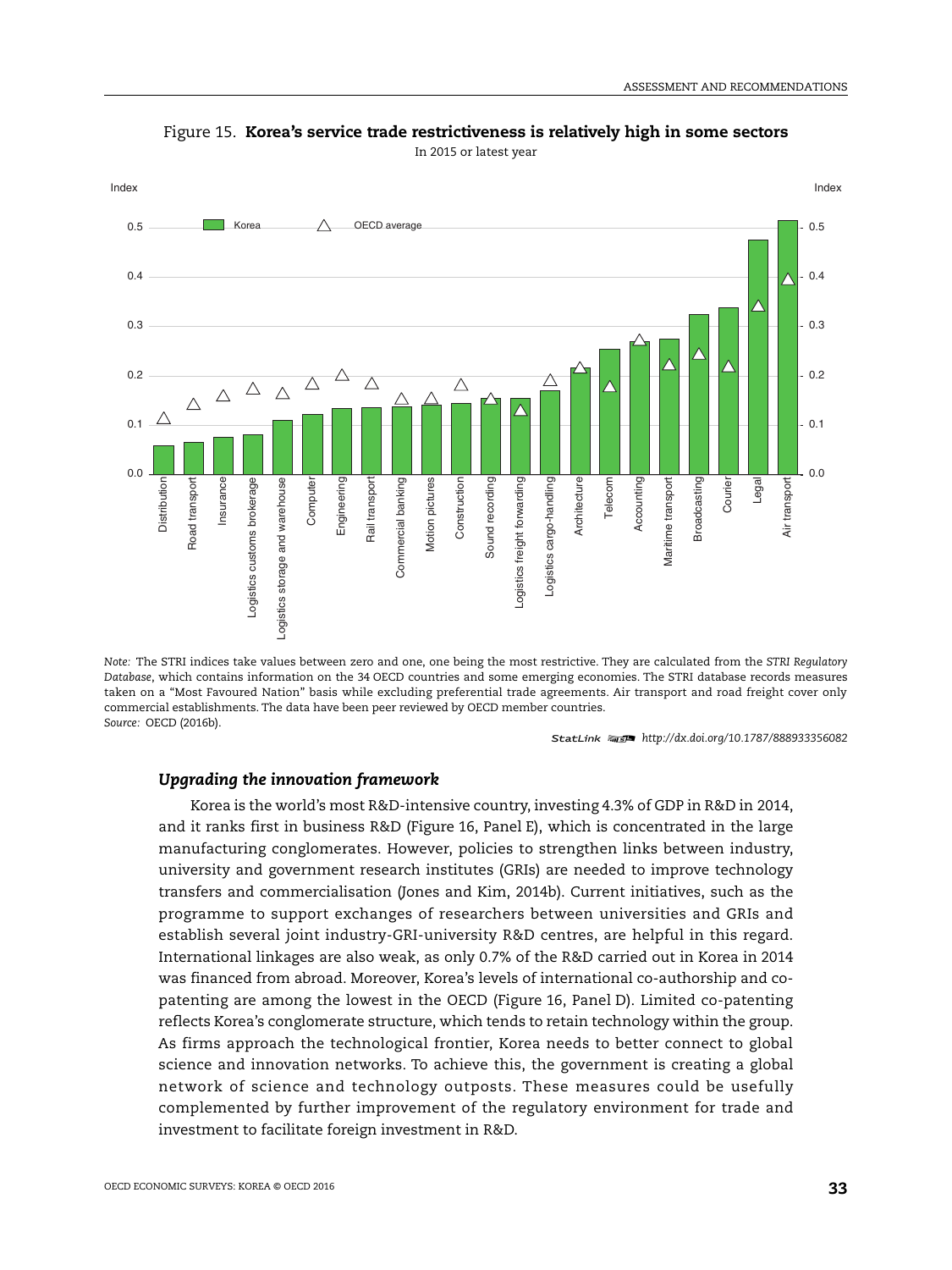

## Figure 16. **An overview of Korea's national science and innovation system**

Normalised index of performance relative to the median values in the OECD area in 2014 (Index median = 100)

1 2 *<http://dx.doi.org/10.1787/888933356098>*

Services accounted for only 8% of Korea's business R&D in 2013, well below the OECD average of 38%. Only 6.4% of Korea's service-sector firms were engaged in R&D activity over 2011-13, just about a quarter of the share in manufacturing, according to a government survey (Table 5). Moreover, the share of service firms engaged in product and process innovation is relatively low, although services do match manufacturing in organisation and marketing innovation.

The large sectoral differences in R&D in Korea contribute to a divergent pattern of TFP growth (Baek and Joo, 2014). During the 2000s, TFP made a negative 1.0 percentage-point contribution to value-added growth in services, in contrast to a positive 1.7-point contribution in manufacturing (Figure 17). Government efforts to raise the SMEs' share of

*Note:* Normalised index of performance relative to the median values in the OECD area, which are set at 100. The top performer is set at 200 and the lowest at zero. The fifth-highest performer in the case of the "Top 500 universities" had a score of 137 relative to the OECD median, while the fifth lowest had a score of 5. Korea, with a score of 70, was in the middle range. *Source:* OECD (2014d).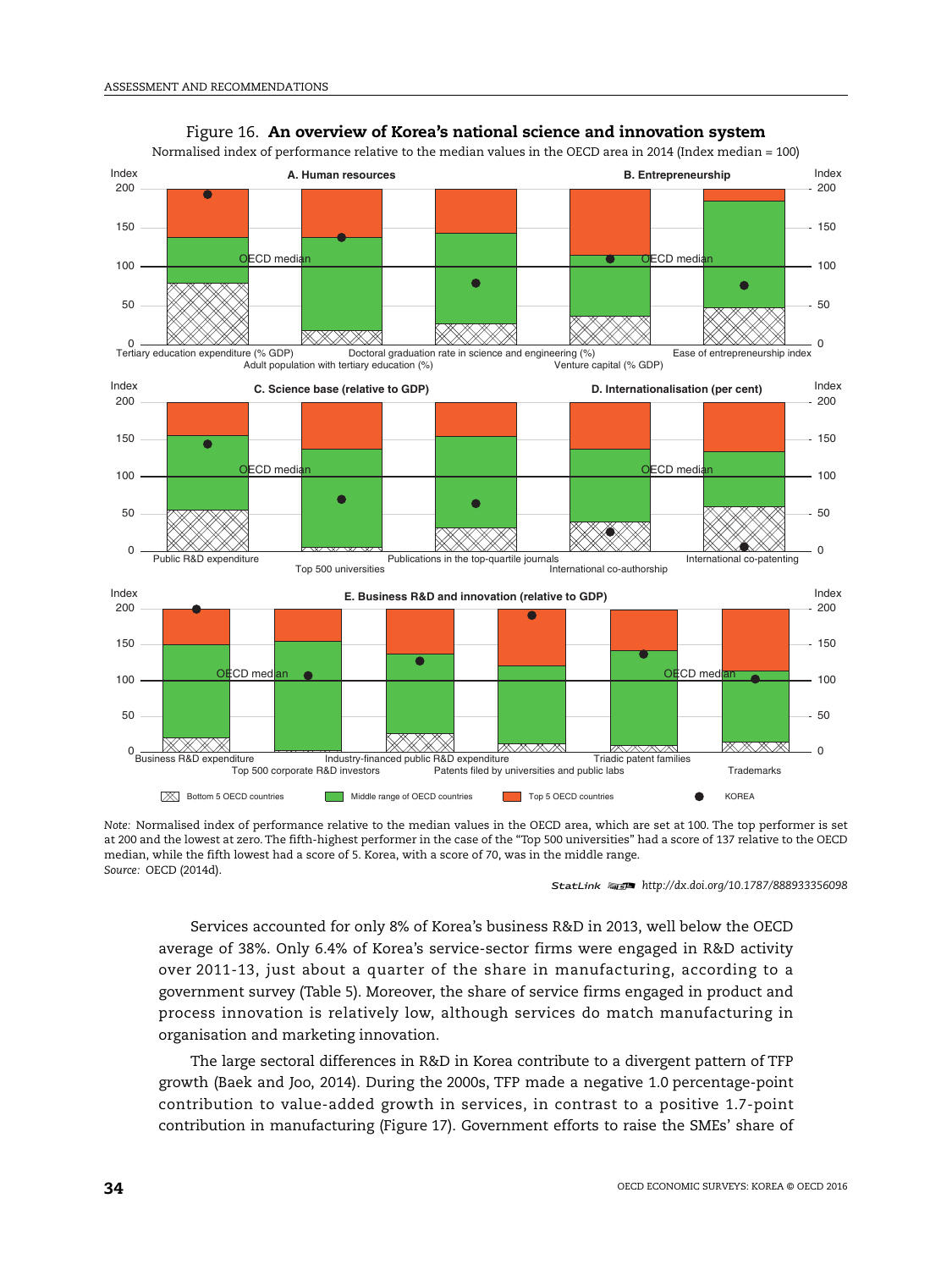## Table 5. **Service firms are less active in R&D and innovation than those in the manufacturing sector**

| Percentage of all firms over 2011-13 $^{\rm 1}$ |  |  |  |  |
|-------------------------------------------------|--|--|--|--|
|-------------------------------------------------|--|--|--|--|

|                                        | Service sector | Manufacturing sector |
|----------------------------------------|----------------|----------------------|
| R&D activity rate                      | 6.4            | 22.3                 |
| Innovation activity rate in four areas | 27.0           | 30.9                 |
| Product innovation                     | 5.2            | 17.1                 |
| Process innovation                     | 3.7            | 7.4                  |
| Organisational innovation              | 16.9           | 16.4                 |
| Marketing innovation                   | 13.9           | 12.1                 |

1. The R&D and innovation activity rates are the number of firms taking part in each activity divided by the total number of firms. The lower rate for services reflects to some extent their different nature than manufacturing. *Source:* Science and Technology Policy Institute (STEPI) (2014).

public R&D investment, including via GRIs, are likely to boost innovation in services. However, a key stumbling block to R&D is the weak financial position of SMEs. Indeed, about one-third of SMEs do not earn enough to even cover their interest payments, while small firms have had negative operating profits since 2006. In addition, the technological capacity of workers in SMEs is weaker than in manufacturing, which is dominated by large firms.

Figure 17. **Total factor productivity growth in Korea's service sector has been negative** Contribution to value-added growth in percentage points in the  $2000s<sup>1</sup>$ 



1. 2001-10 for the United States and 2001-09 for the other countries. *Source:* Korea Productivity Centre (2014).

1 2 *<http://dx.doi.org/10.1787/888933356107>*

## *Increasing human capital*

Korea consistently ranks near the top in the OECD PISA tests on reading, science and mathematics, an international comparison of 15 year-olds across countries. In addition, the share of young adults (25-34) with a tertiary education is the highest in the OECD (Figure 18) and the performance of young adults in the OECD Survey of Adult Skills (PIACC) is also outstanding (Panel B). However, the gap between young adults and older persons is the largest in the OECD in terms of tertiary graduation rates and skill levels. The large difference illustrates the importance of lifelong learning. In Korea, though, the proportion of adults with weak skills who participate in adult education is below the OECD average.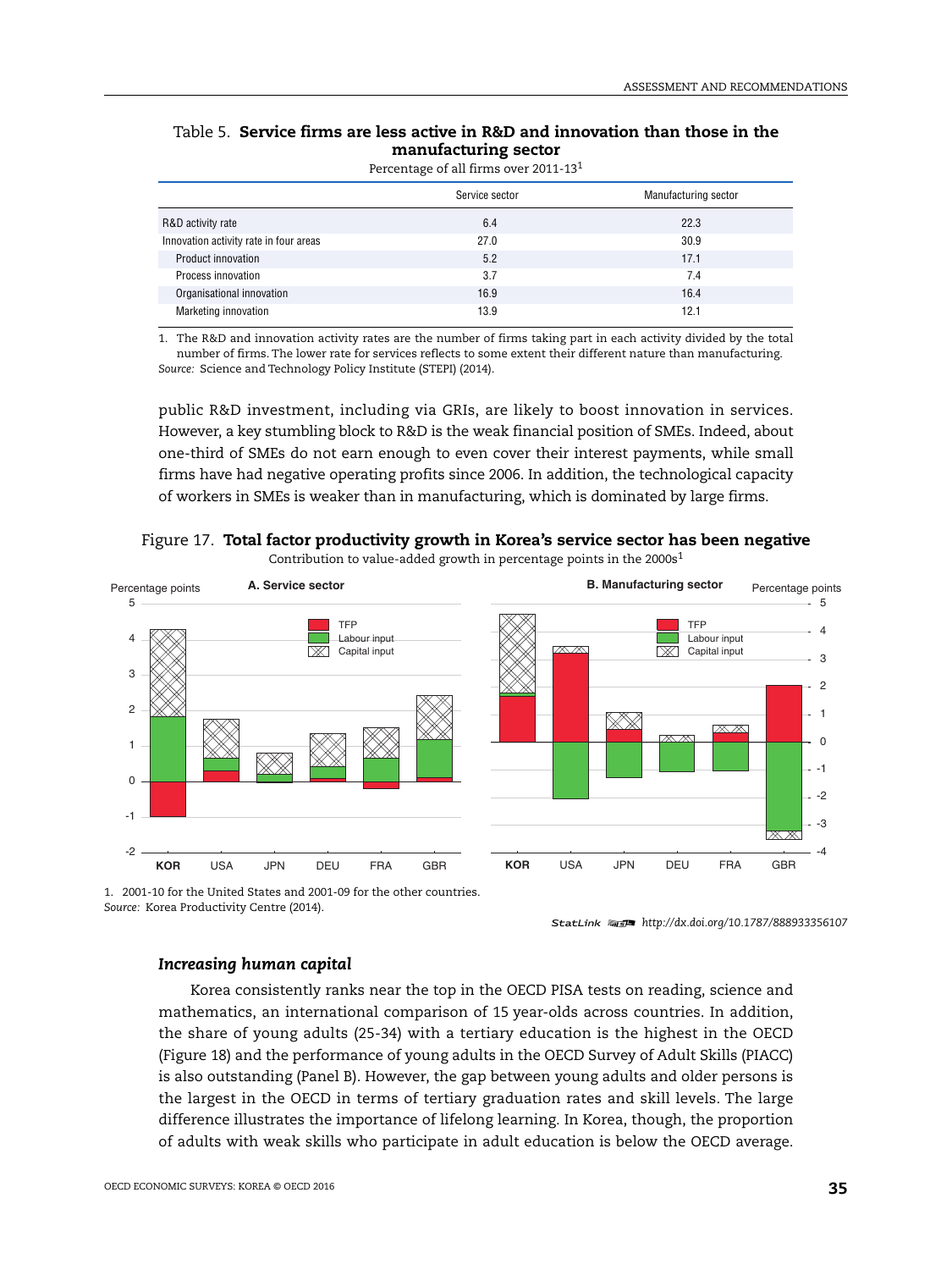

## Figure 18. **The education and skill gap between younger and older workers in Korea is large**

**A. Share of people having attained a tertiary degree, 2013**

1. Results are similar in Korea for numeracy and literacy skills. *Source: OECD Education at a Glance Database*; OECD (2013a).

1 2 *<http://dx.doi.org/10.1787/888933356115>*

Korea's National Competency Standards (NCS), which identify the knowledge, skills and attitudes necessary to perform tasks by sector and level of industry, should play a key role in training as well as in schools. By end-2015, 847 out of 887 NCSs had been completed and will be used to revise training standards and qualification exam criteria. The OECD Skills Strategy for Korea (2015f) sets out a comprehensive approach to develop skills from childhood to adulthood, activate these skills in the labour market and use them effectively in the economy and society.

Reducing labour mismatch is essential to make better use of human capital. Underskilled workers hold back productivity within firms, while trapping over-skilled resources in low-productivity firms makes it more difficult for more productive firms to attract skilled labour and gain market share (Adalet McGowan and Andrews, 2015). In Korea, mismatch amounts to 22% of the labour force, in line with the average of the 19 OECD countries for which data are available. The labour productivity gain from lowering Korea's skill mismatch to the best-practice level is estimated to be 5%.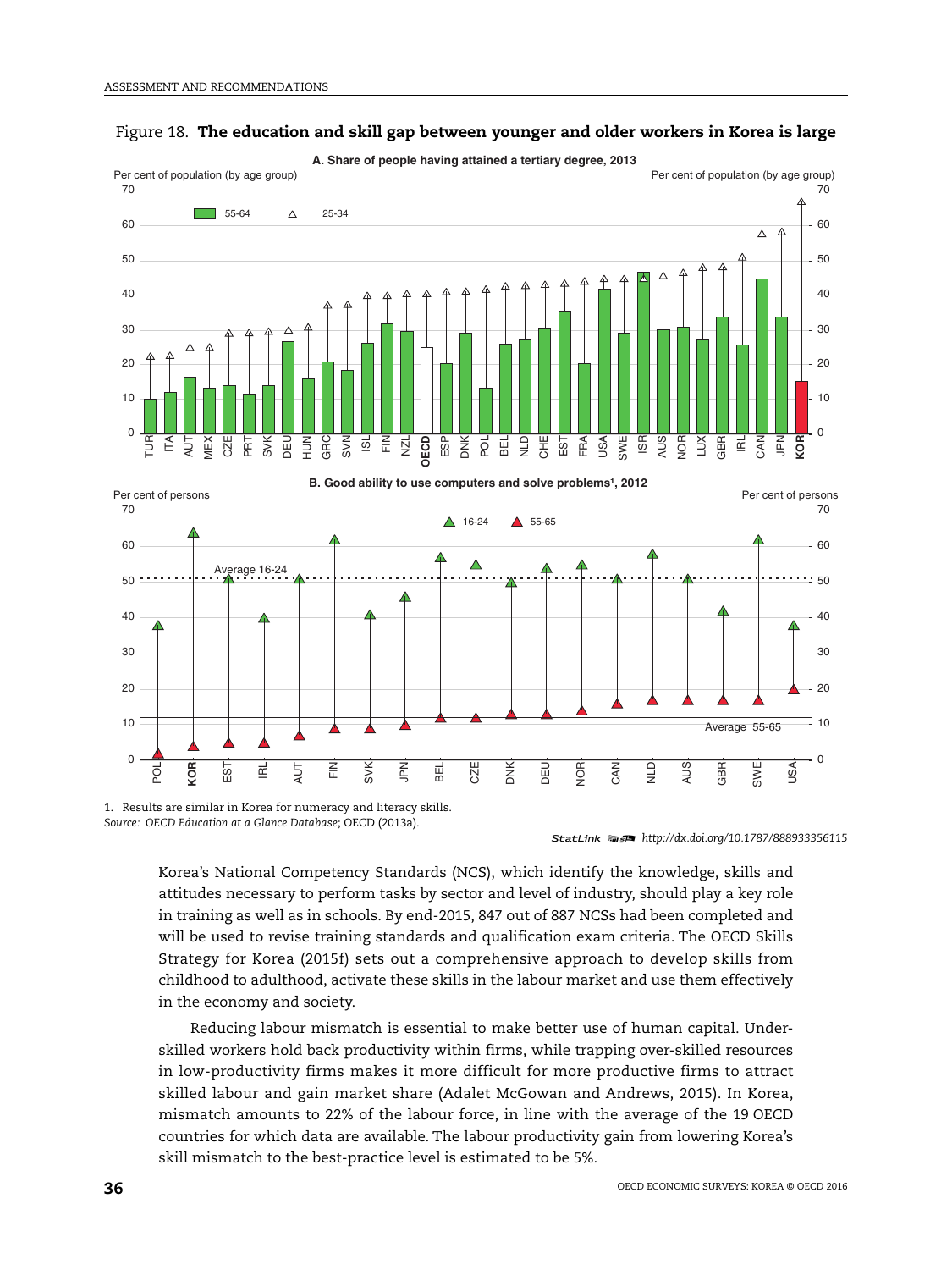### *Strengthening the role of SMEs and venture capital in the creative economy*

The government's 2013 Creative Economy Action Plan aims to expand the role of SMEs and venture capital. Small firms' access to credit is limited by their lack of collateral, short credit history and a lack of expertise needed to produce financial statements. The government has long intervened by providing financial support directly to SMEs and by guaranteeing loans from private financial institutions to SMEs. Market failures that limit financing for SMEs provide a rationale for public support. While increased support was justified during the 2008 global financial crisis, public financing for SMEs increased 18% over 2009-13 (Table 6), rising to more than 6% of GDP. Moreover, government guarantees as a share of GDP were more than 5% of GDP in 2014, the third highest in the OECD, and should be reduced (Figure 19). Despite policies to develop capital markets, direct financing (bonds, equity and venture capital) accounted for only 1.2% of SME funding in 2013 (Table 6), reflecting the difficult issuance requirements, the complexity of issuing procedures and high costs. SMEs' share of direct financing fell from 1.7% in 2009 to 1.2% in 2015.

|      |               | Direct financing<br>Indirect financing |                        |                    |                     | Government financing |           |                         |                  |                                   |           |       |
|------|---------------|----------------------------------------|------------------------|--------------------|---------------------|----------------------|-----------|-------------------------|------------------|-----------------------------------|-----------|-------|
|      | Bank<br>loans | Non-bank<br>loans <sup>2</sup>         | Sub-total <sup>3</sup> | Bonds <sup>4</sup> | Stocks <sup>5</sup> | Venture<br>capital   | Sub-total | On-lending <sup>6</sup> | Policy<br>loans' | Guarantee<br>balance <sup>8</sup> | Sub-total | Total |
|      | 256.5         | 82.5                                   | 293.6                  | 0.3                | 3.0                 | 3.4                  | 6.7       |                         | 3.2              | 45.4                              | 48.6      | 348.9 |
| 2005 | 73.5          | 23.6                                   | 84.2                   | 0.1                | 0.9                 | 1.0                  | 1.9       | 0.0                     | 0.9              | 13.0                              | 13.9      | 100.0 |
| 2009 | 443.4         | 121.8                                  | 497.5                  | 1.1                | 4.5                 | 3.9                  | 9.5       | 0.2                     | 5.9              | 67.7                              | 73.8      | 580.8 |
|      | 76.3          | 21.0                                   | 85.7                   | 0.2                | 0.8                 | 0.7                  | 1.6       | 0.0                     | 1.0              | 11.7                              | 12.7      | 100.0 |
|      | 489.2         | ٠                                      | 489.2                  | 0.1                | 0.8                 | 6.4                  | 7.2       | 6.7                     | 4.9              | 75.5                              | 87.1      | 583.5 |
| 2013 | 83.8          | 0.0                                    | 83.8                   | 0.0                | 0.1                 | 1.1                  | 1.2       | 1.1                     | 0.8              | 12.9                              | 14.9      | 100.0 |

Table 6. **SME reliance on government financing has increased since 2009** In trillion KRW in the top row for each year; as a percentage of total financing in the bottom row

1. Incluldes general banks and specialised banks.

2. Includes loans of mutual savings bank, credit associations, mutual finance companies and Saemaeul finance firms. No data are available for 2013.

3. The sub-total excludes the government's guarantee balance, except in 2013, as the share of guarantees applied to bank loans is unkown.

4. Excludes ABS and financial bonds.

5. Stock issuance through IPOs and paid-in capital increase.

6. A public institution (Korea Finance Corporation) provides 40% of the loan to financial institutions. On-lending is the Korea Finance Corporation's policy loan balance.

7. The balance of the Small and Medium Business Administration's policy loans.

8. The sum of the guarantee balances in the Korea Credit Guarantee Fund (KODIT), the Korea Technology Finance Corporation (KIBO), and local KODIT.

*Source:* Koo et al. (2015).

While public support has reduced bankruptcy among small firms, it does not significantly improve SME performance. A study comparing SMEs receiving support to those that did not over 2003-09 found that public support failed to boost profits and sales (KDI et al., 2011). Another study found that SMEs that received government support had higher survival rates in 2011 and, in some cases, higher sales and employment than firms not receiving support. However, their profits and wages did not improve and in some cases fell. Moreover, TFP in firms receiving support has increased less than in firms without support (Chang et al., 2014). Meanwhile, another study found that SMEs receiving public support recorded improved financial performance such as higher revenue and operating profit ratios than firms without support (Nam et al., 2015). Government policies that boost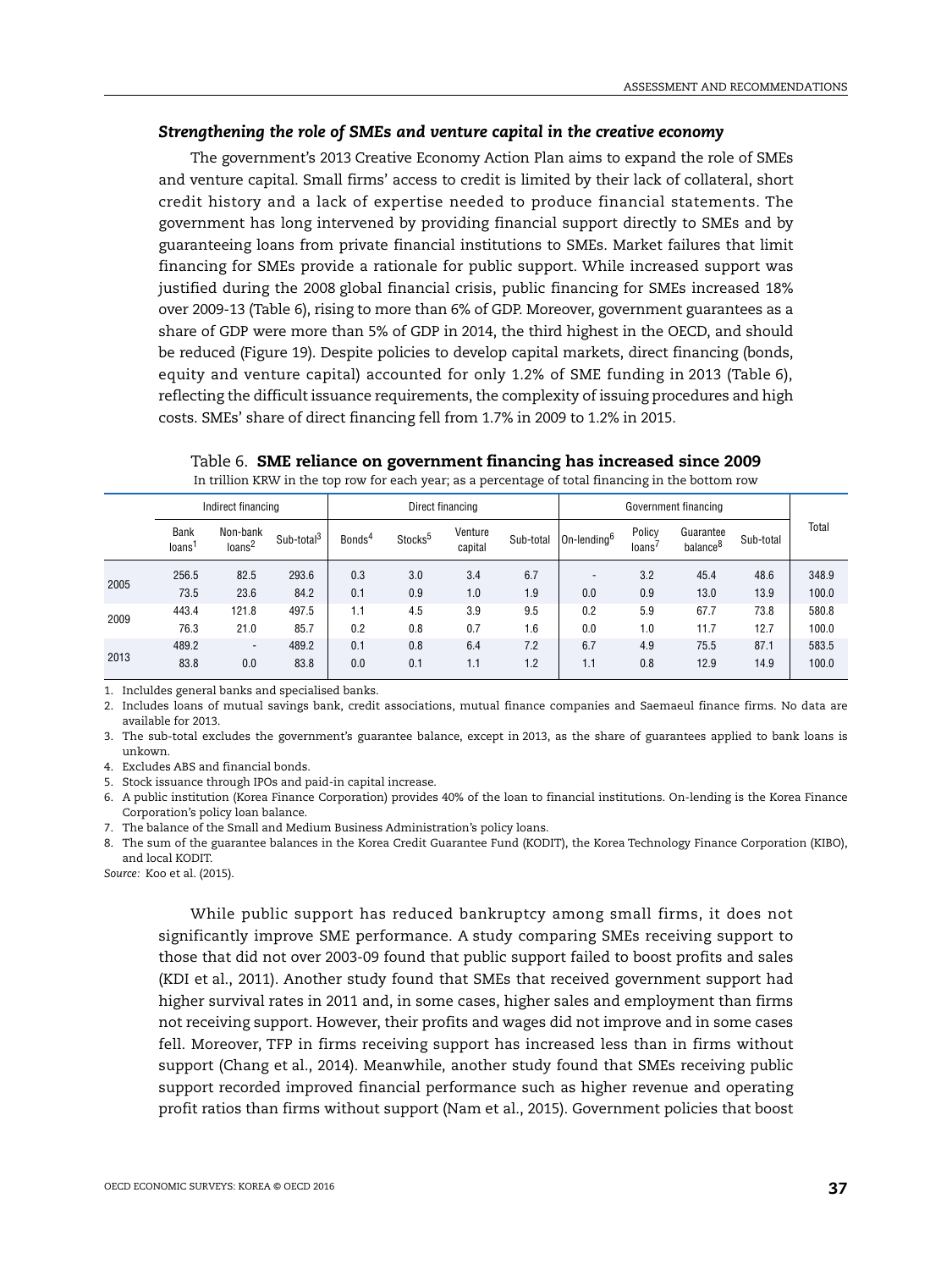

#### Figure 19. **Government guarantees for loans to SMEs are high in Korea**

As a percentage of GDP in 2014

1 2 *<http://dx.doi.org/10.1787/888933356339>*

survival rates of low–productivity firms are detrimental to long-run efficiency. The generosity of support to SMEs should be reduced.

Public support has other negative side effects (2014 *OECD Economic Survey of Korea*). *First*, it reduces incentives for financial institutions to improve their capacity for credit evaluation of SMEs, thus impeding the development of a market for SME financing and prompting further public support. *Second*, public support allows some weak companies to survive. This limits viable companies' access to finance, because once loans are given to a non-viable firm, financial institutions and credit guarantee providers share an interest in its survival. *Third*, Korean SME policy encourages small firms to remain small so as to stay eligible for public support, thereby foregoing the economies of scale associated with growth (OECD, 2014a). Over 2011-14, only 0.01% of small companies grew into mediumsized companies, the so-called "Peter Pan effect". Consequently, Korea has relatively few medium-sized companies. In November 2015, the government announced that it would reduce credit guarantees to mature SMEs to focus more on start-ups and early-stage SMEs, where the difficulty of securing market financing is greatest (FSC, 2015b).

SMEs also face shortages of human capital and low use of ICT. While Korea is a world leader in the provision of ICT goods and benefits from extensive broadband deployment, the share of firms with less than 50 workers that engaged in e-commerce in 2013 was only 15%, one of the lowest in the OECD. For large companies, the share is higher at 25% but still below the OECD average of 40% (OECD, 2015e). Similarly, the share of Korean small firms using cloud computing was the fourth lowest in the OECD in 2014 (OECD, 2015c), reflecting a lack of skilled workers.

Venture businesses and start-ups play a key role in commercialising new technology and creating jobs (Andrews and de Serres, 2012). Firms less than five years old, regardless of size, accounted for less than a fifth of total non-financial business employment but generated half of all new jobs in the OECD area over 2001-11. Venture capital investment in Korea has been gradually reviving since the 2008 global crisis, thanks primarily to government policies (Figure 20). The number of companies receiving venture capital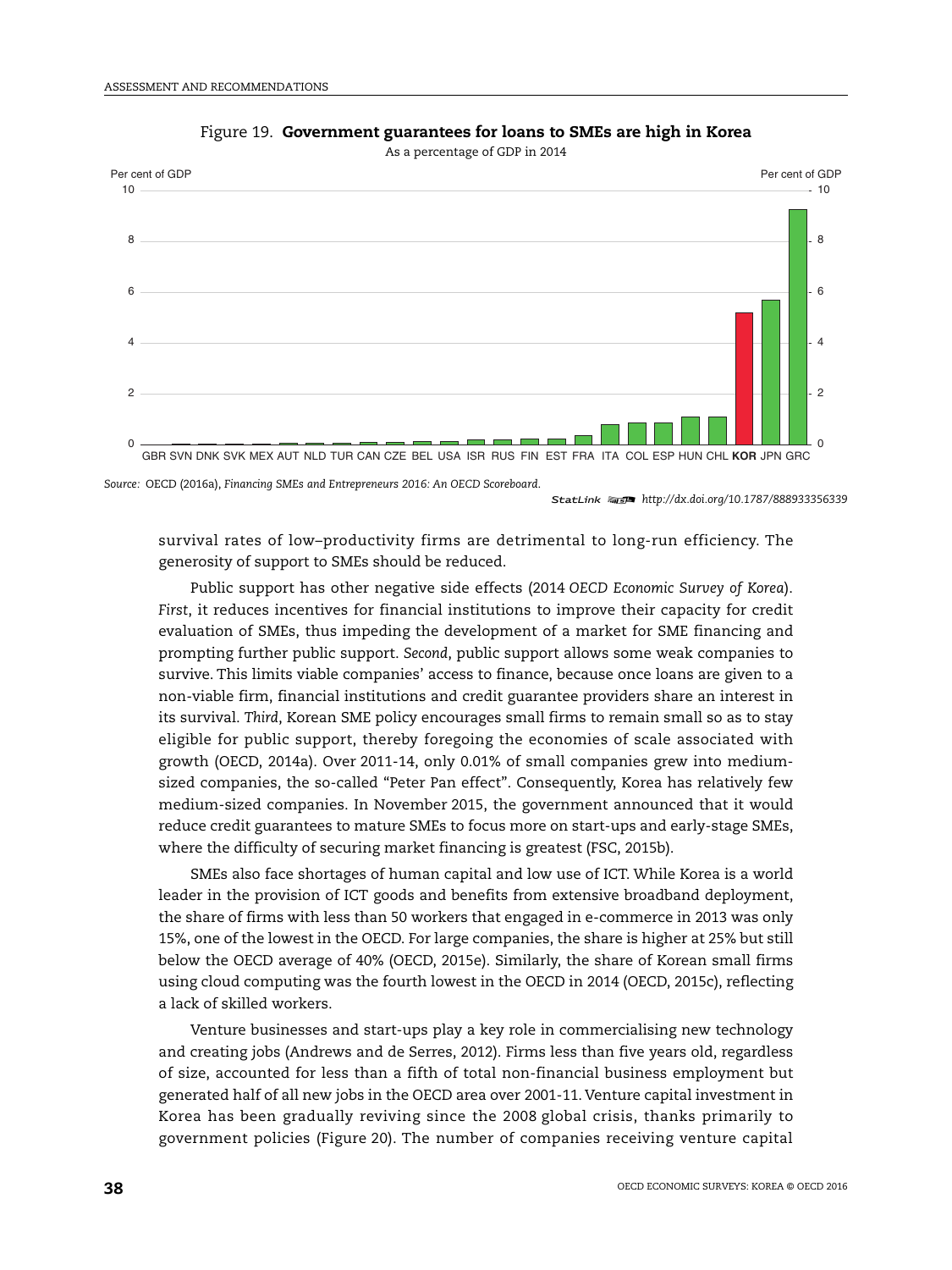



*Source:* Korea Venture Capital Association.

1 2 *<http://dx.doi.org/10.1787/888933356128>*

investment has risen to nearly 1 000 in 2015 (Lee, 2016), thanks in part to the growing role of business angels. Investment by angels nearly doubled over 2010-14, reaching KRW 80 billion (USD 70 million), reflecting more favourable tax treatment and the establishment of a matching fund. In addition, the government has established 17 "Centres for Creative Economy and Innovation" to support start-ups and SMEs through a range of services, including financing.

Nevertheless, Korea's venture capital market is still small, accounting for around 1% of SME financing, and exhibits many weaknesses. *First*, the number of angel investors and the amount of their investment is still far below its peak in the early 2000s. *Second*, venture investment is not sufficiently focused on start-ups. Indeed, 68.9% of the total in 2015 was in firms more than three years old and 26.7% was in firms more than seven years old. Although firms less than three years old received less than a third of the investment, they accounted for 47.2% of the companies receiving investment. *Third,* the large role of the government risks crowding out private investors. The government accounted for 30.3% of venture capital funds in 2015, with an additional 3.7% share for public pension funds. *Fourth,* the merger & acquisition (M&A) market is underdeveloped, with only 97 in 2014. Instead, initial public offerings are the primary method for venture capitalists to realise returns from their investment. Given demanding listing requirements, it takes more than 12 years on average for start-ups to be listed on KOSDAQ, established in 1996 with the goal of facilitating IPOs. This far exceeds the lifespan of most venture capital funds, and the number of companies listing on KOSDAQ was less than 50 in 2014. Many start-ups must pass through "Death Valley" until they receive an initial investment. Consequently, startups often fail to reach the commercial stage due to a lack of funds even if they succeed in developing technology.

The government has taken a number of reforms to promote venture capital investment. In 2013, it launched KONEX, a third stock exchange with rules for listing that are less strict, to promote IPOs by SMEs. Requirements for listing on KOSDAQ were also relaxed. By end-2015, KONEX included 108 firms, with a total market value of 0.2% of GDP. The average age of firms listing on the KONEX is around 11 years, somewhat less than the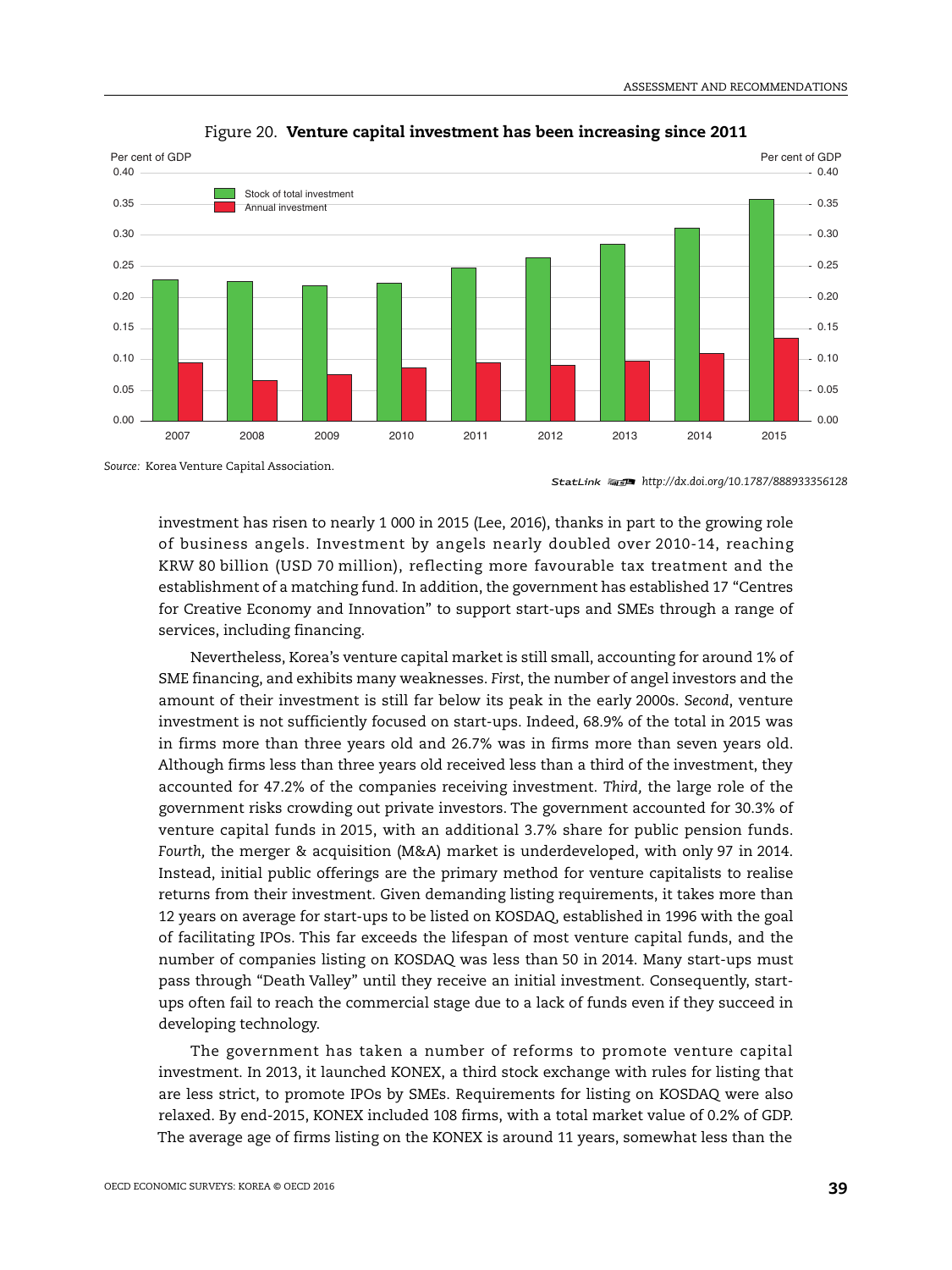12 years in KOSDAQ. The rule requiring private venture capital funds to accept government money, which resulted in government supervision that burdened the funds, has been waived, thereby enhancing their autonomy and creativity. The government launched a plan in 2014 to activate the M&A market by easing restrictions on investors in order to attract potential buyers, providing financial support for sellers and reducing restrictions on M&A procedures and tax disincentives. In addition to helping investors recover their investments, it could help SMEs grow through mergers. Finally, the government is taking steps to facilitate access to loans by failed entrepreneurs.

Continued reforms are needed to make venture capital a driver of innovation, as part of a shift from a bank-centred financial system to greater reliance on capital markets. The government strategy should focus on Korea's strengths, such as its firms at the technology frontier and highly educated youth. To avoid crowding out private investment through an excessive supply of public funds, the government should focus on early-stage financing. It needs to foster an environment that provides entrepreneurs who take risks but fail another opportunity to create new ventures. Finally, the development of the market for M&As remains a priority.

### *Green growth is a priority for innovation*

Despite large-scale spending during the first green growth plan (2009-13), greenhouse gas emissions (GHG) rose 18% over 2007-11, reversing the downward trend in the ratio of emissions to GDP that began in 1997. The launch of a nationwide emissions trading system (ETS) in 2015 is a key step to fulfilling Korea's commitment at COP21 to reduce GHG emissions by 37% by 2030 relative to a "business as usual" scenario. The share of permits that are auctioned will be gradually increased based on the outcome of the first phase (2015-17). Firms accounting for two-thirds of national emissions were covered by the ETS in 2015. Once the ETS is well established, it would be preferable to expand it to ensure a uniform price on emissions. A well-functioning ETS should also trigger private investment in green growth to accompany the government's "2030 Strategy for Expanding New Energy Industries", which aims to develop energy prosumers, low-carbon generation, electronic vehicles and environment-friendly processes.

Greening growth also means reversing the environmental degradation that accompanied rapid industrialisation in order to improve the quality of life. The number of premature deaths caused by outdoor air pollution increased from around 16 000 in 2005 to more than 20 000 in 2013 (Institute for Health Metrics and Evaluation, 2013). Air pollution should be reduced, in part, by co-operation with other countries in the region and through appropriate economic instruments. The Eco-Innovation Technology Development Project (2011-2020) goes beyond GHG emissions to focus on issues such as water. Indeed, the amount of water taken from ground or surface water sources in Korea as a share of renewable resources was the third highest in the OECD in 2012, suggesting risks of water shortages (Figure 21). Water resource development relies extensively on supply augmentation and innovative technologies. It is essential to improve pricing policies to increase efficiency. The price of water and sanitation services to households is one of the lowest in the OECD and fails to cover water supply costs, reflecting a large number of inefficient suppliers. In addition, bulk water tariffs (paid by large firms and municipalities) and water charges (the right to take water from a reservoir or another body of water) are set nationally and do not sufficiently reflect scarcity.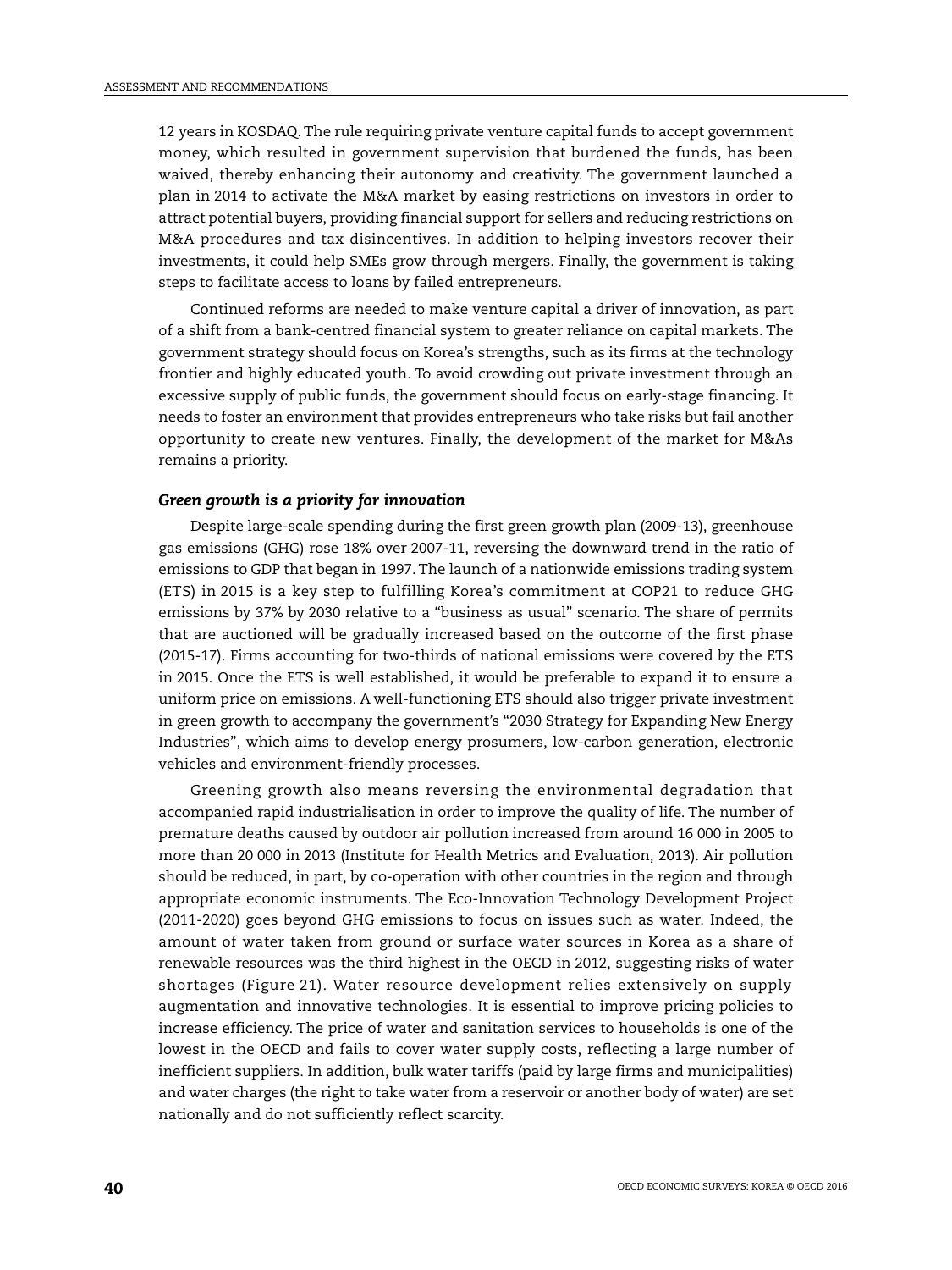

#### Figure 21. **Korea faces water shortages**

Water taken from ground or surface water sources as a percentage of renewable resources in 2012 or latest year

*Source:* OECD (2012b).

1 2 *<http://dx.doi.org/10.1787/888933356134>*

## **Labour market reforms to promote inclusive growth and social cohesion**

Korea's labour market, which was shaped by the era of rapid growth, is inadequate to meet the challenge of developing a creative economy. Reforms are needed to promote flexibility and job creation, particularly for youth, and to reduce inequality. The government, workers and employers announced a Tripartite Agreement for reforms in September 2015. The Agreement addresses entrenched labour market dualism, which undermines equality and social cohesion. Almost a quarter of full-time workers in 2013 earned less than twothirds of the median wage, the second-highest share in the OECD, and wage dispersion was one of the highest. Dualism is also detrimental to labour participation. Korea announced a roadmap in 2013 to boost employment from 64.2% of the population in 2012 to 70% by 2017 (Table 7). However, one labour union confederation did not take part in the Tripartite Agreement and the second confederation, which did participate, renounced the Agreement in January 2016. The Economic and Social Development Commission has indicated that the confederation's decision does not nullify the Agreement and the government vows to press ahead with legislation to reform the labour market.

|                          |      | -    |      |      |                |     |                        |
|--------------------------|------|------|------|------|----------------|-----|------------------------|
|                          | 2000 | 2012 | 2014 | 2015 | 2017<br>target | Gap | OECD average<br>(2014) |
| Total                    | 61.5 | 64.2 | 65.3 | 65.7 | 70.0           | 4.3 | 65.8                   |
| Women                    | 50.0 | 53.5 | 54.9 | 55.7 | 61.3           | 5.6 | 58.0                   |
| Youth (15 to 29)         | 43.4 | 40.4 | 40.7 | 41.5 | 46.6           | 5.1 | 51.2                   |
| Adults (30 to 54)        | 73.7 | 75.6 | 76.7 | 77.0 | 81.2           | 4.2 | 76.9                   |
| Older persons (55 to 64) | 57.8 | 63.1 | 65.6 | 65.9 | 69.3           | 3.4 | 57.3                   |

As a percentage of the working-age population

*Source:* Government of Korea; *OECD Employment Outlook Database*.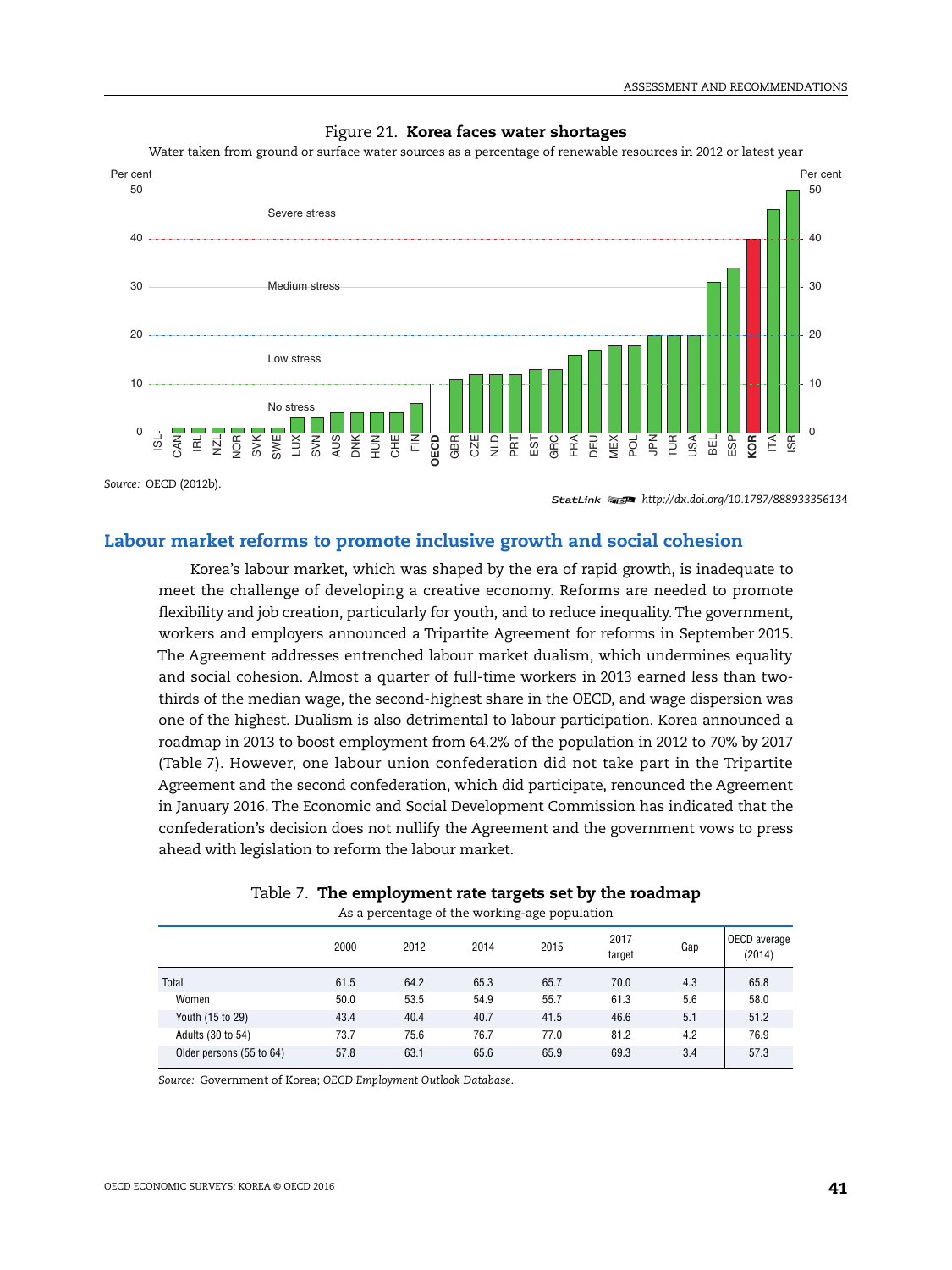#### *The costs of labour market dualism*

Labour market dualism in Korea is exceptionally strong. A third of all employees are non-regular workers, such as fixed-term, part-time and dispatched workers. The share of temporary workers (22%) was more than double the OECD average. In 2014, non-regular workers were paid 38% less than regular workers on an hourly basis, even though the skills of temporary workers match those of permanent prime-age workers (OECD 2013c). Labour market dualism is thus a major cause of income inequality. Other types of dualism discussed above – large productivity gaps between large and small firms and between manufacturing and services – also contribute to inequality.

The difference in pre-tax income by employment status rises with age. For age groups above 50, a household headed by a regular worker earns 60-90% more than one headed by a non-regular worker (Figure 22). Relative poverty is 16% among households headed by a non-regular worker compared to only 5% in those headed by a regular worker. There is also a marked difference in marriage rates. In non-regular households headed by a person in his or her 40s, nearly 15% were single, more than double the share in households headed by regular workers. The low income and precarious status of non-regular workers thus discourages family creation and fertility. The low income of non-regular workers also squeezes family budgets (Panel B), contributing to the household debt problem.

Dualism has important equity implications for future generations, as spending on education in non-regular households is only about half of that of regular households. Moreover, there is limited mobility between regular and non-regular employment. Temporary and part-time workers in Korea are less likely to move to a regular job during the following year than unemployed people with similar characteristics according to a survey (OECD, 2015b). Dualism has a number of other negative implications for non-regular workers: i) less coverage by the social safety net; ii) precarious employment and the highest rate of worker turnover in the OECD; and iii) less access to training.

### *Policies to break down labour market dualism*

The emphasis on protecting jobs has failed to deliver employment stability and income security for a large share of the labour force. Breaking down dualism requires reducing the incentives that encourage firms to hire non-regular workers: i) increasing employment flexibility and thereby avoiding the cost of laying off regular workers during economic downturns; and ii) reducing the gap in labour costs (wages and payroll taxes paid by firms). An improved minimum wage system could help narrow the wage gap between regular and non-regular workers. The minimum wage reached nearly half of the median wage in 2015, matching the OECD average, and the Tripartite Agreement calls for continued gradual increases. However, the key issue is compliance. The government plans to strengthen monitoring to improve compliance. Sanctions on violations should also be increased.

The gap in labour costs could also be narrowed by extending social insurance coverage to more non-regular workers (Table 8). The average coverage of non-regular workers by the three major schemes was 54.1% in 2015, well below the nearly universal coverage of regular workers, reflecting weak monitoring and enforcement of penalties. Hiring a non-regular worker cuts a firm's labour cost by 8-9% compared to a regular worker covered by the three schemes. It is essential to increase compliance to weaken incentives to hire non-regular workers and enhance the welfare of such workers. Giving the National Tax Service a larger role in supporting the collection of contributions and stricter enforcement of penalties for non-compliance could increase coverage for all workers.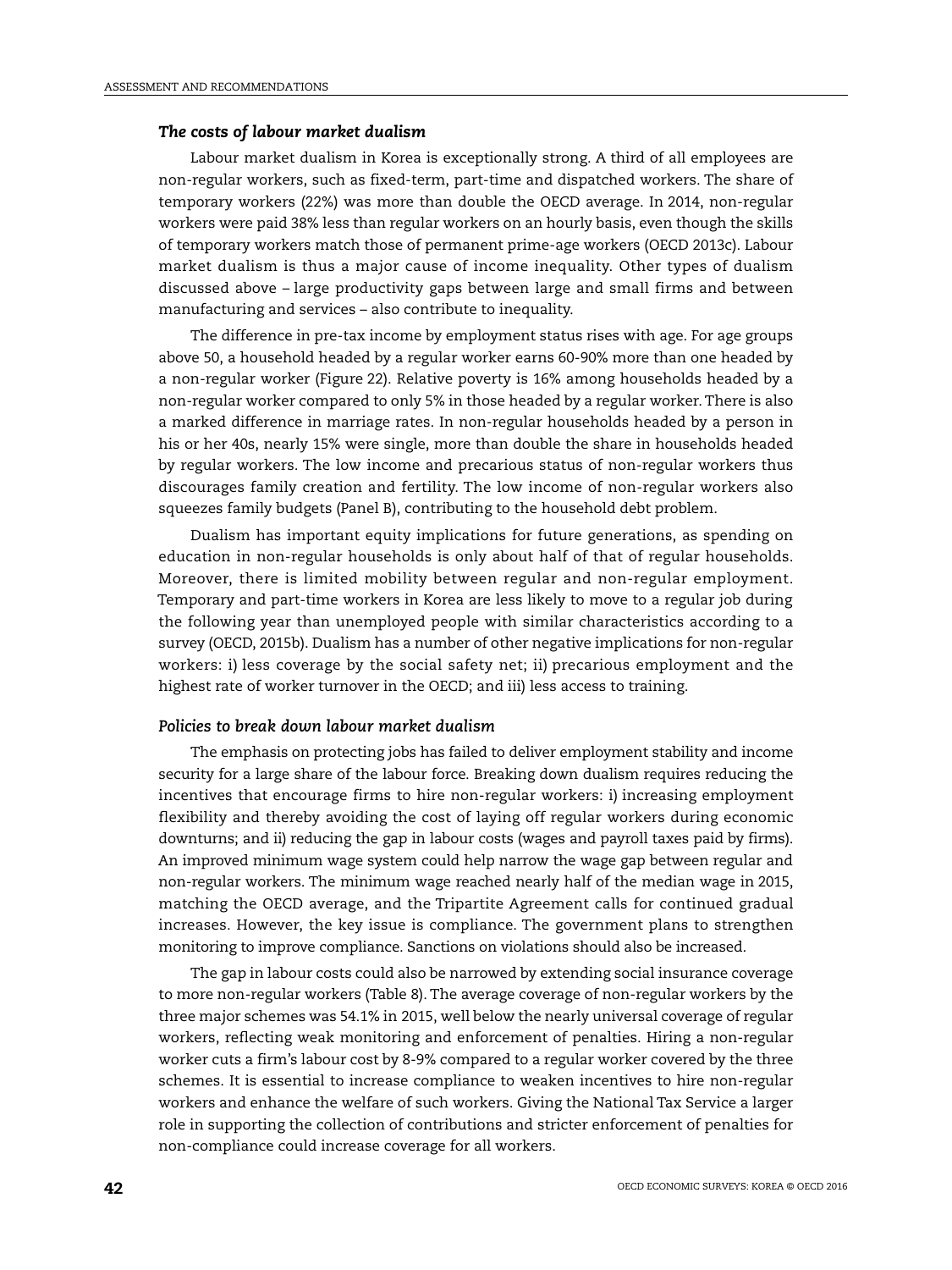35 Per cent

#### Figure 22. **The gap in income and expenditure between regular and non-regular workers is large**

Households with two or more persons in 2011 $^1$ 



**A. Annual earned income (before tax) in households headed by regular and non-regular workers**



**B. Households earned income (after tax) and expenditure per month²**



1. Based on the *Korean Labour and Income Panel Survey* (KLIPS), an annual household survey since 1998 that consists of about 6 000 households (13 000 individuals). Non-regular workers are identified using the official definition of non-regular workers, the same definition used in *Strengthening Social Cohesion in Korea* (OECD 2013b). Job status and age category is that of the household head.

2. Contributions to the National Pension Scheme and National Health Insurance are included in expenditures. Household earned income equals annual income after taxes, divided by 12.

3. Propensity to consume is the ratio of household expenditure to household earned income after tax.

*Source:* Korea Labour Institute, *Korean Labour and Income Panel Survey (KLIPS)*; OECD calculations.

1 2 *<http://dx.doi.org/10.1787/888933356147>*

Breaking down dualism also requires reducing employment protection for regular workers (OECD, 2013b). Regular workers receive high protection, particularly in large firms, as a result of labour laws, court decisions, business practices, social customs and labour unions (Koh et al., 2010). Dismissals for economic reasons are only allowed for "urgent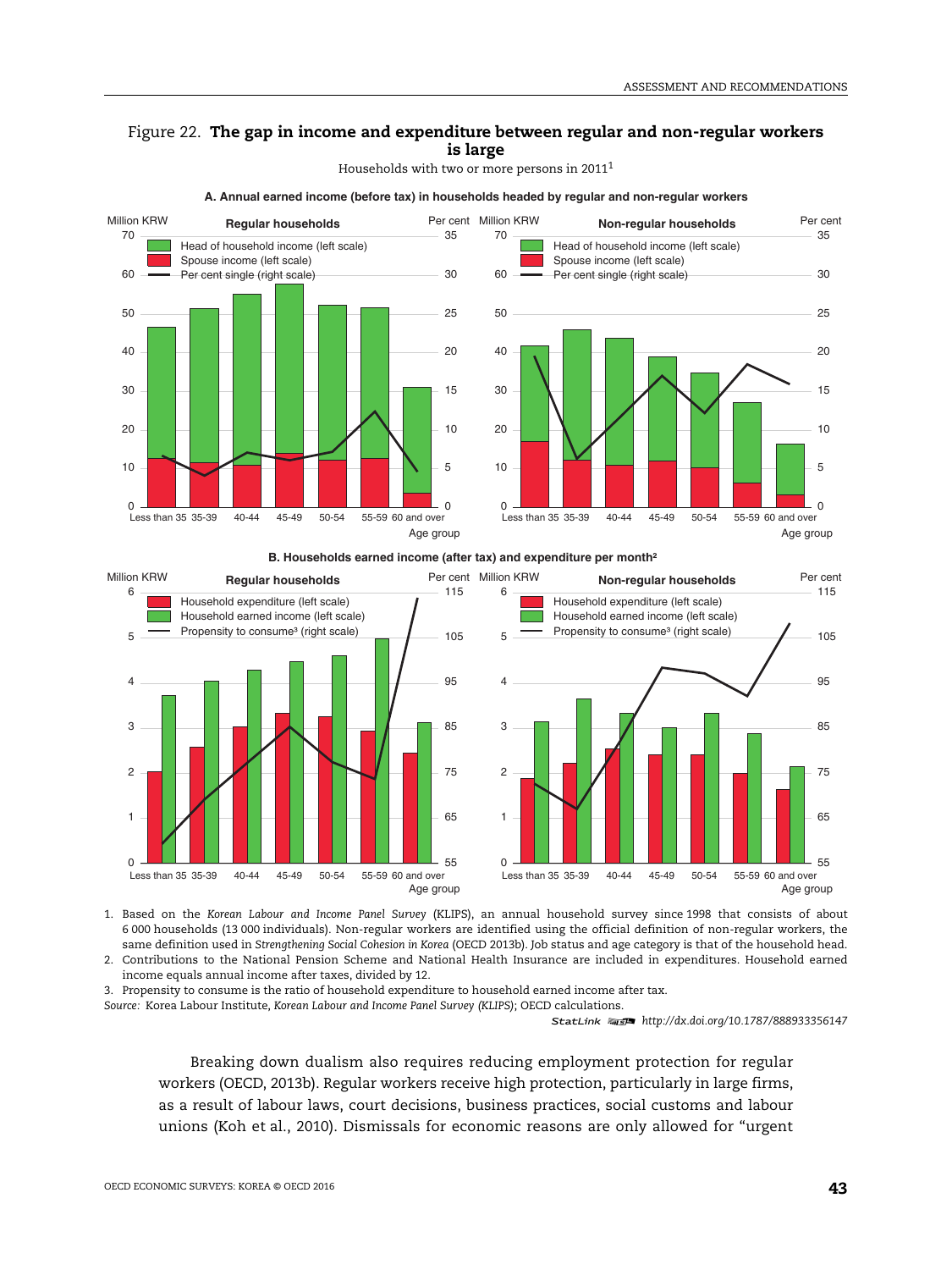| Linployed persons by status in 2015 |                                   |                              |                                       |                                              |                                      |                             |
|-------------------------------------|-----------------------------------|------------------------------|---------------------------------------|----------------------------------------------|--------------------------------------|-----------------------------|
|                                     | <b>National Pension</b><br>Scheme | National Health<br>Insurance | Employment<br><b>Insurance System</b> | Average for social<br>insurance <sup>1</sup> | Retirement<br>allowance <sup>2</sup> | Bonus payments <sup>3</sup> |
| Total                               | 87.6                              | 87.5                         | 88.5                                  | 87.9                                         | 81.2                                 | 58.1                        |
| Regular                             | 97.6                              | 97.8                         | 95.4                                  | 96.9                                         | 93.1                                 | 69.4                        |
| Non-regular                         | 48.2                              | 51.2                         | 63.0                                  | 54.1                                         | 45.1                                 | 23.8                        |
| of which:                           |                                   |                              |                                       |                                              |                                      |                             |
| Part-time                           | 48.5                              | 50.4                         | 58.4                                  | 52.4                                         | 33.3                                 | 16.0                        |
| Atypical                            | 30.6                              | 35.1                         | 58.6                                  | 41.4                                         | 33.6                                 | 12.7                        |

#### Table 8. **Non-regular workers receive less social insurance and company-based benefits** Employed persons by status in 2015

1. The simple average for the National Pension Scheme, National Health Insurance and the Employment Insurance System.

2. The law requires payment of at least one month of wages for each year worked for departing employees.

3. Bonus payments, which are paid two or three times a year, amount to around a quarter of employee compensation.

*Source:* Ministry of Employment and Labour (2015), *Survey on Labour Conditions by Employment Type*.

managerial reasons". In considering whether layoffs meet this criterion, courts consider the company's financial situation and competitiveness and market conditions. In addition, firms face a number of other requirements before dismissing workers. The cost of dismissal, therefore, is uncertain and can be high due to long and complex court rulings, thus increasing incentives for firms to hire non-regular workers (Lee, 2015). The Tripartite Agreement acknowledged the importance of "clarifying the standards and procedures for terminating employment contracts". In sum, breaking down dualism requires a comprehensive strategy of relaxing employment protection for regular workers and making it more transparent, while increasing social insurance coverage and the minimum wage and upgrading training for non-regular workers (2014 *OECD Economic Survey of Korea*).

However, relaxing employment protection is strongly opposed by regular workers. One option would be to introduce reduced employment protection for new employees, while current employees retain their protection under a grandfather clause. Such an approach appears to have been successful in some southern European countries. However, this would further penalise youth, who already face difficult labour market conditions in Korea. Measures to strengthen the social safety net, as pledged in the Tripartite Agreement, may also be needed to facilitate a shift from protecting jobs to protecting individuals. Although it is increasing, the redistributive impact of Korea's tax and transfer system on relative poverty is the second weakest in the OECD, reflecting the low level of social spending. Increased social spending could reduce the relative poverty rate, which is the eighth highest in the OECD. The major programmes for the working-age population should be improved:

- The *Employment Insurance System (EIS)*: Only a third of the unemployed in 2013 received benefits. The low EIS coverage of non-regular workers (63%) is problematic, given their precarious jobs.
- *The earned income tax credit (EITC)*: Coverage is limited to around 8% of households, in part due to eligibility criteria. Spending on the EITC was 0.1% of GDP in 2015.
- *The Basic Livelihood Security Programme (BLSP)*: The BLSP, the primary public assistance programme, targets the extremely poor. The maximum support was equivalent to 28% of the median income in 2015, putting it in the bottom third of OECD countries, while coverage is limited to around 3% of the population by strict eligibility criteria (OECD, 2013b).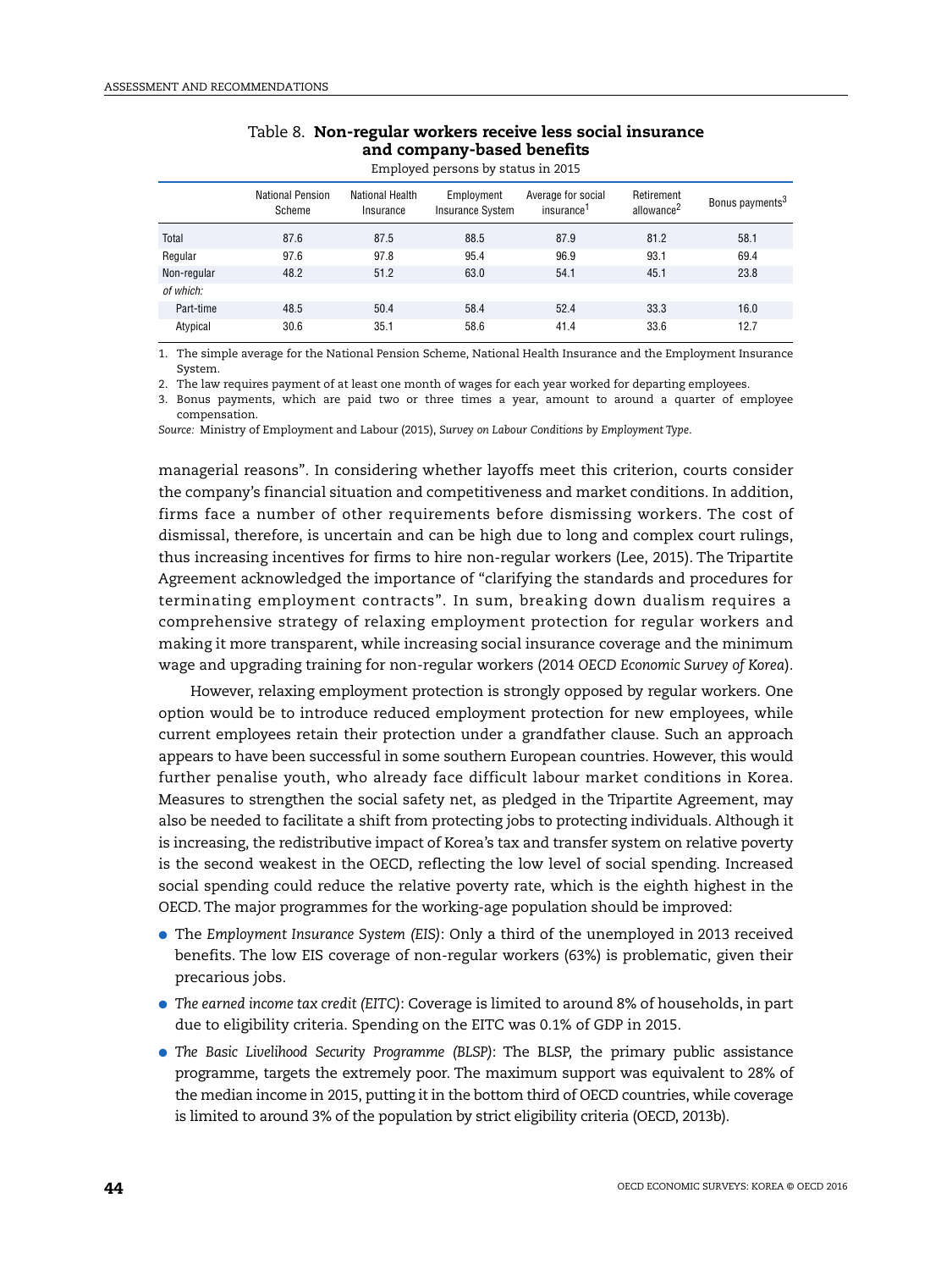## *Increasing labour market opportunities to promote inclusion*

#### *Expanding opportunities for women to work in the labour force*

Women's employment decisions depend on a number of factors: i) maternity and parental leave; ii) the availability of high quality and affordable childcare; iii) the gender wage gap; and iv) working time and men's role in family responsibilities. As a result of barriers in each of these areas, the employment rate of women in 2014 was 21 percentage points below the employment rate of Korean men, the fourth-largest gap in the OECD. Raising female employment would reduce gender inequalities and increase the scope for women to use their skills and talents. Raising the female employment rate will require reducing the share of women who leave the labour force and attracting more women back into employment after a break for family responsibilities.

The exodus of mothers out of the labour market suggests that maternity and parental leave are not fully achieving their objectives. All women are guaranteed 90 days of paid maternity leave, with all or part of the benefit paid by the EIS. The number of women taking maternity leave has nearly doubled since 2006, but still amounted to only 20% of the number of babies born in 2014 (Figure 23). Indeed, a large share of women leave the labour force before giving birth. In addition, the share of mothers taking maternity leave (26.3% in 2014) is below the share of mothers who are employed at the time of giving birth





1. Data provided by the Employment Insurance Scheme, which excludes public-sector employees. *Source:* Yoon (2014).

1 2 *<http://dx.doi.org/10.1787/888933356480>*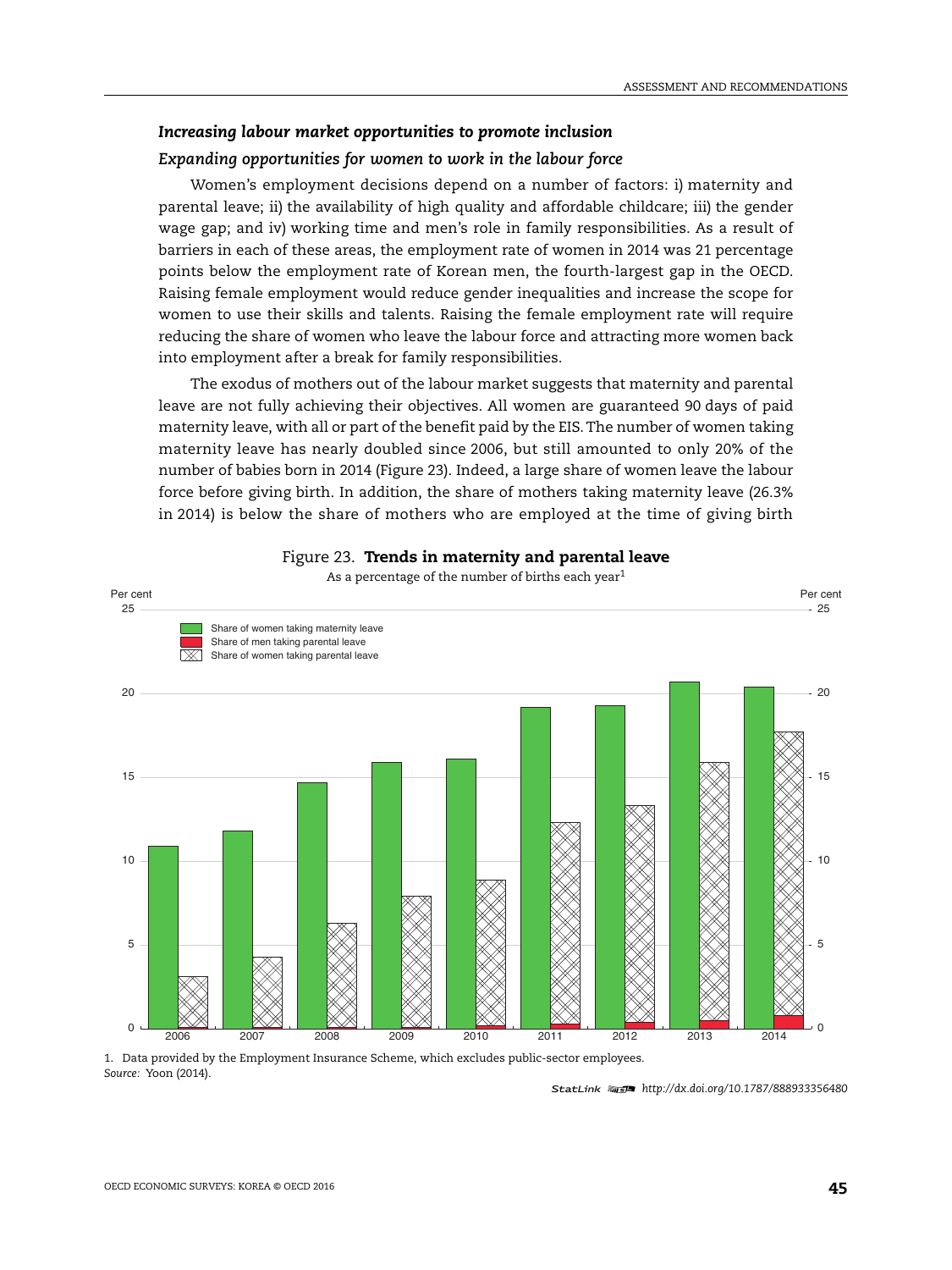(Table 9). The take-up of maternity and parental leave is lower among non-regular workers, who are less likely to be covered by the EIS and have less job security, and in SMEs. Ensuring the right of all new mothers to take maternity leave through increased monitoring and enforcement is thus a priority.

|                                 |      | A. Employment status of women at time of giving birth (per cent) |      |
|---------------------------------|------|------------------------------------------------------------------|------|
|                                 | 2012 | 2013                                                             | 2014 |
| Employed                        | 33.6 | 34.5                                                             | 35.6 |
| Employees                       | 29.6 | 30.6                                                             | 31.6 |
| Public sector                   | 6.5  | 6.7                                                              | 6.0  |
| Private sector                  | 23.1 | 23.9                                                             | 25.6 |
| Self-employed                   | 4.0  | 3.9                                                              | 4.0  |
| Not in labour force             | 66.4 | 65.5                                                             | 64.4 |
|                                 |      | B. Share of new mothers taking maternity leave (per cent)        |      |
|                                 | 2012 | 2013                                                             | 2014 |
| Private-sector employees        | 83.3 | 86.9                                                             | 79.6 |
| All women who work <sup>1</sup> | 76.6 | 79.6                                                             | 74.0 |
| All new mothers                 | 25.7 | 27.5                                                             | 26.3 |

Table 9. **Maternity leave and employment status**

1. Public and private-sector employees, plus self-employed.

*Source:* Ministry of Health and Welfare.

The take-up of parental leave is limited by the small number of fathers using it; fathers accounted for only 4.5% of the total in 2014 and the length of leave is relatively short compared to mothers, despite government efforts to encourage fathers to take leave. This reflects concern about their career prospects, which suggests that women's career prospects are being damaged. Changing workplace culture is necessary, especially in small firms where the take-up by fathers is especially low. Another obstacle is the substantial income loss, given that the benefit is set at 40% of the parent's wage up to a ceiling that is less than one-third of the average wage. Increasing financial support during parental leave would encourage more parents, particularly fathers, to take it.

The share of children aged 0-2 enrolled in childcare rose to 34% in 2013, slightly above the OECD average, from 11% in 2006. The increase was based on a sharp rise in privatesector centres, which account for 90% of the children in childcare, supported by a rapid expansion in public spending. However, the increase in the number of children enrolled in childcare has not been fully reflected in higher female employment, which is 35% of mothers with children aged 0-2, compared to the OECD average of 51%. The share of children enrolled in childcare is continuing to increase, in part as the government decided in 2013 to provide 12 hours per day of free childcare for all children up to age five, regardless of the employment status of the mother and family income, a policy not found in any other OECD country.

Parents still face a shortage of high-quality childcare. The government operates a voluntary accreditation system based on requests from childcare centres. The system is intended to encourage childcare centres to maintain the quality of their services and teachers. In November 2015, 77.8% had received accreditation. The government can prevent the entry of new providers to avoid excessive competition, although this weakens competition and quality (Yun et al., 2014). Quality is also reduced by the price ceilings imposed on private childcare centres.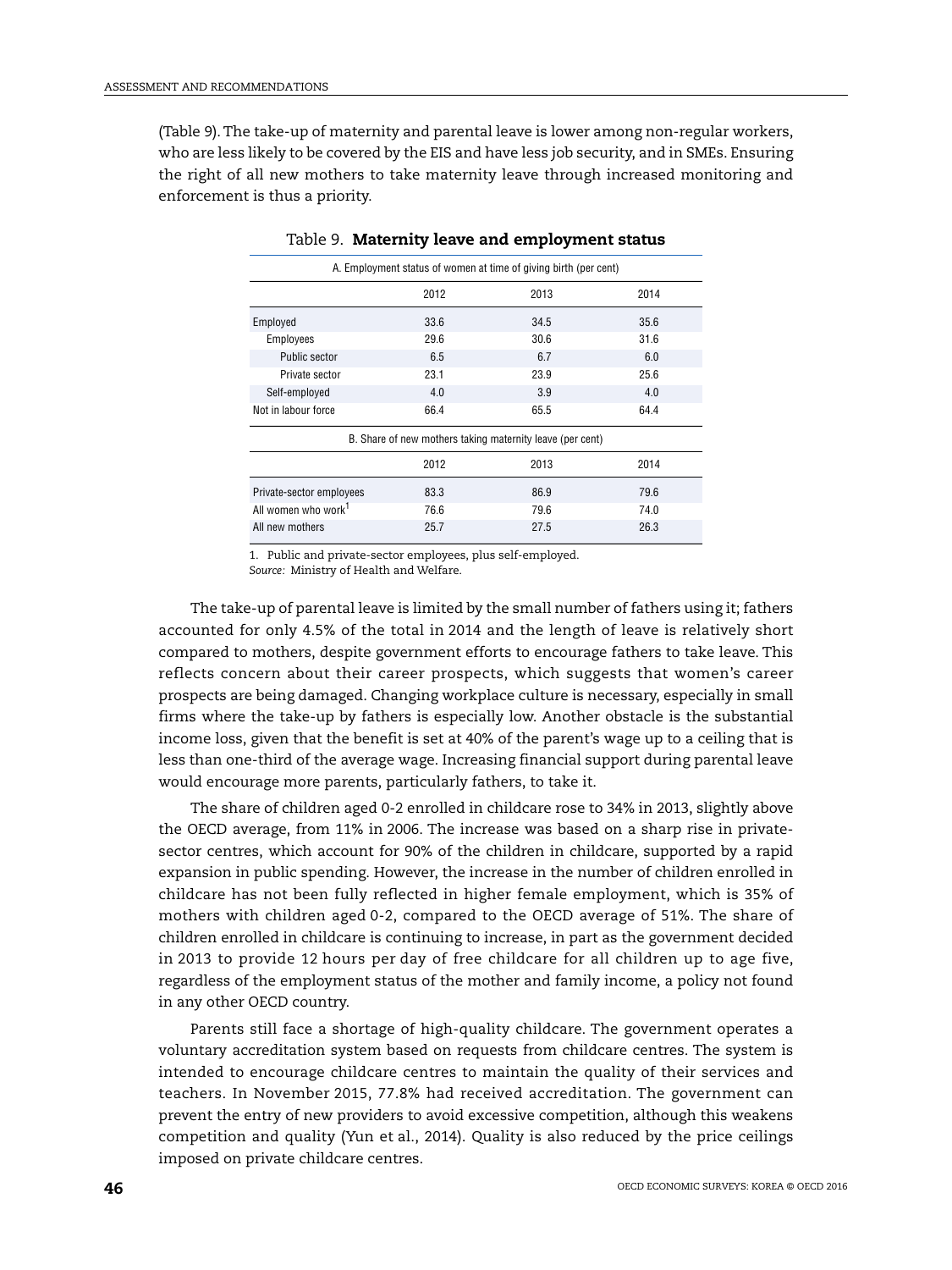Paradoxically, universal free childcare has actually reduced access for working mothers, as childcare centres prefer to enrol the children of non-working mothers, who tend to pick up their children earlier than working mothers. From 2016, the provision of 12 hours per day of free childcare has been limited to families where both parents are employed or have more than one child. For others, free childcare is now capped at six hours per day, plus 15 additional hours per month. Further targeting of free childcare may be necessary. Other reforms are needed. *First*, the government should upgrade accreditation standards and make them mandatory for all early childhood education and care (ECEC) institutions. *Second,* the quality of private ECEC institutions should be improved by strengthening qualification standards for ECEC teachers and raising the pay and benefits of private ECEC teachers. *Third*, fee ceilings on private childcare and entry barriers should be relaxed to improve quality. Integrating childcare and pre-primary education would improve quality, while cutting costs.

The withdrawal of women from the labour force following marriage and childbirth lasts about ten years on average (Hong and Lee, 2014). Given the close link between seniority and wages, any absence from the labour market has a strong impact on earnings. The gender wage gap for young women (aged 25-29) is close to the OECD average of around 10%, but reaches 41.5%, for the 40-44 age group (Figure 24), compared to the OECD average of 24%. The overall gender wage gap is also explained by women's concentration in lowpaid non-regular jobs. In 2015, 40% of female employees were non-regular compared to only 26% of men. Breaking down dualism is thus crucial to reduce the gender wage gap. The gap is falling very gradually, from 40% in 2000 to 37% in 2014, still the highest in the OECD (Panel B). The large gender wage gap discourages women, particularly those with higher education, from working. Indeed, the employment rate of women with a tertiary education was the lowest in the OECD in 2014, while the rate of those with less than a high school education was above the OECD average. Reforming the wage system to emphasise performance and job category (see below) would narrow the gender wage gap.

Women's absence from the labour force following childbirth and their concentration in non-regular jobs limit their rise up the corporate ladder. Women's representation on corporate boards, at 2.1% in 2014, lagged behind other Asian economies, such as Malaysia (12.8%) and Indonesia (12.2%) (Vinnicombe et al., 2015). Similarly, the share of women in management in Korea was the lowest in the OECD, at 10% in 2010. Since 2014, the government gives preference in public procurement to firms with a higher share of women in management and publicly names companies that fall short.

Total working hours in Korea fell by 17% over 2000-11, but were still 17% above the OECD average in 2014 (Figure 25), equivalent to an extra 354 hours of work each year. Long working hours are a factor in the low amount of unpaid work by men at home – 45 minutes a day on average – which limits female employment. For women who are employed, working hours were the longest in the OECD in 2014 (Panel B), with adverse implications for labour participation, the quality of life and the fertility rate. The Tripartite Agreement reaffirmed the 2010 goal of cutting working time to around 1 800 hours per year by 2020. The government has stepped up efforts to enforce compliance with the legal limits on working time. In addition, it has introduced legislation to change the legal limit on working time to include work done on weekends.

Achieving the government's goal of reducing working time requires addressing the underlying causes. *First*, firms prefer to meet increased demand through overtime and hiring non-regular employees to avoid the high costs of dismissing regular workers. *Second*, workers are attracted by the 50% wage premium for overtime. *Third*, working hours are the longest in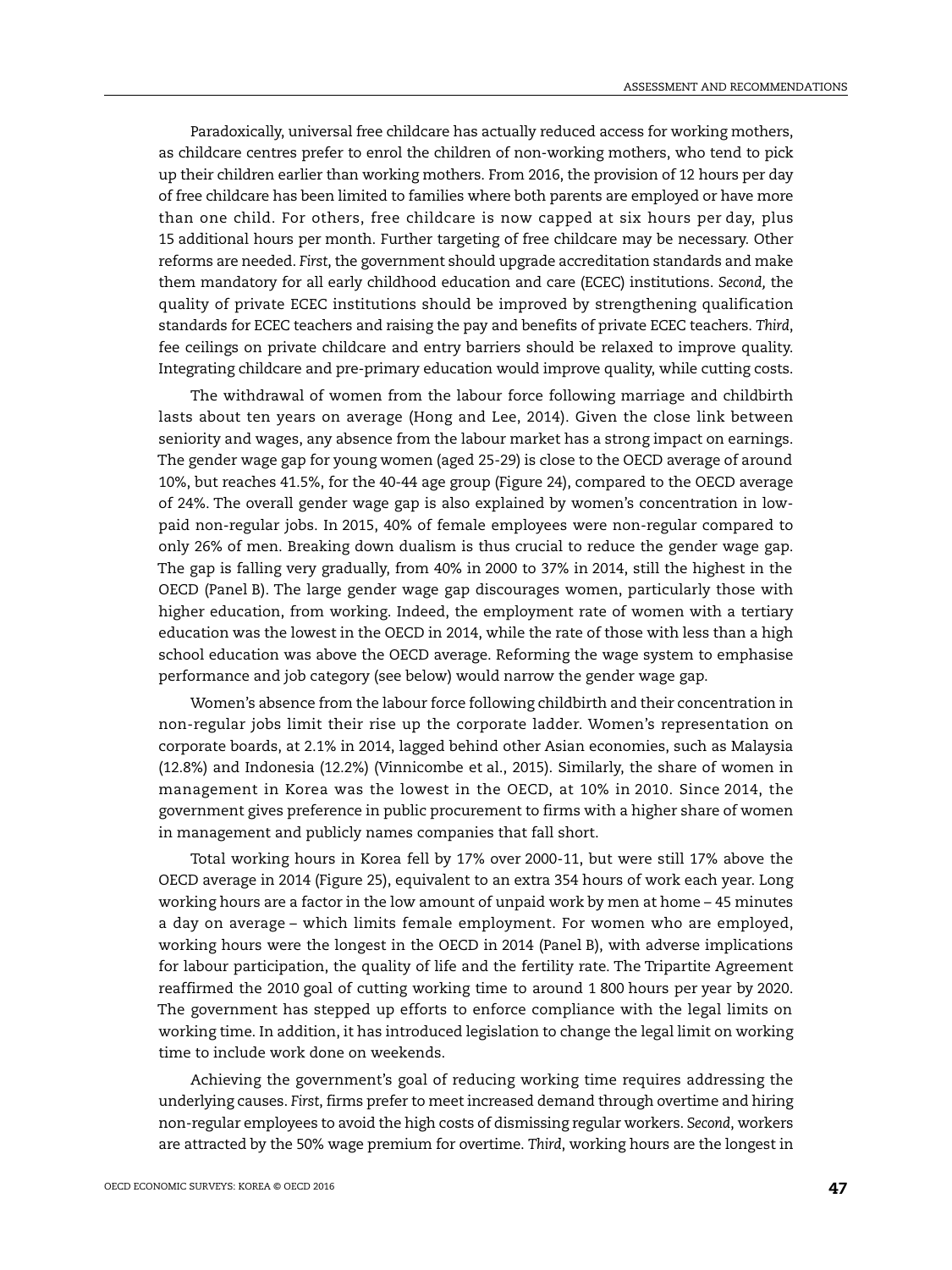



In 2013 or latest year available for full-time employees



1. The difference between male and female mean wages divided by male mean wages.

*Source: OECD Earnings Distribution Database*.

2. The difference between median earnings of men and women relative to median earnings of men.

1 2 *<http://dx.doi.org/10.1787/888933356158>*

SMEs, which face labour shortages, making it important to resolve the labour mismatch problem. In sum, the tradition of long working hours should be replaced by a productive work culture. Indeed, Korea's labour inputs (relative to its population) are the highest in the OECD while labour productivity per hour of work is only 55% of the top half of the OECD.

Addressing the issues of maternity and parental leave, childcare, the gender wage gap and working time, would expand working choices and almost surely result in women working more. If so, it would help to offset the effects of population ageing. For example, if participation rates were to remain at their current levels for each age group and gender, the labour force would peak at 27.3 million in 2021 and then fall by 21%, to around 21.6 million, by mid-century (Figure 26). In contrast, if the female participation rate for each age cohort were to rise to the rate for men by 2050, the labour force would only fall to 25.5 million, 18% higher than in the case of unchanged participation rates.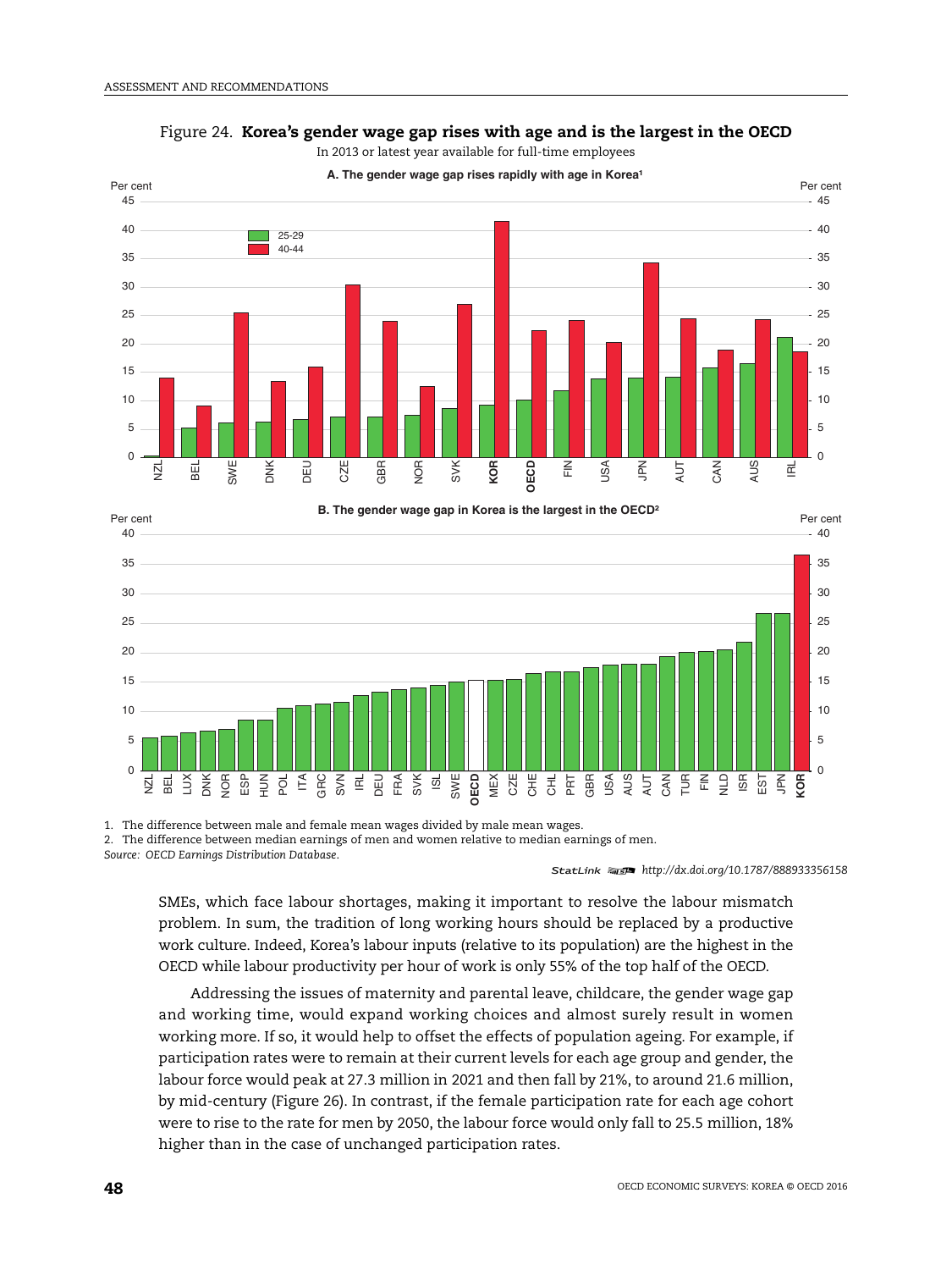

Figure 25. **Working hours in Korea were long for both men and women in 2014**

1 2 *<http://dx.doi.org/10.1787/888933356165>*

#### *Raising Korea's youth employment rate*

The youth employment rate has fallen significantly during the past decade and is well below the OECD average (Figure 27). At the same time, the share of youth who were neither in employment nor in education or training (NEET) was high in Korea (Panel B), although the number of NEETs may be overestimated. Meanwhile, SMEs face labour shortages that are partially filled by foreign workers. Low youth employment reflects the mismatch between the skills acquired in school education and those demanded by firms (Y. Kim, 2015). The share of high school graduates advancing to higher education increased from 33% in 1990 to 83% in 2008 and remained high at 71% in 2014. University graduates expect regular employment. To many, no job is better than being trapped in non-regular employment. In addition, they want to avoid SMEs, where job security and wages are low. The mismatch problem is high as well among youth who find jobs. For workers in the 15-29 age group, 37% were mismatched for their jobs in terms of field of study and literacy skills (Figure 28).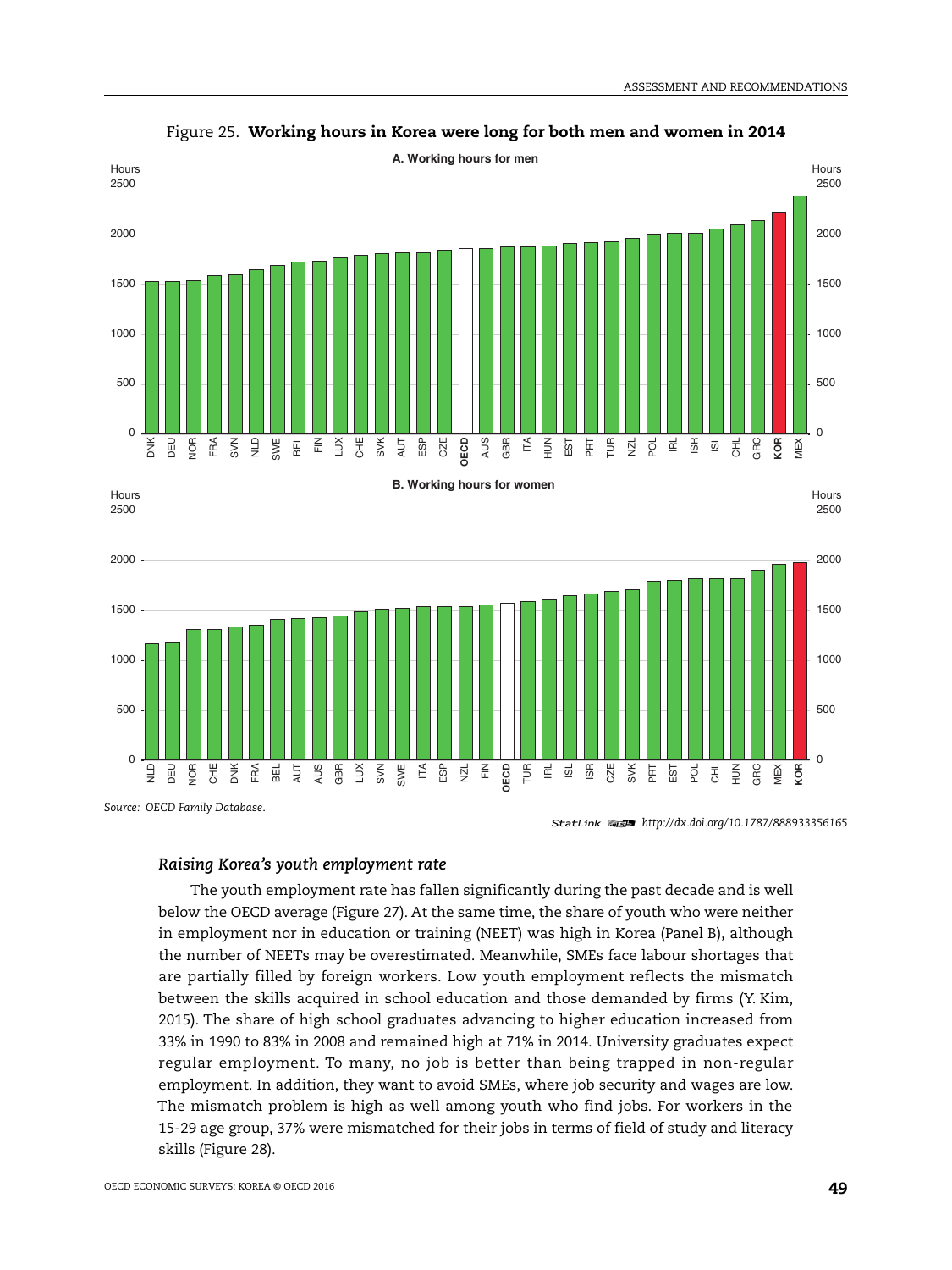

Figure 26. **Increased female employment would mitigate the impact of demographic change**

1. The participation rates for men and women are assumed to remain at their current levels for each age group.

2. Female participation rates are assumed to reach current male rates in each age group by 2050.

*Source:* Statistics Korea, *Population Projection for Korea* (2015) and *Economically Active Population Survey;* OECD calculations.

1 2 *<http://dx.doi.org/10.1787/888933356178>*

The large number of university graduates who are unable to find jobs matching their skills pushes down employment and pushes up the rate of NEETs. Korea is one of the few countries in which the rate of NEETs for tertiary graduates is higher (24.8%) than for the overall 15-29 age group (18.0%) (Figure 27). Periods of inactivity have a negative long-term effect on youth. Those who were not engaged in education or the labour market in 2000 had a lower employment rate over 2007-09 than those who were (Table 10). Moreover, those who had a period of inactivity were more likely to be non-regular workers at lower wages.

## Table 10. **A period of inactivity has a long-term impact on employment and earnings**

|                          | Continuously engaged in education<br>or the labour market | Not engaged in education<br>or the labour market in 2000 | Not engaged in education or the<br>labour market in both 2000 and 2001 |
|--------------------------|-----------------------------------------------------------|----------------------------------------------------------|------------------------------------------------------------------------|
| Employed                 | 67.3                                                      | 60.7                                                     | 48.1                                                                   |
| Unemployed               | 3.2                                                       | 5.0                                                      | 6.9                                                                    |
| Economically inactive    | 29.5                                                      | 33.8                                                     | 45.0                                                                   |
| Non-regular employee     | 18.8                                                      | 23.0                                                     | 31.6                                                                   |
| Hourly wage <sup>2</sup> | 100.0                                                     | 85.4                                                     | 78.3                                                                   |

Status in 2007-09 $1$  in per cent for a worker who was:

1. Based on the *Korea Labour and Income Panel Survey*.

2. Wage of workers who were continuously engaged in education or the labour markets is set at 100.0. *Source:* Nam and Kim (2013).

A number of policies are needed to raise youth employment. *First*, breaking down labour market dualism would reduce the number of educated youth who prefer no job to the stigma of being a non-regular worker. Accomplishing this through a relaxation of rules on dismissals may also make firms less hesitant to hire regular workers (OECD, 2013b). *Second*, career guidance is key to helping youth make good educational choices (OECD, 2014a). *Third*, enhancing the link between education and firms is essential to address mismatch. The government launched Meister vocational schools in 2008 and a "Work-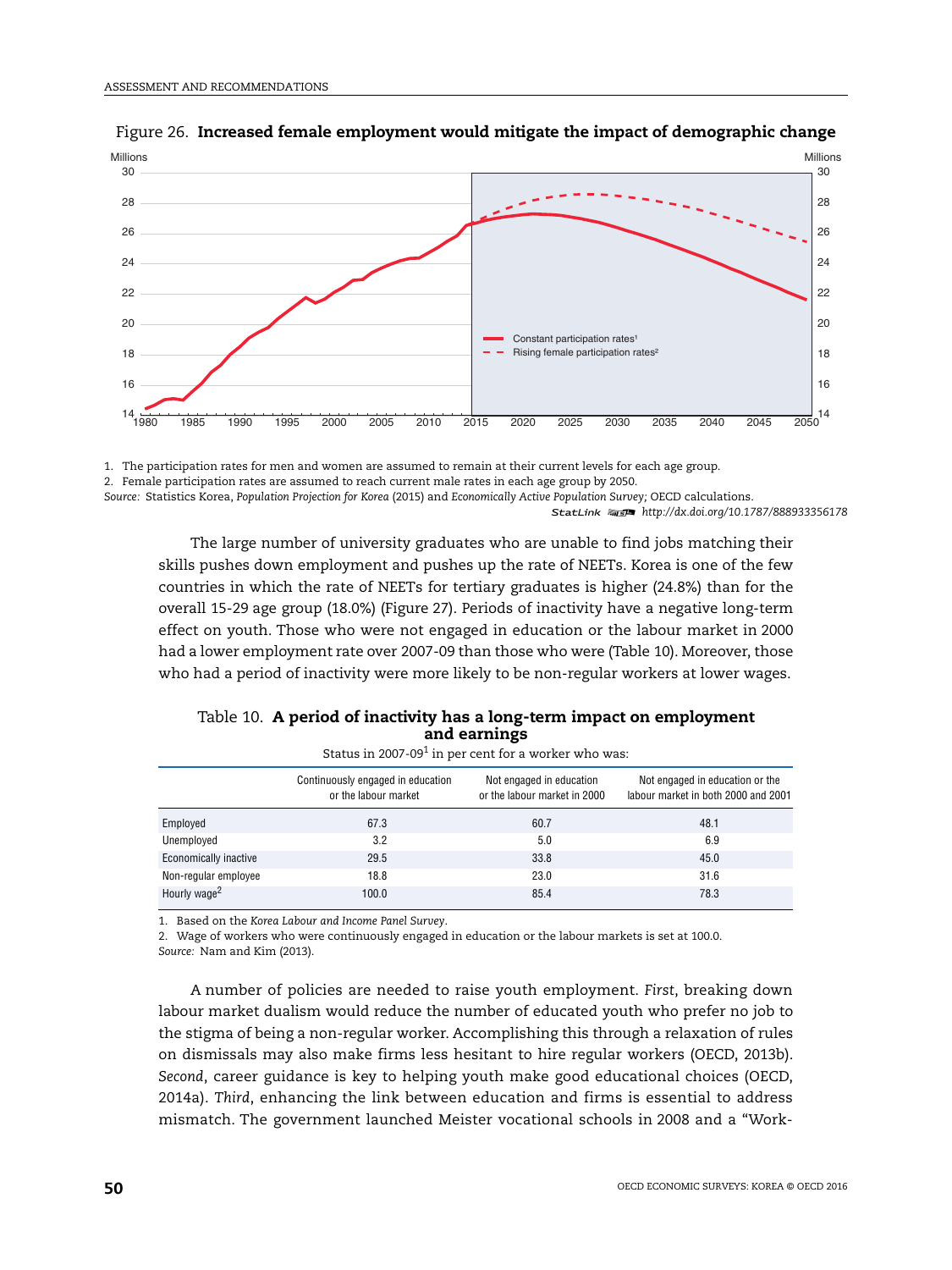

Figure 27. **Korea's youth employment rate is below the OECD average and the number of NEETs is high**

For the 15-29 age group

 $\epsilon$ 5 10 15 20 25 30 35  $40$ 45 Per cent 0 5 10 15 20 25 30 35  $-40$  $-45$ Per cent  $\mathbb{R}$ LUX NOR  $\overline{\omega}$ DEU NLD SWE 또<br>5 DNK AUT CZE AUS  $\frac{2}{\ln 2}$ **N**ZL **CAN** SVN ISR GBR EST BEL USA **OECD** POL FRA HUN PRT E **KOR** SVK  $\vec{z}$ MEX ESP  $E$ GRC TUR **B. The rate of NEET's (neither in employment nor in education or training)**<sup>1</sup> **All youth** With a tertiary education

1. It should be noted that data on programmes that straddle the boundary between upper secondary and post-secondary education [ISCED 4] are not available in Korea and 11 other OECD countries, leading to an overestimation of the number of youth classified as NEETs. *Source:* OECD (2015), *Labour Force Statistics*; OECD (2015a), *Education at a Glance 2015* .

1 2 *<http://dx.doi.org/10.1787/888933356567>*

Learning Dual System" in 2013. However, the two initiatives cover only 5.6% of vocational high school students, who account for a fifth of the total number of high school students, suggesting the need for further expansion.

## *Making better use of older workers to promote inclusion and reduce poverty*

The employment rate in Korea for the 50-64 age group, at 70% in 2014, was the eighth highest in the OECD. Yet their poverty rate was the second highest at 15.5%, nearly one and a half times the OECD average (Figure 29). The main problem, therefore, is the quality of jobs for older workers rather than the employment rate. The mandatory retirement age set by firms is 58 on average, but workers leave at 53 on average as firms push out employees, particularly those with non-regular status. Many become self-employed, contributing to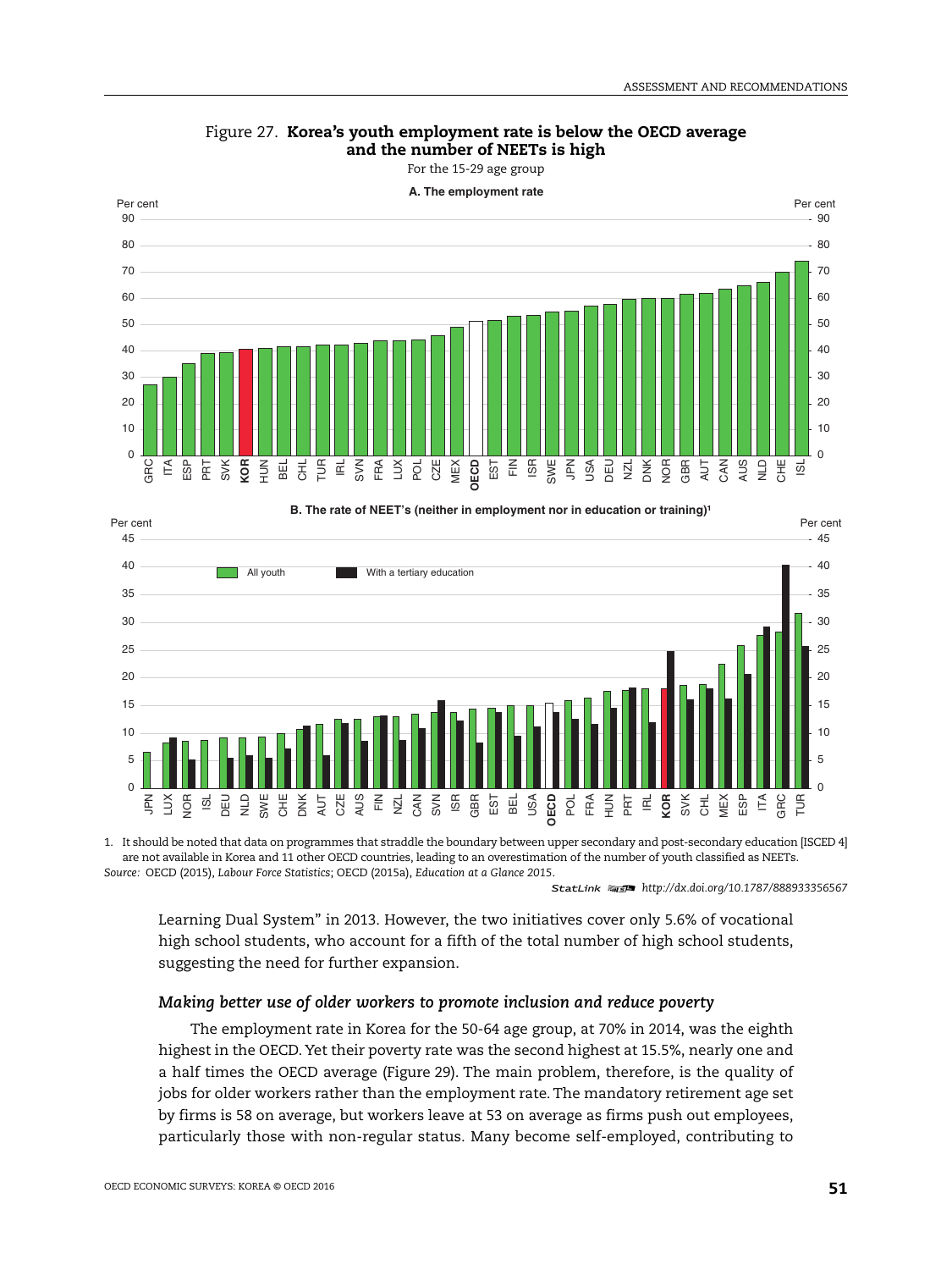



Mismatch among youth (16-29) by type of mismatch as a percentage of all youth employment

*Source:* OECD (2014c).

1 2 *<http://dx.doi.org/10.1787/888933356185>*

low productivity in the service sector. In Korea, around a quarter of workers aged 55-64 have less than six months of job tenure compared to less than 6% in the OECD, reflecting the high share of temporary employment. Wages thus fall significantly with age.



Figure 29. **Relative poverty rates for persons over 50 are very high in Korea** Percentage in 20131

1. Relative poverty is measured by reference to median income, not taking into account household assets and liabilities. *Source: OECD Income Distribution and Poverty Database.*

1 2 *<http://dx.doi.org/10.1787/888933356197>*

The concentration of older workers in low-quality jobs reflects their lack of education and skills compared to younger people (Figure 18). Low education and skills, combined with the seniority-based pay system, creates a significant gap between wages and productivity as workers age, leading to a culture of early retirement. A recent government survey among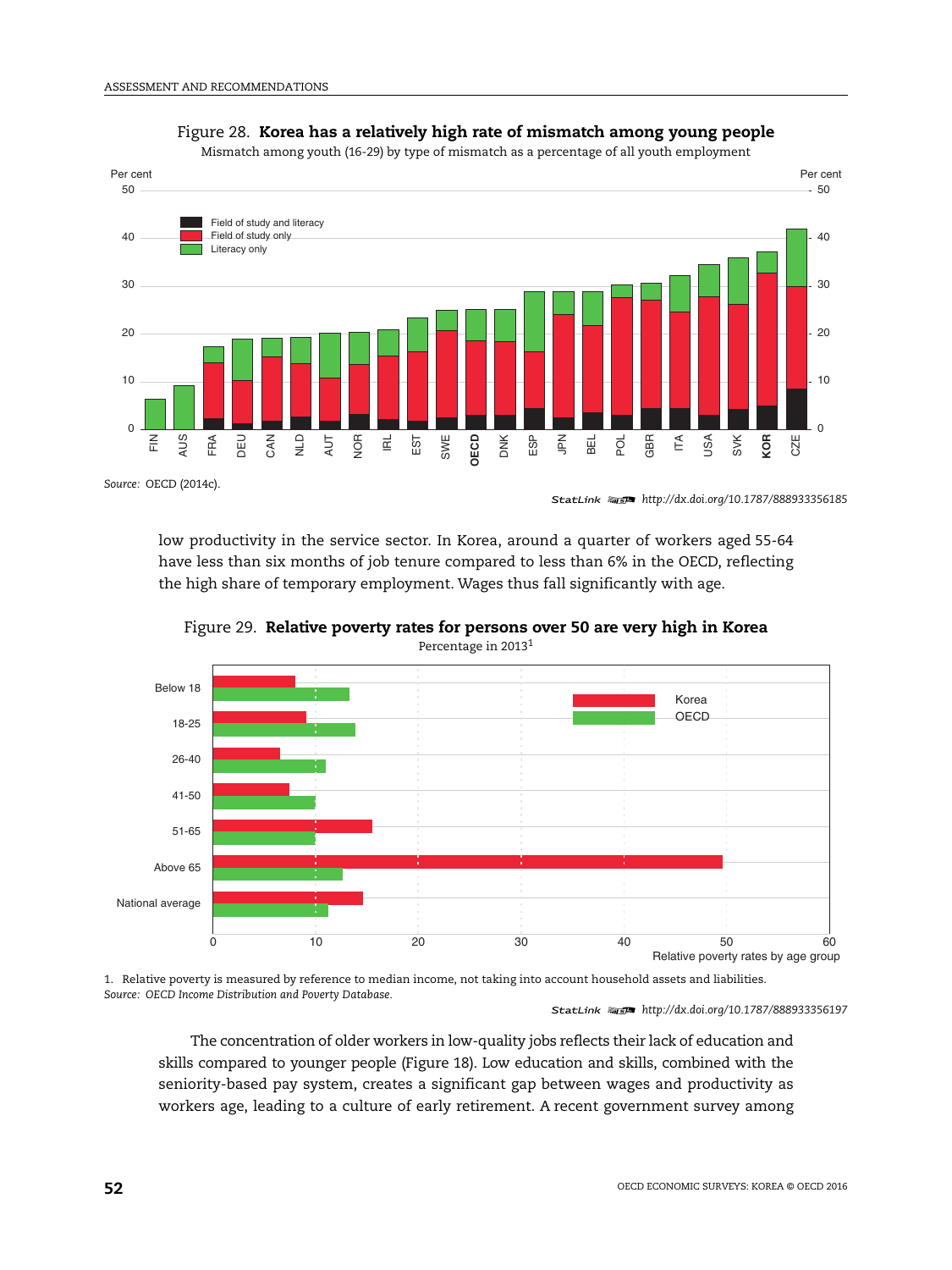people aged 20-50 found that 56% were afraid that they will have to leave their main job before age 55. It also reported that 82% of respondents would like to work until at least age 65.

Beginning in 2016, the mandatory retirement age at firms with over 300 workers must be at least 60 and this floor will be extended to smaller companies in 2017. But later retirement, to the extent that the new law is respected, will further widen the gap between productivity and wages. Resolving this problem will require enhancing wage flexibility by moving away from the seniority-based wage system. According to a 2012 government survey, all firms use seniority in setting wages, although 60% to 70% also use other criteria, such as individual performance and job status. The "wage peak" system, which freezes or gradually reduces workers' wages during their last few years prior to the mandatory retirement age, would be a win-win approach that reduces the burden on firms, while extending careers of workers. The share of firms with a wage peak system rose from 9% in 2009 to 21% in 2015, slowed by opposition by workers, who prefer seniority-based wages. While the wage peak system is an appropriate short-term response to the retirement age hike, the ultimate objective should be a flexible wage system based on performance and job category, while abolishing firms' use of mandatory retirement to discriminate against older people.

Increasing the human capital of older workers by investing in life-long learning would help bring wages and productivity into line and reduce the incentives for firms to force early retirement. In Korea, only 21% of the 55-64 age group participated in formal or non-formal education or training related to their job in 2012, well below the 30% OECD average. The goal should be to create a virtuous circle between lifelong learning, productivity and earnings. In addition, it is essential to break down labour market dualism, which results in second-class treatment of older workers, and to reduce working time to help workers continue their careers.

Longer careers at their main jobs would reduce poverty among older persons, both while they are working and after retirement, in part by lengthening their pension contribution period. However, more needs to be done to reduce the relative poverty rate among the elderly, which was 49.6% in 2013 for the over-65 age group, four times higher than the OECD average of 12.6% (Figure 29). Their absolute poverty rate – defined as the share with an income below the minimum cost of living – was 30% in 2014. Rising poverty contributed to a high elderly suicide rate, which rose from 35 (per 100 000 persons) in 2000 to 82 in 2010, far above the OECD average of 22. Financial difficulty is the major cause, according to a government survey (Statistics Korea, 2010). The rate fell to 55.5 in 2014, against the backdrop of greater government focus on the issue. In addition, the elderly are burdened by high debt. For the over 60 age group, household debt amounted to 73% of their financial assets, compared to the national ratio of 64%. In the United States, the ratio was around 20% (J. Kim, 2015).

The high elderly poverty rate reflects both the decline in family support and the weakness of other private and public sources of old-age income support:

- The NPS, which was introduced in 1988, provided old-age pension benefits to only 32.1% of the elderly in 2015. Moreover, pension benefits were only 23.5% of the average wage.
- The Basic Pension was doubled to KRW 200 000 (6.2% of the average wage) in 2014 (Figure 30). It is given to around 70% of the elderly – a very high coverage compared to 24% for safety-net pensions in the OECD (Panel B). It thus spreads resources very thinly over a large segment of the older population.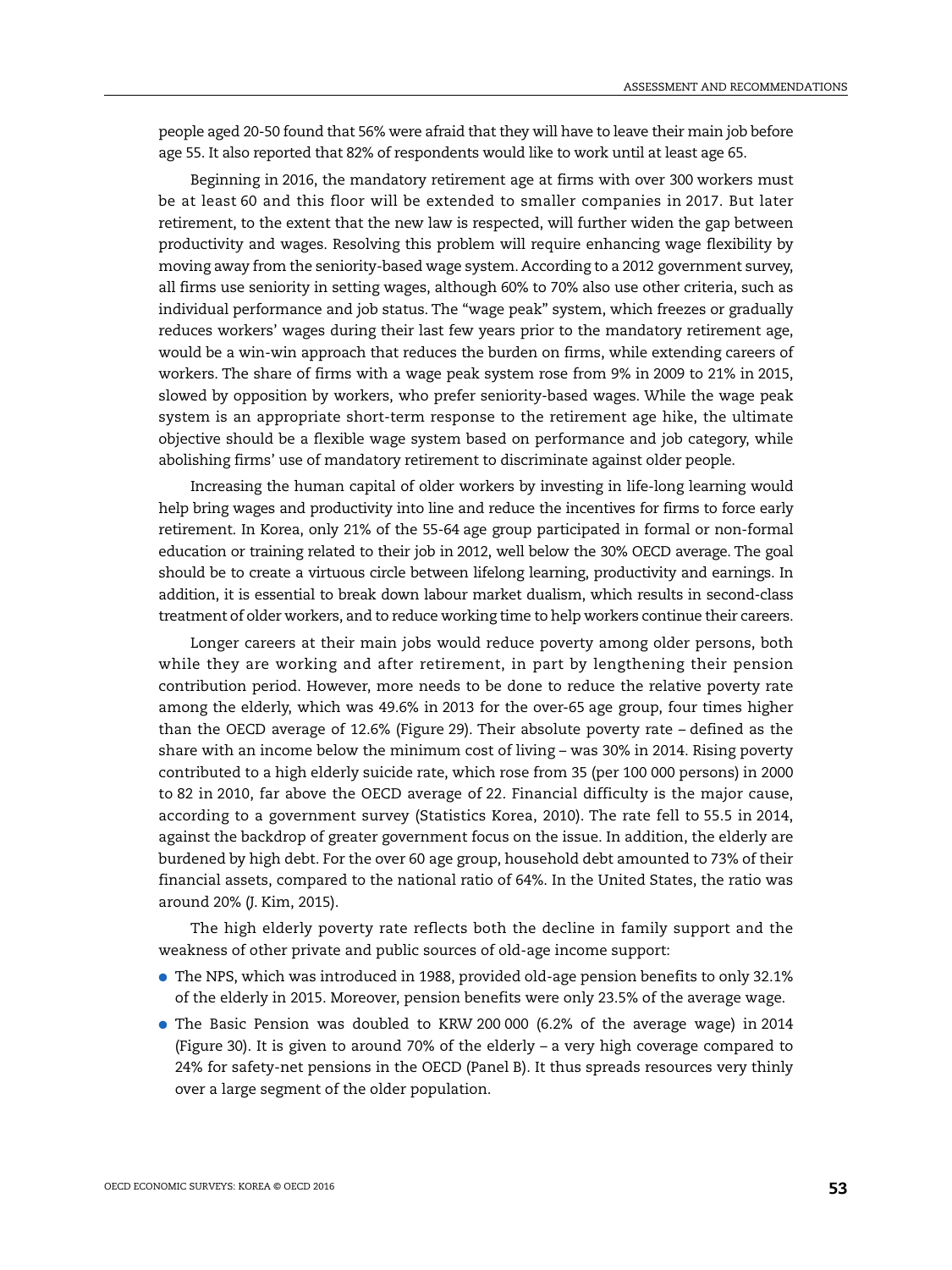- $\bullet$  The BLSP eligibility criteria, which exclude elderly with the possibility of assistance from family members, were relaxed in 2015, boosting the share of elderly receiving benefits from 6.3% to 6.8%.
- The company pension system created in 2005 covers 15% of the working-age population.

### Figure 30. **The first-tier pension benefit in Korea is very low while the coverage is high**



1. The non-contributory, safety-net pension for the elderly. In Korea, this refers to the Basic Pension. 2. Share of the elderly in relative poverty – an income below 50% of the national median. *Source:* OECD (2015g), *Pensions at a Glance* 2015.

1 2 *<http://dx.doi.org/10.1787/888933356204>*

The introduction of the Basic Pension in 2014 reduced the relative poverty rate of the elderly to 44% (according to the Korean statistics for age 66 and above) and the government recently established a goal of cutting it to 39% by 2020. Even if the target were achieved, however, relative poverty of the elderly would still be three times higher than the OECD average of 13%. Moreover, rapid population ageing and the rising number of single elderly persons will exacerbate poverty. The immediate priority is well-targeted social spending to ensure an adequate minimum level of income for all elderly to reduce poverty more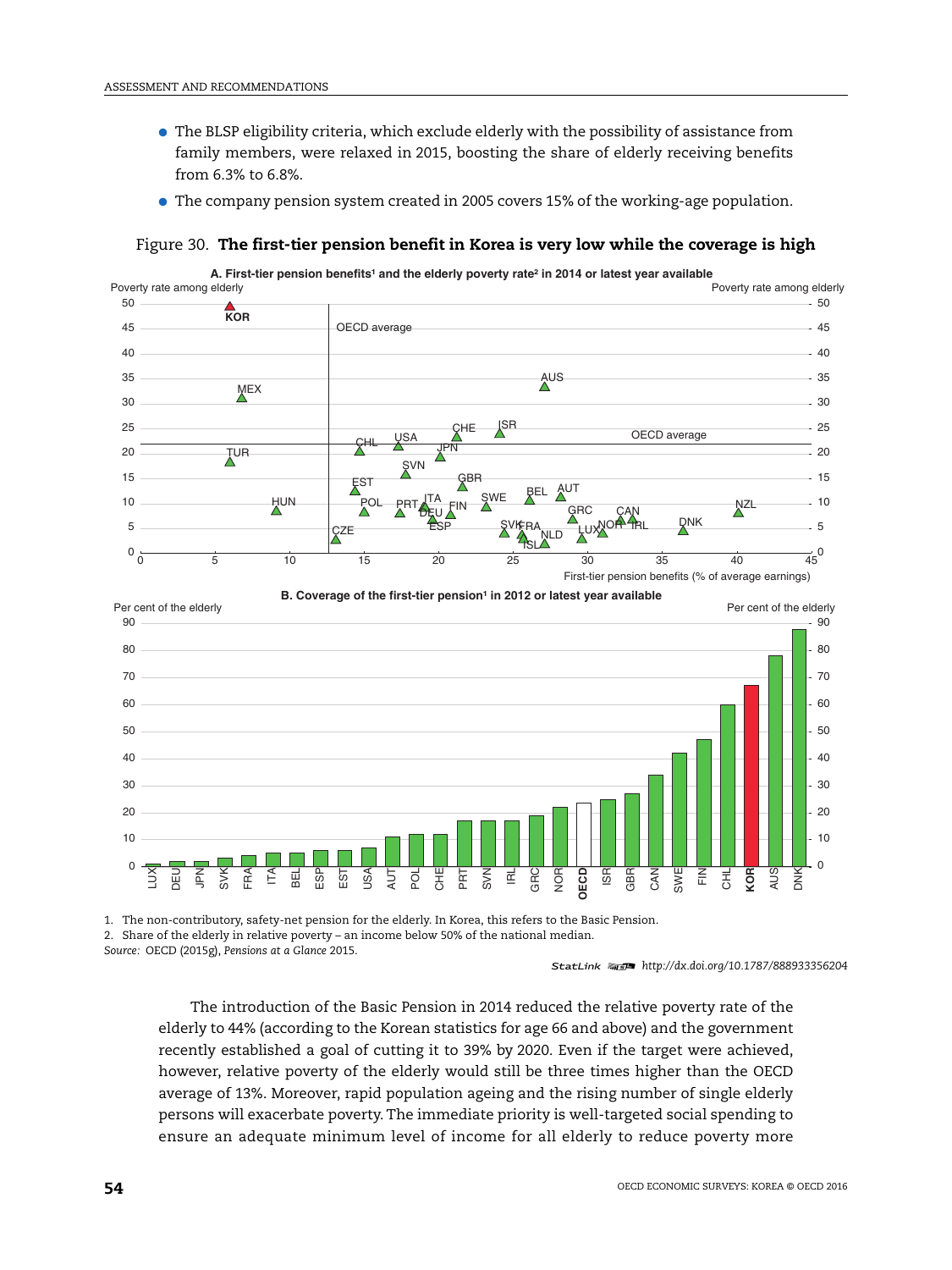rapidly. The government should focus the Basic Pension on the lowest-income elderly to ensure that they escape from absolute poverty (2014 *OECD Economic Survey of Korea*; OECD, 2015g). Countries with low safety-net pensions tend to have high poverty rates (Figure 30, Panel A). A second option would be to further relax the eligibility criteria for the BLSP to support the elderly. In addition, given that most of the elderly's assets are in real estate, developing schemes to turn those into liquid assets would provide additional income (Jones and Urasawa 2014).

A three-pronged approach would make the NPS more effective in reducing poverty in the long run. *First,* the number of contributors should be increased. In 2015, insured persons paying contributions to the NPS amounted to 54% of the population aged 18-59, well below the rate in other advanced countries (Lee, 2012). *Second,* the average contribution period, which the NPS projects to average 20.6 years in 2040, should be lengthened to ensure adequate retirement income. *Third,* the targeted NPS replacement rate, should remain at its current 46% (excluding the Basic Pension, which has a replacement rate of 5%), rather than cut to 40% as planned. With an average of 20.6 years of contributions through 2040, the replacement rate would be below 20%, which would be too low to reduce elderly poverty.

Even with the cut in the replacement rate and the planned hike in the pension eligibility age from 61 to 65 in 2033, pension spending will rise steadily, over-taking revenues by 2044 (Figure 8). It is necessary, therefore, to raise revenues to pay for higher pension outlays. This could be accomplished by raising the contribution rate from its low level of 9%. The NPS should be part of a multi-pillar approach to old-age income that includes increased private savings by developing the company pension system and individual pension savings.

## *Bibliography*

- Adalet McGowan, M. and D. Andrews (2015), "Skill Mismatch and Public Policy in OECD Countries", *OECD Economics Department Working Papers*, No. 1210, OECD Publishing, Paris.
- Ahn, S. (2015), "Entry Regulation and Industrial Performance in Korea", 2015 KDI-World Bank International Workshop on Economic Assessment of Regulatory Reform, Korea Development Institute, Sejong.
- Andrews, D and A. de Serres (2012), "Intangible Assets, Resource Allocation and Growth: A Framework for Analysis", *OECD Economics Department Working Papers*, No. 989, OECD Publishing, Paris.
- Andrews, D. and C. Criscuolo (2013), "Knowledge-Based Capital, Innovation and Resource Allocation", *OECD Economics Department Working Papers*, No. 1046, OECD Publishing, Paris.
- Arnold, J., B. Brys, C. Heady, A. Johansson, C. Schwellnus and L. Vartia (2011), "Tax Policy for Economic Recovery and Growth", *Economic Journal*, Vol. 121.
- Baek, D. and W. Joo (2014), "International Comparison of Productivity and Implications in Service Industry", *Hyundai Research Institute Weekly Economic Review,* 14-13, Vol. 584, Seoul (in Korean).
- Bouis, R., R. Duval and F. Murtin (2011), "The Policy and Institutional Drivers of Economic Growth Across OECD and Non-OECD Economies: New Evidence from Growth Regressions", *OECD Economics Department Working Papers*, No. 843, OECD Publishing, Paris.
- Bouis, R., O. Causa, L. Demmou, R. Duval and A. Zdzienicka (2012), "The Short-Term Effects of Structural Reforms: An Empirical Analysis", *OECD Economics Department Working Papers,* No. 949, OECD Publishing, Paris.
- Bourlès, R., G. Cette, J. Lopez, J. Mairesse and G. Nicoletti (2010), "Do Product Market Regulations in Upstream Sectors Curb Productivity Growth? Panel Data Evidence for OECD Countries", *NBER Working Papers,* No. 16520.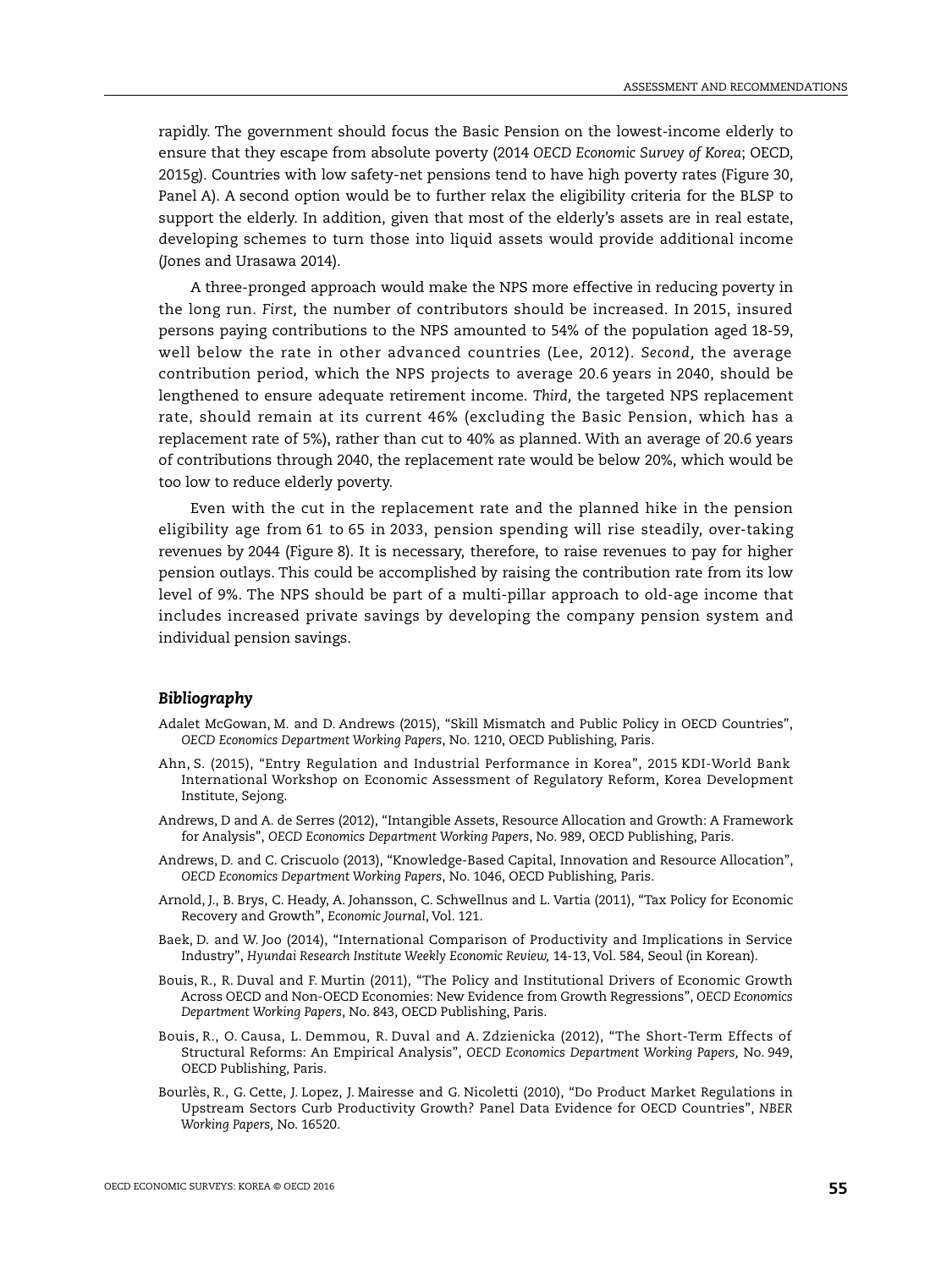- Chang, W., Y. Yang and S. Woo (2014), "A Study on the Enhancement of Policies for Small and Medium-Sized Enterprises in Korea (II)", Research Monograph, Korea Development Institute, Sejong, (in Korean).
- Chang, W. (2015), "Reforming SME Policy in Korea: Diagnosis and Prescription", Korea Institute of Public Finance SME Policy Seminar (19 November), Korea Development Institute, Sejong.
- Financial Services Commission (2015a), "Household Debt Management Measures", *Press Release*, 22 July, Seoul (in Korean).
- Financial Services Commission (2015b), "Building A New Guarantee System for SME", *Press Release,* 4 November, Seoul (in Korean).
- Guichard, S., M. Kennedy, E. Wurzel and C. André (2007), "What Promotes Fiscal Consolidation? OECD Country Experiences", *OECD Economics Department Working Papers*, No. 553, OECD Publishing, Paris.
- Hong, S. and I. Lee (2014), "Fathers' Use of Parental Leave in Korea: Motives, Experiences and Problems", Korean Women's Development Institute.
- Institute for Health Metrics and Valuation (2013), *Global Burden of Disease*, *[http://vizhub.healthdata.org/](http://vizhub.healthdata.org/gbd-compare/) [gbd-compare/](http://vizhub.healthdata.org/gbd-compare/)*.
- International Monetary Fund (2015), *Republic of Korea: 2015 Article IV Consultation*, May, Washington, DC.
- Jaumotte, F. (2004), "Labour Force Participation of Women: Empirical Evidence on the Role of Policy and Other Determinants in OECD Countries", *OECD Economic Studies*, No. 37, OECD Publishing, Paris.
- Jones, R. and M. Kim (2014a), "Addressing High Household Debt in Korea", *OECD Economics Department Working Papers*, No. 1164, OECD Publishing, Paris.
- Jones, R. and M. Kim (2014b), "Fostering a Creative Economy to Drive Korean Growth", *OECD Economics Department Working Papers*, No. 1152, OECD Publishing, Paris.
- Jones, R. and S. Urasawa (2014), "Reducing Income Inequality and Promoting Social Mobility in Korea", *OECD Economics Department Working Papers*, No. 1153, OECD Publishing, Paris.
- Kim, J. (2015), "Why Household Debt Held by Korean Seniors is Problematic: An International Comparison", Korea Development Institute, Sejong.
- Kim, Y. (2015), "The Youth Labour Market in Korea: Current Situation and Employment Policy", *e-Labour News Issue Papers,* No. 162, Korea Labour Institute, Sejong.
- Koh, Y., S. Kim, C. Kim, Y. Lee, J. Kim, S. Lee and Y. Kim (2010), "Social Policy", in *The Korean Economy: Six Decades of Growth and Development*, edited by I. SaKong and Y. Koh, Korea Development Institute, Sejong.
- Koo, J., Y. Kim and S. Lee (2015), "A Study on the Current SME Financing in Korea and its Relationship with SMEs' Financing Condition", *KIF Policy Research Papers,* No. 2015-02, Seoul (in Korean).
- Korea Labour Institute, *Korean Labour and Income Panel Survey* (KLIPS), Sejong.
- Korea Development Institute, Korea Small Business Institute and Research Institute for the Assessment of Economic and Social Policies (2011), *In-Depth Study on Fiscal Programmes 2010: The SME Sector*, Sejong (in Korean).

Korea Productivity Centre (2014), *International Comparison of Total Factor Productivity*, Seoul (in Korean).

- Koske, I., I. Wanner, R. Bitetti and O. Barbiero (2014), "The 2013 Update of the OECD Product Market Regulation Indicators: Policy Insights for OECD and non-OECD Countries", *OECD Economics Department Working Papers,* No. 2100, OECD Publications, Paris.
- Kroll, C. (2015), *Sustainable Development Goals: Are the Rich Countries Ready?*, Bertelsmann Stiftung, Gütersloh, Germany.
- Kwon, K. (2015), "Impact of Demographic Changes on the Current Account", *KDI Brief*, Korea Development Institute, Sejong.
- Leading the Inter-Korean Economic Development Research Network (2015), "Measures Supporting for the Marketisation of North Korea: Focusing on Boosting Domestic Self-employment", The Presidential Committee for Unification Preparation, Seoul (in Korean).
- Lee, C. (2015), "Wage Structure Reform and Labour Market Flexibility: The Case of South Korea", Centre for Wage and Job Research, Korea Labour Institute, Sejong, *[www.ilera2015.com/dynamic/full/IL131.pdf](http://www.ilera2015.com/dynamic/full/IL131.pdf)*.

Lee, M. (2016), "Creative Economy in Korea", Mimeo, Korea Creative Economy Research Network, Seoul.

Lee, Y. (2012), "A Study on Old-Age Income Security Policy Measures to Cope with Population Aging and Income Polarisation", *Research Papers*, National Pension Research Institute, Seoul.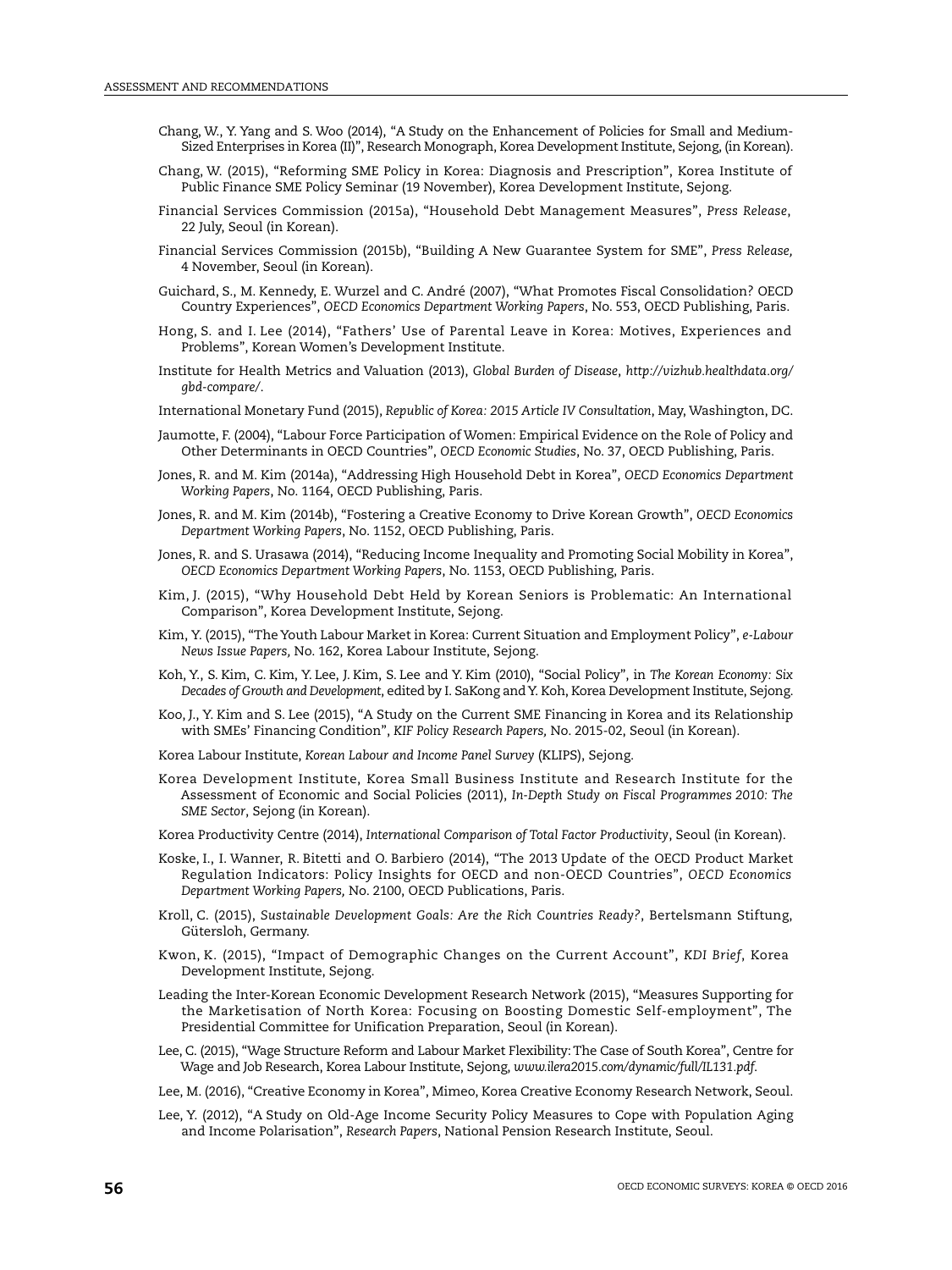- Lee, K. and J. Nam (2013), "A Study of the Determinants of Productivity in the Banking Industry", *Korea Institute of Finance Working Papers*, Vol. 2013/01, Seoul (in Korean).
- Martin, J. and S. Scarpetta (2012), "Setting it Right: Employment Protection, Labour Reallocation and Productivity", *De Economist,* Vol. 160, Issue 2.
- Nam, J. and S. Kim (2013), "Korean NEETs: Characteristics and Labour Market Performance", *Korea Labour Institute Research Projects,* No. 535, Korea Labour Institute (in Korean).
- Nam, J., J. Kim, M. Noh and Y. Kim (2015), "Performance Analysis of Credit Guarantees and Adequacy Reviews of Major Projects", Korea Credit Guarantee Fund, Seoul (in Korean).
- National Pension Research Institute (2013), *A Summary of the 2013 Actuarial Projection Result*, Seoul.
- OECD (2012a), *OECD Economic Survey of Korea,* OECD Publishing, Paris.
- *[OECD \(2012b\), OECD Environmental Outlook to 2050](http://pac-apps.oecd.org/kappa/Publications/Description.asp?ProductId=85609)*, OECD Publishing, Paris.
- OECD (2013a), *OECD Skills Outlook 2013: First Results from the Survey of Adult Skills,* OECD Publishing, Paris.
- OECD (2013b), *Strengthening Social Cohesion in Korea,* OECD Publishing, Paris*.*
- OECD (2013c), *The Survey of Adult Skills: Reader's Companion*, OECD Publishing, Paris.
- OECD (2014a), *Country Review of Korean Policies for Industry and Technology*, OECD Publishing, Paris.
- OECD (2014b), *OECD Economic Survey of Korea,* OECD Publishing, Paris.
- OECD (2014c), *OECD Employment Outlook*, OECD Publishing, Paris.
- OECD (2014d), *Science, Technology and Industry Outlook 2014.* OECD Publishing, Paris.
- OECD (2015a), *Education at a Glance 2015,* OECD Publishing, Paris.
- OECD (2015b), *In It Together: Why Lower Inequality Benefits All*, OECD Publishing, Paris.
- OECD (2015c), *OECD Digital Economy Outlook 2015.* OECD Publishing, Paris.
- OECD (2015d), *OECD Regulatory Policy Outlook,* OECD Publishing, Paris.
- OECD (2015e), *OECD Science, Technology and Industry Scoreboard,* OECD Publishing, Paris.
- OECD (2015f), *OECD Skills Strategy Diagnostic Report,* OECD Publishing, Paris.
- OECD (2015g), *Pensions at a Glance 2015,* OECD Publishing, Paris.
- OECD (2016a), *Financing SMEs and Entrepreneurs 2016: An OECD Scoreboard*, OECD Publishing, Paris.
- OECD (2016b), *OECD Services Trade Restrictiveness Index (STRI): Korea,* OECD Publishing, Paris.
- Park, J. et al. (2014), "The Effects of Korea's Service Industry Reform and Its Direction", *KIET Research Report* 2014-702, Korea Institute for Industrial Economics and Trade, Sejong (in Korean).
- Science and Technology Policy Institute (STEPI) (2014), *2014 Korea Company's Innovation Survey*, Sejong (in Korean).
- Statistics Korea (2010), *Outcome of Social Survey 2010: Family, Education, Health, Security and Environment*, Daejeon (in Korean).
- Vinnicombe, S., E. Doldor, R. Sealy, P. Pryce and C. Turner (2015), *The Female FTSE Board Report 2015*, Cransfield University, School of Management.
- Westmore, B. (2013), "R&D, Patenting and Growth: The Role of Public Policy", *OECD Economics Department Working Papers*, No. 1047, OECD Publishing, Paris.
- Yoon, J. (2014), "Maternity Protection and Its Effect on Employment", *e-Labour News Issue Papers,* No. 149, Korea Labour Institute, Sejong.
- Yun, H., I. Kim and H. Kwon (2014), "Nine Observations on Korean Child Care Support and their Policy Implications", *KDI Focus,* No. 34, Korea Development Institute, Sejong.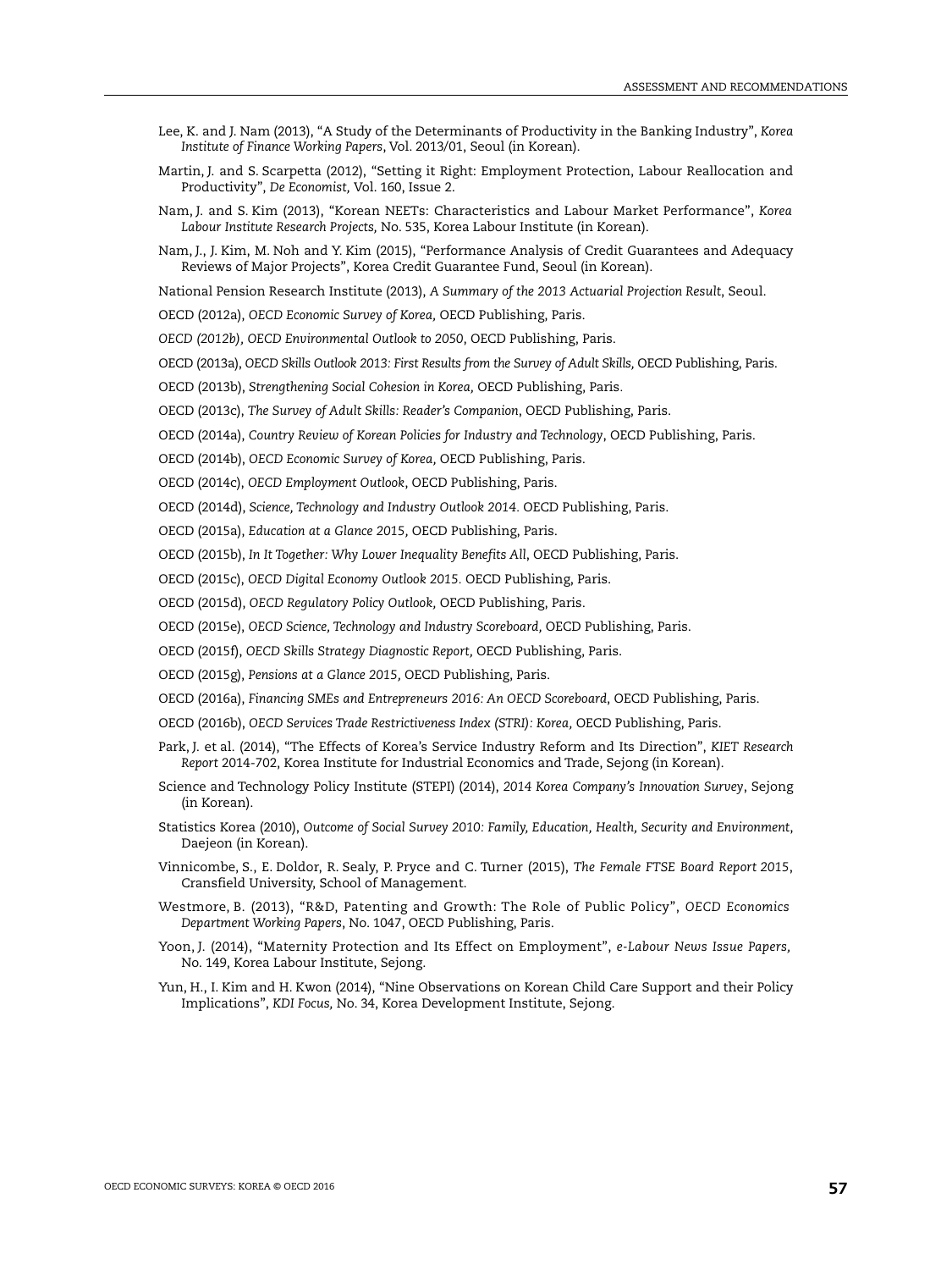## ANNEX A1

# *The impact of reform on the Korean economy*

The estimation of the impact of reforms shown in Table 1 is based on the following measures, some of which have already been implemented.

| <b>Product market reforms</b>        | The government is introducing a "cost-in, cost-out" approach, which seeks to cap the total cost of regulations. A new regulation can<br>be adopted only when an existing one with an equivalent cost is identified and removed. The government revised the Framework Act<br>on Administrative Regulations in 2014, and the cost-in, cost-out approach was used in 15 ministries by 2015.                                                                                                                                                                                                                                                                                                           |
|--------------------------------------|----------------------------------------------------------------------------------------------------------------------------------------------------------------------------------------------------------------------------------------------------------------------------------------------------------------------------------------------------------------------------------------------------------------------------------------------------------------------------------------------------------------------------------------------------------------------------------------------------------------------------------------------------------------------------------------------------|
|                                      | The government introduced a simplified export declaration process for e-commerce in the second half of 2014 to boost online markets.<br>The reform takes into account the nature of e-commerce trade, in which traded goods are small in volume and high in diversity.                                                                                                                                                                                                                                                                                                                                                                                                                             |
|                                      | The government has changed its regulatory standards for public verification to a negative-list approach and diversified e-transaction<br>verification methods. The Electronic Financial Transaction Act was revised for this purpose in May 2014.                                                                                                                                                                                                                                                                                                                                                                                                                                                  |
|                                      | Regulation-related information will be made accessible to the public via the "Government Regulation Information Portal". Through this<br>website, people will be informed about all regulations, including government efforts to ease regulations. The Portal will also provide<br>information on the results from the cost-in, cost-out initiative.                                                                                                                                                                                                                                                                                                                                               |
|                                      | The government will develop a procedure to allow enterprises to request information on regulations, such as a confirmation of<br>applicable regulations and the interpretation of related legislation, from the responsible agencies.                                                                                                                                                                                                                                                                                                                                                                                                                                                              |
|                                      | The government is taking follow-up measures to ensure that the Agreement on Trade Facilitation comes into effect as scheduled.                                                                                                                                                                                                                                                                                                                                                                                                                                                                                                                                                                     |
|                                      | The government is facilitating parallel imports by allowing customs clearance certification for a greater diversity of trade. Around<br>200 firms were expected to be eligible for such certification by 2015.                                                                                                                                                                                                                                                                                                                                                                                                                                                                                     |
|                                      | The government is increasing the number of items for streamlined import declaration from only six to all consumer goods (with a few<br>exceptions, such as medicine) to improve the convenience of overseas direct online shopping. The government will also simplify the<br>customs refund system for returning imported goods.                                                                                                                                                                                                                                                                                                                                                                   |
|                                      | In accordance with free trade agreements (FTAs), the legal and accounting consultancy markets will be opened step-by-step to foreign<br>competition. The legal consultancy market will be opened in three phases: i) foreign law firms will be allowed to set up office in Korea<br>and foreign legal consultants will be able to provide legal advice on foreign laws; ii) the government will allow partial partnerships and<br>profit sharing between Korean and foreign law firms; and iii) foreign law firms will be able to hire Korean lawyers and provide legal<br>advice in all areas except for litigation, legal cases concerning government agencies, family affairs and inheritances. |
|                                      | The accounting consultancy market will be opened in two steps: i) foreign accounting firms will be allowed in and qualified foreign<br>CPAs will be able to provide services related to foreign accounting standards; and ii) foreign accounting firms will be allowed to<br>acquire shares of Korean accounting firms.                                                                                                                                                                                                                                                                                                                                                                            |
|                                      | The third stage of legal market opening will take place in July 2016, according to the revised draft of the Foreign Legal Consultant Act.<br>For the accounting market, the second stage will begin in July 2016 based on the Certified Public Accountant Act.                                                                                                                                                                                                                                                                                                                                                                                                                                     |
|                                      | The government is promoting competition in the mobile communications market by modifying the procedure for obtaining business<br>licenses so as to attract new entrants into the market.                                                                                                                                                                                                                                                                                                                                                                                                                                                                                                           |
|                                      | The government is allowing medical corporations to establish subsidiaries that will be able to expand into limited areas of related<br>business, such as R&D for pharmaceuticals and medical devices.                                                                                                                                                                                                                                                                                                                                                                                                                                                                                              |
|                                      | The government will allow greater autonomy for international educational institutions. For-profit international schools were allowed to<br>pay dividends out of accounting surpluses from 2014 and run foreign language camps during school vacation periods.                                                                                                                                                                                                                                                                                                                                                                                                                                      |
| <b>R&amp;D and innovation</b>        | The government is taking steps to increase R&D expenditure from 4.3% of GDP in 2013 to 5% in 2017. To promote private investment<br>in R&D, the government is establishing "Investment Promotion Centres" that will address difficulties in R&D.                                                                                                                                                                                                                                                                                                                                                                                                                                                   |
| Childcare                            | The government is establishing more public childcare services and diversifying childcare service availability to include early morning<br>and night. It is also launching part-time childcare services.                                                                                                                                                                                                                                                                                                                                                                                                                                                                                            |
| <b>Active labour market policies</b> | The government plans to establish more local job centres to meet the demand for employment services. It will also seek to enhance<br>the competency of counsellors and increase their number to improve the quality of employment services.                                                                                                                                                                                                                                                                                                                                                                                                                                                        |
| <b>Unemployment benefits</b>         | The government will cut the lower limit of job-seeking benefits from 90% to 80% of the minimum wage to enhance work incentives.                                                                                                                                                                                                                                                                                                                                                                                                                                                                                                                                                                    |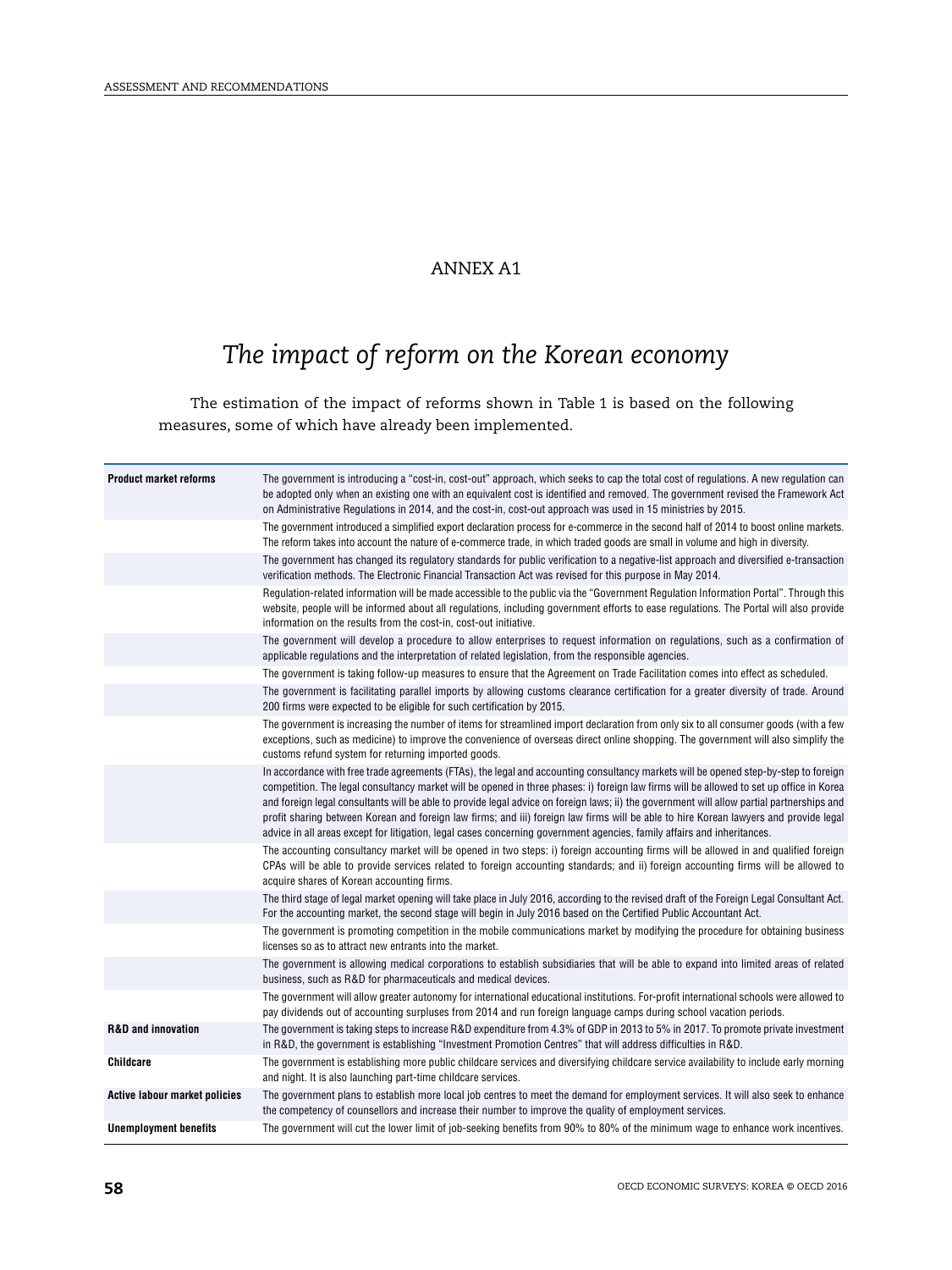| Tax reform | The government is introducing the "Three Tax Schemes" to support household income and thereby boost domestic consumption. The<br>initiative includes the following:                                           |
|------------|---------------------------------------------------------------------------------------------------------------------------------------------------------------------------------------------------------------|
|            | • Providing a 10% tax credit for firms (5% for conglomerates) that have granted a wage increase that is higher than the average of<br>the preceding three years.                                              |
|            | • Cutting the tax rate on dividends from 14% to 9%, with an aim to revitalise the stock market.                                                                                                               |
|            | • To encourage companies to increase investment, wages and dividends, an additional tax of 10% is levied on those companies in<br>which investment, wage payments and dividends do not reach a certain level. |

## **Quantification method**

The quantification is based on the OECD's *Going for Growth* framework of policy indicators and empirical studies of the links between structural policies and economic outcomes. This is founded on an extensive research programme over many years to understand these relationships, including the reforms underway in Korea: i) product market regulation; ii) R&D and innovation; iii) childcare; iv) active labour market policies and unemployment benefits; and v) tax reform.

## *Reforms of product market regulation*

Reforming product market regulations (PMR) so as to enhance competition can speed up the pace of convergence in productivity levels to the most technologically-advanced economies. More competition encourages firms to pursue efficiency and invest in innovation and knowledge-based capital. Lowering barriers to entrepreneurship facilitates the entry of firms that experiment with new ideas and technologies. PMR reforms can also boost aggregate productivity by raising the capacity of the economy to allocate capital and labour resources to fast-growing sectors.

An important tool for the impact analysis of product market reforms is the OECD PMR indicator that was introduced in 1998 and has been updated every five years. While the PMR indicator is intended to capture economy-wide barriers to competition, entrepreneurship and trade and FDI, a strong emphasis is on regulations in upstream nonmanufacturing sectors. This is because stringent PMRs in upstream sectors – typically network industries – create stronger market power that raises the price of intermediate inputs. This curbs multifactor productivity growth and competitiveness in downstream sectors and reduces their incentive to innovate. Estimates of the potential impacts of product market reform based on the PMR indicators point to a strong pay-off, with longterm gains in living standards (Bourlès et al., 2010).

#### *R&D spending*

Research and development, resulting in new goods, processes and knowledge, is a major source of technological change. In turn, technological change has been identified as the major source of productivity growth in the long run. R&D performed by companies results in new goods and services, in higher quality of output and in new production processes.

Studies of R&D spending provide ample empirical evidence of the strength of increasing returns and knowledge spillover mechanisms associated with ideas (Andrews and de Serres, 2012). The evidence for developed economies over the past several decades points to positive and strong effects of R&D investment on productivity, with private rates of return often found to be in the range of 20-30%, which is higher than those generally estimated for physical capital. There is also evidence that R&D investment matters not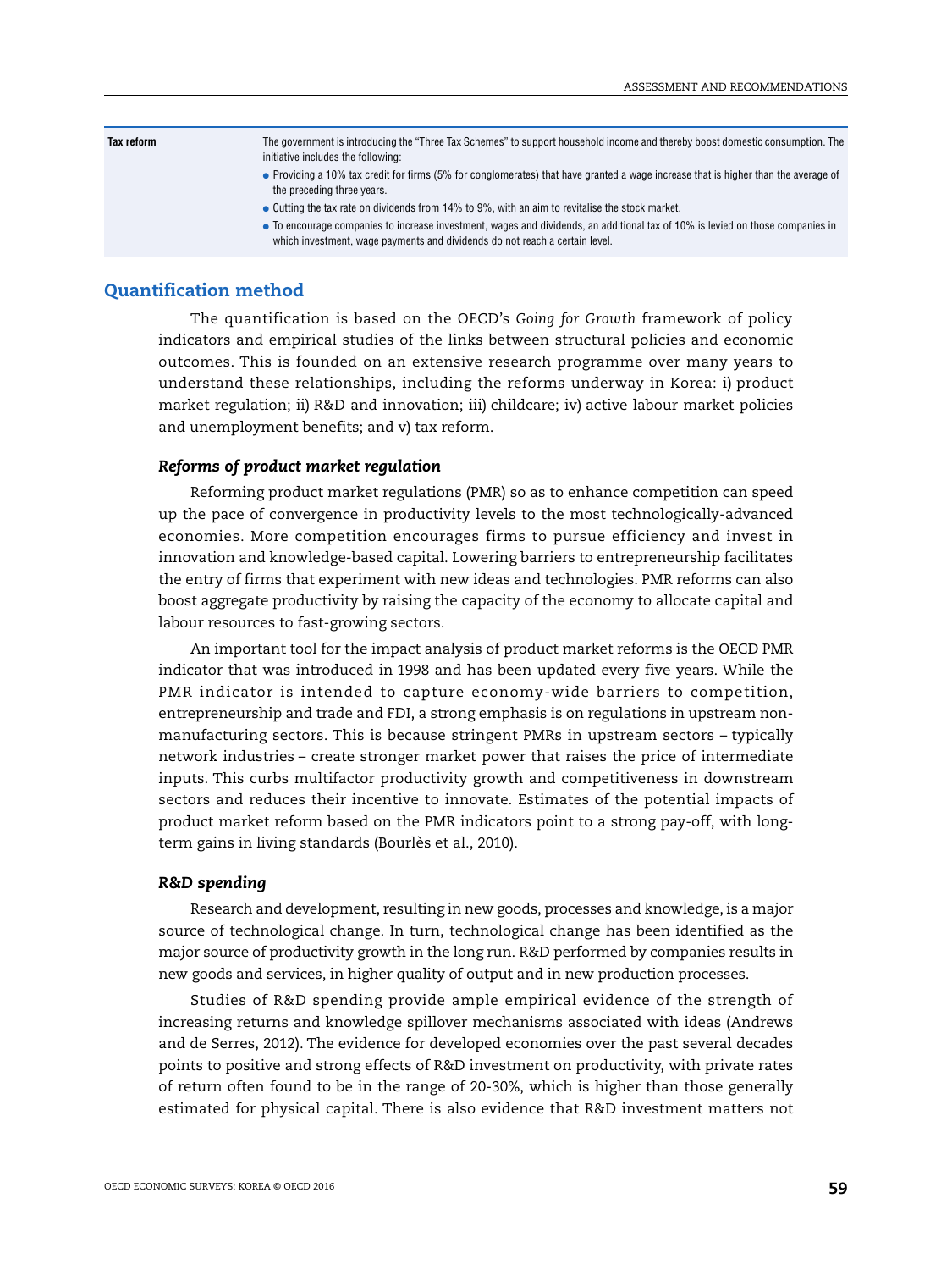only for state-of-the-art or frontier innovation but also for facilitating technological catch up through absorptive capacity.

The estimates for Korea do not take into account potential productivity gains from the growth at the frontier. The estimates do include spillovers from the frontier thanks to R&D, which depend on a country's degree of international connectedness, ability to allocate skills efficiently and investments in knowledge-based capital, including managerial capital and R&D. Productivity growth, via more effective learning from the global frontier, is supported by a policy framework that promotes efficient resource allocation – including lower barriers to entrepreneurship, efficient judicial systems and bankruptcy laws that do not overly penalise failure – and fosters the creation of markets for seed and early stage finance. Innovation policies that support basic research and facilitate the absorption of external knowledge for firms – including via university-industry R&D collaboration – also enhance spillovers from the global productivity frontier, and consequently, productivity growth.

## *Childcare*

A high proportion of women are largely excluded from the labour market. Familyfriendly policies and working conditions which enable fathers and mothers to balance their working hours and their family responsibilities facilitate women's labour force participation or longer working hours. In particular, increases in public childcare spending are found to increase female labour participation (Jaumotte, 2004).

## *Active labour market policies and unemployment benefits*

Reforms in labour markets contribute not only to raising labour force participation and employment but also productivity. Well-designed activation policies can offset to some extent the detrimental employment effects of high and long-lasting benefits on job-search incentives and also reduce unemployment directly by improving the job-matching process. Activation includes public spending on various active labour market policies, such as providing public employment services with adequate resources to cope with existing caseloads, financing (re)training programmes and subsidising jobs. In addition, unemployment benefits that are too high or last too long reduce job-search incentives and may push wages up, thereby potentially increasing structural unemployment.

#### *Tax reform*

Tax systems affect the decisions of households to save, supply labour and invest in human capital, the decisions of firms to produce, create jobs, invest and innovate, as well as investors' choice of savings and asset channels. What matters for these decisions is not only the level of taxes but also the way in which different tax instruments are designed and combined to generate revenues. The reform of the tax structure can impact economic growth not only via labour utilisation but also through private investment and productivity, thereby helping to determine living standards (Arnold et al., 2011; Bouis et al., 2012).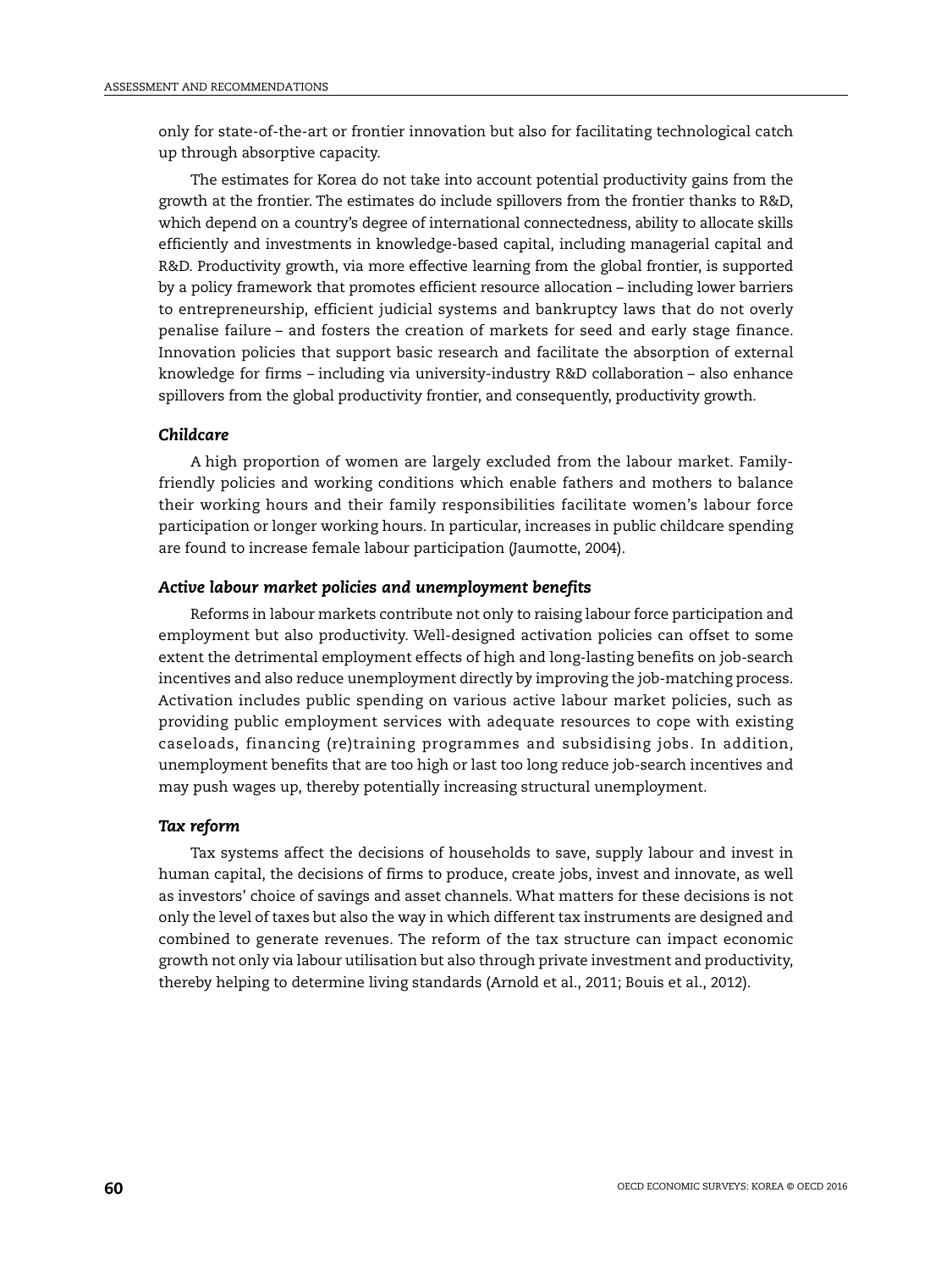## ANNEX A2

## *Key elements of the Three-year Plan for Economic Innovation*

| Area                                                                                                                                                                                                                                                                                                                                          | Actions taken                                                                                                                                                                                                                                                                                                                                                                                                                                                                                |
|-----------------------------------------------------------------------------------------------------------------------------------------------------------------------------------------------------------------------------------------------------------------------------------------------------------------------------------------------|----------------------------------------------------------------------------------------------------------------------------------------------------------------------------------------------------------------------------------------------------------------------------------------------------------------------------------------------------------------------------------------------------------------------------------------------------------------------------------------------|
| 1. Public sector reform<br>a. Root out lax management in the public sector<br>and strengthen public debt management<br>b. Strengthen the efficiency of fiscal expenditure<br>by reforming both the occupational pension system<br>and the subsidy scheme                                                                                      | All 313 public institutions adopted the wage peak system by December 2015. The debt ratio of major public<br>institutions has been lowered by 38 percentage points of GDP since 2012. The government employee and<br>teachers' pension schemes were reformed. Fiscal efficiency was improved by eliminating 689 similar and<br>overlapping budget programmes.                                                                                                                                |
| 2. A disciplined market economy<br>a. Remove unfair business practices between<br>conglomerates and SMEs<br>b. Alleviate the dualism of the labour market<br>c. Improve the protection and use of intellectual property<br>rights                                                                                                             | The Subcontract Act was revised to reward informants who report unfair practices. The government<br>established a subsidy system to encourage companies to convert non-regular employees into regular ones<br>and has created a labour market reform bill based on a tripartite agreement.                                                                                                                                                                                                   |
| 3. Secure the social safety net<br>a. Strengthen the safety net for vulnerable groups<br>b. Strengthen employment support                                                                                                                                                                                                                     | The government has increased health and welfare spending, revised the customised benefit for the Basic<br>Livelihood Security Programme (BLSP) and introduced the Basic Pension. The minimum wage has been<br>increased by 32% since 2012 and the Earned Income Tax Credit has been extended to all self-employed.                                                                                                                                                                           |
| 4. Realise the creative economy and increase<br>investment<br>a. Establish Centres for Creative Economy and Innovation<br>(CCEIs)<br>b. Increase the total amount of R&D investment<br>c. Strengthen competitiveness of SMEs<br>d. Promote new industries, including in the energy sector,<br>to achieve convergence to high-income countries | Seventeen CCEIs have been established. The government created a one-stop system for supporting start-ups,<br>increased tax exemptions on investments in start-ups and built infrastructure to support start-ups. Korea<br>invested 4.3% of its GDP on R&D in 2014, up from 4.0% in 2012. The government set up an integrated<br>support system for SMEs and focused R&D investment on them. It also designated 19 future growth engines<br>and launched an emissions trading system in 2015. |
| 5. Facilitate the overseas expansion of companies<br>through:<br>a. Strategic utilisation of FTAs<br>b. Setting up a system to provide firm-specific support<br>for overseas marketing                                                                                                                                                        | Korea has FTAs with 15 countries, which together account for 73% of global GDP. The government set up a<br>system to nurture "300 hidden champions" into competitive global players under the so-called World<br>Class 300 Project.                                                                                                                                                                                                                                                          |
| 6. Secure favourable investment conditions<br>a. Improve the regulatory reform system<br>b. Promote service industries including healthcare,<br>education, tourism, finance and software                                                                                                                                                      | The government launched a pilot project of "cost-in, cost-out" to cap the regulatory burden. The National<br>Assembly revised the Tourism Promotion Act, enacted the Crowdfunding bill and passed preliminary approval<br>for Internet-only banks.                                                                                                                                                                                                                                           |
| 7. Expand domestic demand and increase youth<br>and female employment<br>a. Improve the household debt structure<br>b. Normalise the housing sales market and stabilise<br>the rental market                                                                                                                                                  | The government launched "Comprehensive Measures on Household Debt" to increase the share of mortgage<br>loans that are fixed-rate and amortised. The government revitalised the housing sales market and stabilised the<br>rental market by easing excess regulations on the price ceiling on pre-sales and increasing the supply of public<br>rental houses to a record breaking level.                                                                                                     |

*Source:* Government of Korea.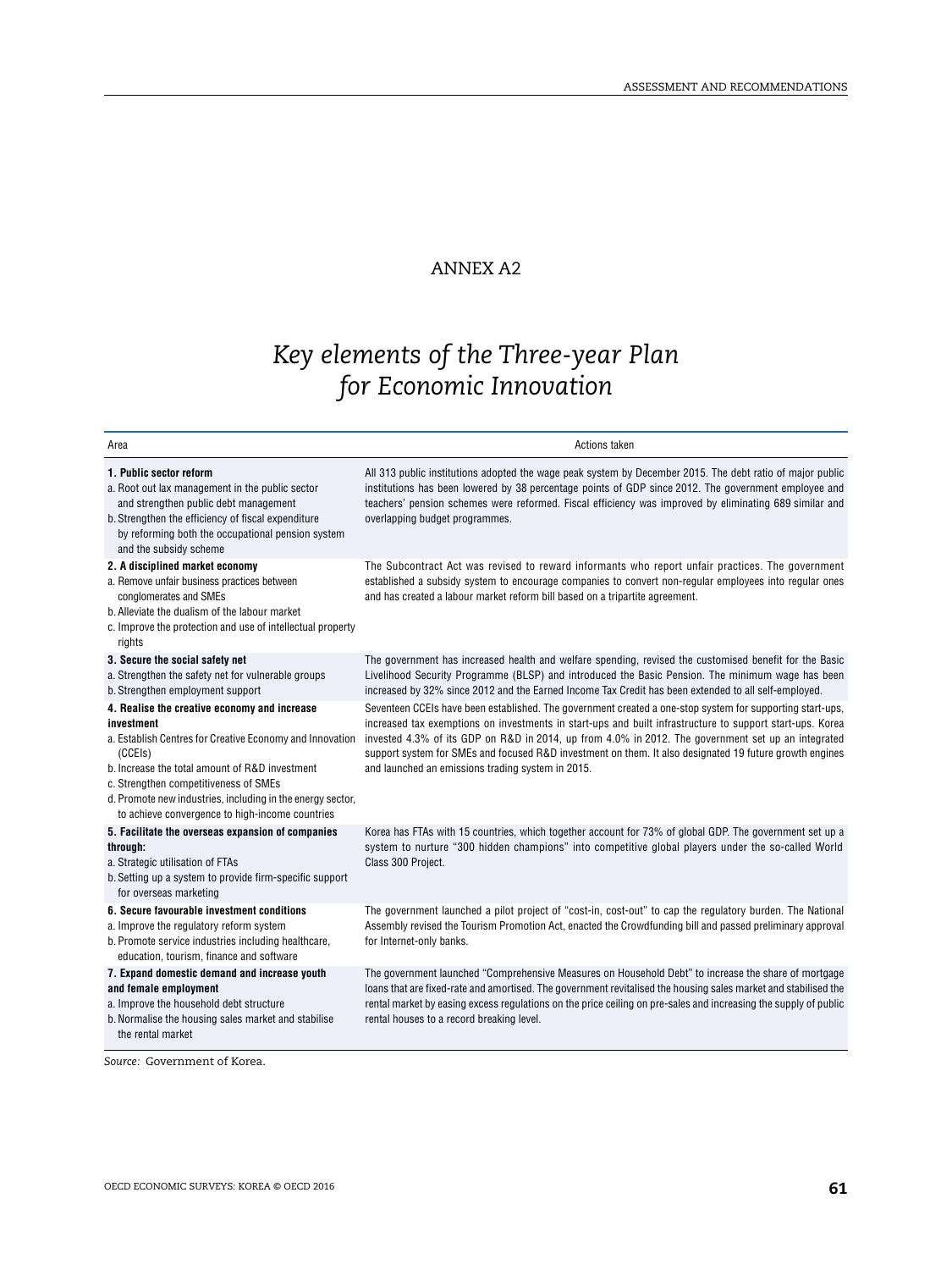## ANNEX A3

## *Economic co-operation with North Korea*

The North Korean economy maintained modest growth over 2011-14 (Figure A3.1), thanks primarily to a rebound in agriculture, which accounts for a quarter of GDP. The increasing marketisation of the North Korean economy is also playing a positive role. According to South Korea's Presidential Committee for Unification Preparation, around 70% of household income now comes from the non-official economy (LIEDRN 2015). However, output growth remains weak compared to the early 2000s, further expanding the already enormous gap between the two Koreas. Indeed, South Korea's economy was 43.7 times larger than the North's in 2014 and 21.4 times larger on a per capita income basis, raising concern about the potential cost of economic rapprochement (Table A3.1).





*Source:* Bank of Korea (Seoul).

Inter-Korean trade has been volatile due to political tensions (Figure A3.2). The sinking of a South Korean warship in 2010 prompted the South to suspend investment in the North and inter-Korean trade, excluding that related to the Gaesung Industrial Complex. Consequently, general commercial trade, which had peaked at USD 0.8 billion in 2008, ceased in 2011. The Gaesung Industrial Complex, which was home to 124 South Korean SMEs and employed more than 54 000 North Korean workers, was the last remaining symbol of inter-Korean reconciliation and the focus of inter-Korean trade. Although the

<sup>1 2</sup> *<http://dx.doi.org/10.1787/888933356608>*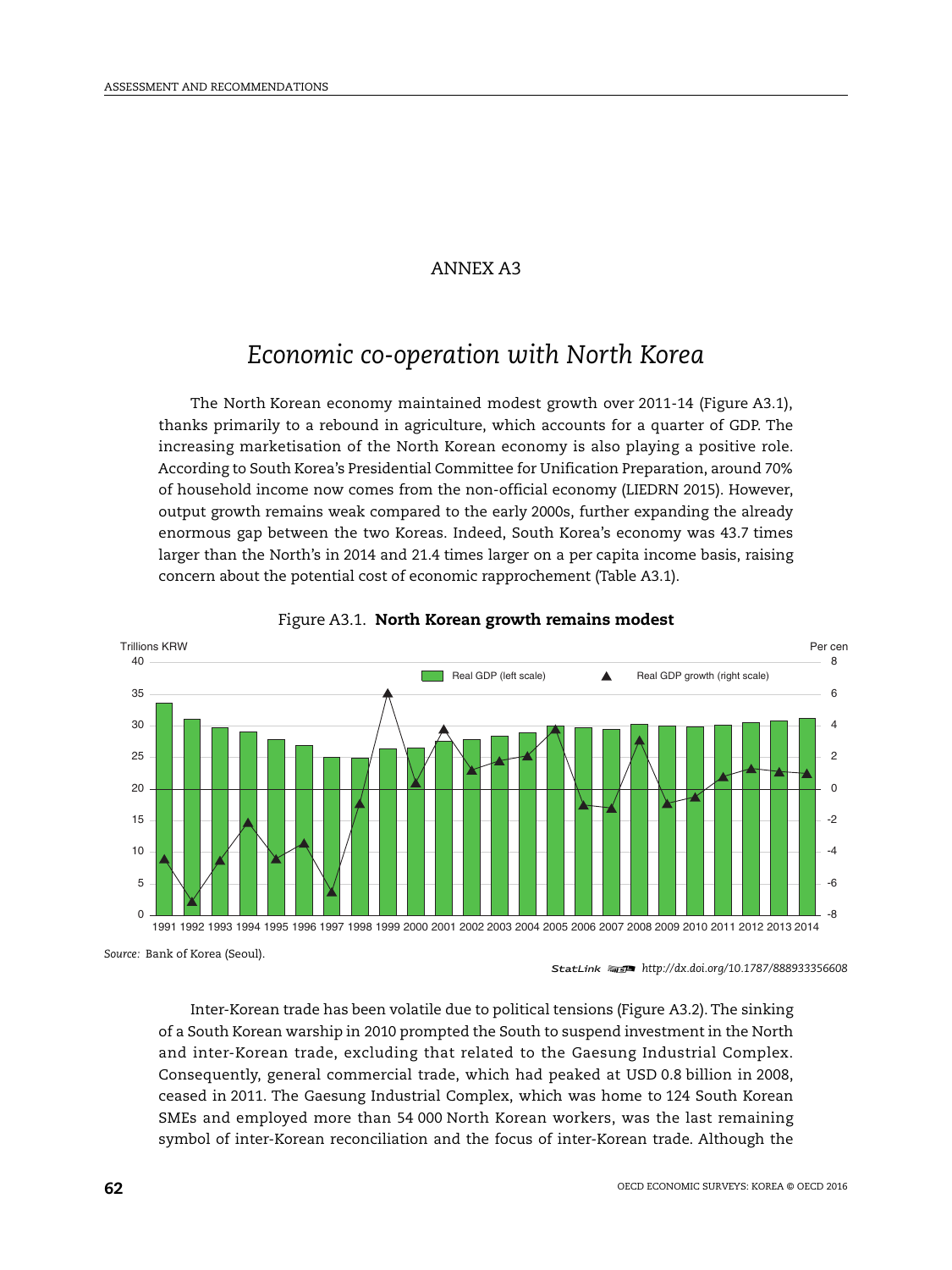|                                                | (A)         | (B)         | Ratio (B/A) |
|------------------------------------------------|-------------|-------------|-------------|
|                                                | North Korea | South Korea |             |
| Population (millions)                          | 24.7        | 50.4        | 2.0         |
| Gross National Income (trillion won)           | 34.2        | 1496.6      | 43.7        |
| Gross National Income per capita (million won) | 1.4         | 29.7        | 21.4        |
| Total trade (USD billion)                      | 7.6         | 1 0 9 8.2   | 144.3       |
| Exports                                        | 3.2         | 572.7       | 181.2       |
| Imports                                        | 4.5         | 525.5       | 118.1       |
| Of which: inter-Korean exports <sup>1</sup>    | 1.2         | 1.1         | 0.9         |
| Industrial statistics                          |             |             |             |
| Power generation (billion kWh)                 | 21.6        | 522.0       | 24.2        |
| Steel production (million tonnes)              | 1.2         | 71.5        | 58.6        |
| Cement production (million tonnes)             | 6.7         | 47.0        | 7.0         |
| Agricultural production                        |             |             |             |
| Rice (million tonnes)                          | 2.2         | 4.2         | 2.0         |
| Fertiliser (million tonnes)                    | 0.5         | 2.3         | 4.6         |
|                                                |             |             |             |

Table A3.1. **Comparison of North and South Korea in 2014**

1. North Korean exports to the South in column A, and South Korean exports to the North in column B. *Source:* Statistics Korea (Daejeon); Bank of Korea (Seoul).

North's closure of Gaesung for five months in mid-2013 sharply reduced trade related to economic co-operation, it rebounded to a record USD 2.7 billion in 2015.





1. Primarily humanitarian aid.

2. Includes special projects, such as the Mount Geumgang resort, which was closed in 2008, and the Gaesung Industrial Complex. The operation of the Complex was suspended in February.

*Source:* Statistics Korea (Daejeon).

1 2 *<http://dx.doi.org/10.1787/888933356618>*

While North Korea's trade with the South stagnated, commerce with China expanded significantly (Figure A3.3). In 2007, South Korea and China each accounted for about 40% of North Korea's trade. By 2013, China's share had risen to 68% while South Korea's fell to 12%, although it rebounded in 2014-15 (Panel B). The rise in North Korea's trade with China was driven by exports of coal and iron ore, which account for two-thirds of the total. In addition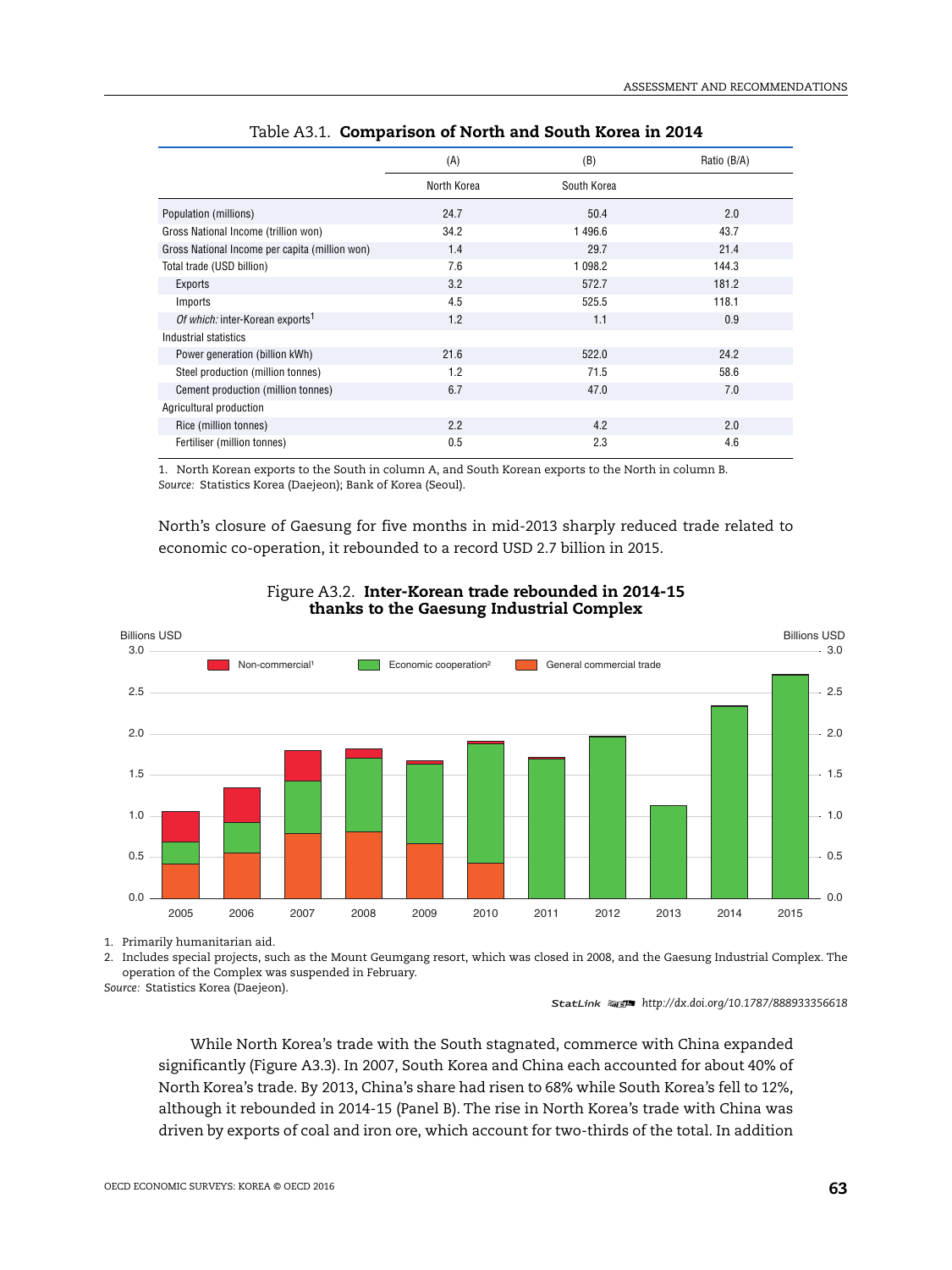





*Source:* Korea Trade-Investment Promotion Agency (Seoul); *Statistics Korea* (Daejeon).

1 2 *<http://dx.doi.org/10.1787/888933356623>*

to expanding trade, the North Korean government has pursued a number of economic cooperation projects with China. For example, it is creating special economic zones on Hwanggumpyong Island, a border city that handles three-quarters of the trade between North Korea and China, and Raseon, a city on the eastern coast of North Korea, just 20 kilometres from the border with China. Growing economic ties between North Korea and China create concern that it would crowd out inter-Korean economic cooperation. The South Korean government established the Presidential Committee for Unification Preparation in 2014 to: i) set out a blueprint and roadmap for unification; ii) to build a national consensus on unification; and iii) to establish a system of co-operation among government agencies and NGOs in the South.

Following North Korea's fourth nuclear test on 6 January 2016, and a long-range missile launch a month later, South Korea announced the suspension of operations at the Gaesong Industrial Complex. The following day, North Korea said that it will expel all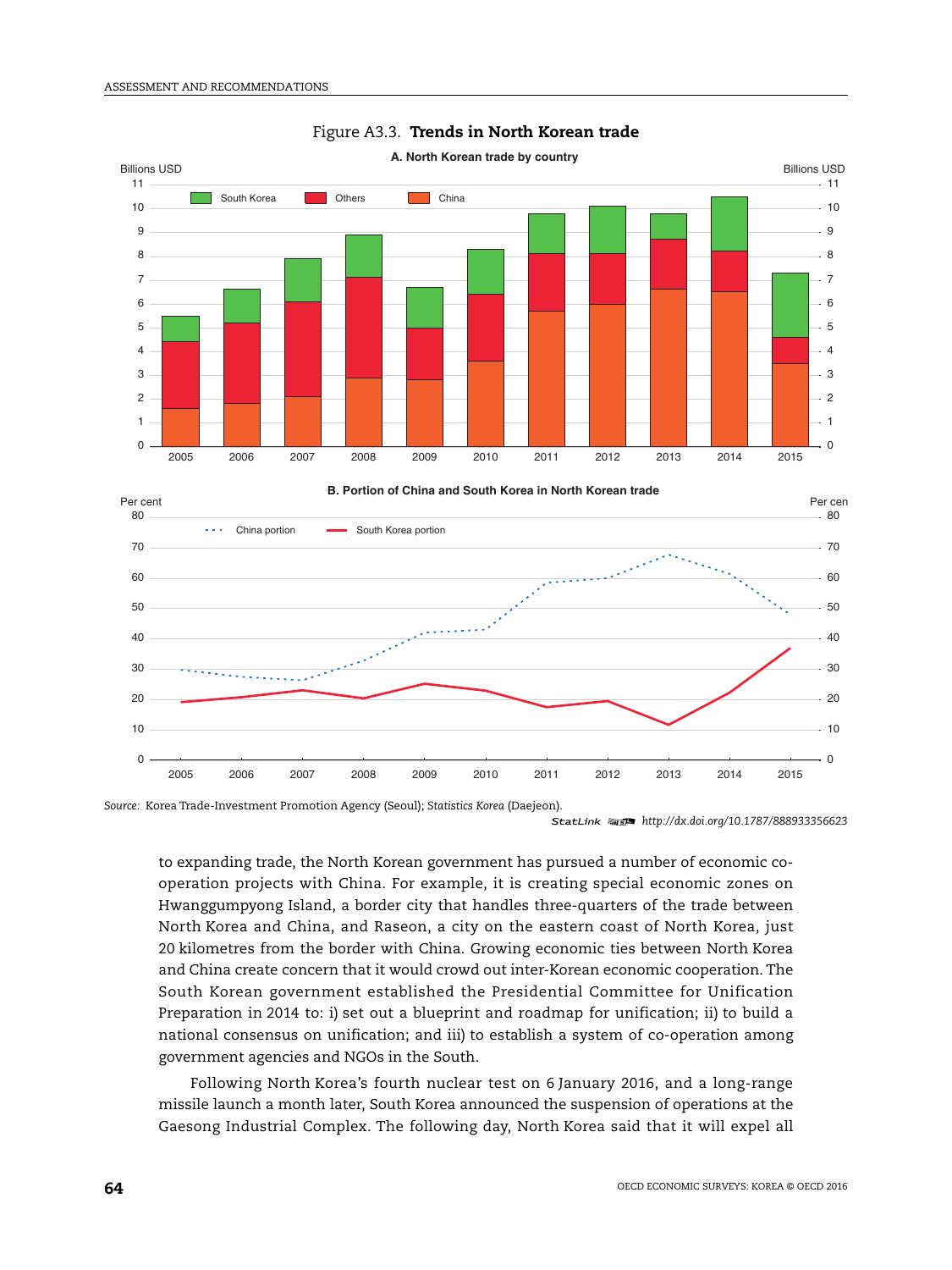South Korean nationals from the complex and freeze all assets of South Korean firms operating there in retaliation. The suspension of the Gaesong closes an important source of revenue for the North. Since its creation in 2002, the complex has brought USD 560 million to the North and USD 120 million in 2015 alone. At the same time, North Korea is experiencing a sharp decline in trade with China. In 2015, the value of its exports to China fell by 42%, reflecting falling prices of coal and iron ore. In addition, North Korean imports fell by 48% over the same period. Consequently, China's share of North Korean trade has fallen below half, while South Korea's portion has risen to 37% (Figure A3.3, Panel B).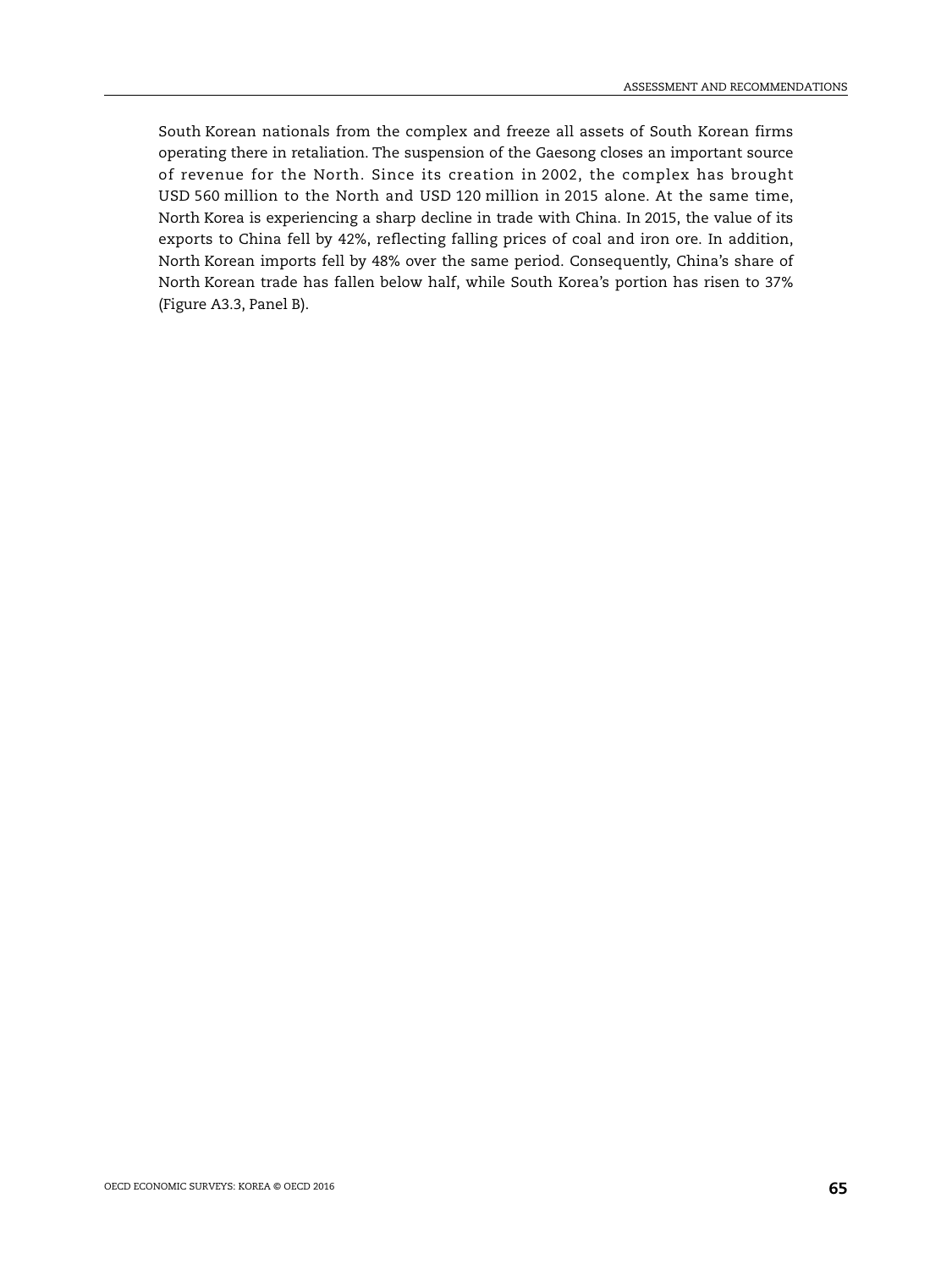## ANNEX A4

# *Progress in structural reform*

This Table reviews action taken on key recommendations from the 2014 *Survey*. Recommendations that are new in this *Survey* are listed at the end of the relevant chapter.

| Recommendations in the 2014 Survey                                                                                | <b>Action taken since June 2014</b>                                                                                                                                                                                                                                                                                                                                                                                                                                                                                                                                                                                                                                                                         |  |  |
|-------------------------------------------------------------------------------------------------------------------|-------------------------------------------------------------------------------------------------------------------------------------------------------------------------------------------------------------------------------------------------------------------------------------------------------------------------------------------------------------------------------------------------------------------------------------------------------------------------------------------------------------------------------------------------------------------------------------------------------------------------------------------------------------------------------------------------------------|--|--|
| I. Fostering a creative economy to drive Korean growth                                                            |                                                                                                                                                                                                                                                                                                                                                                                                                                                                                                                                                                                                                                                                                                             |  |  |
|                                                                                                                   | A. Upgrade the innovation system                                                                                                                                                                                                                                                                                                                                                                                                                                                                                                                                                                                                                                                                            |  |  |
| R&D, while increasing the contribution of government research institutes.                                         | Improve universities and expand their co-operation with the business sector in The number of technology transfers from 30 major universities (through the<br>Technology Licensing Offices funded by the government) to the business sector<br>increased from 1 605 in 2014 to more than 1 800 in 2015, while the value rose from<br>KRW 40.1 billion to more than KRW 46 billion (USD 40 million). The budget of<br>government-funded research institutes that support SMEs increased from<br>KRW 114.6 billion in 2014 to KRW 147.2 billion (USD 129 million) in 2016.                                                                                                                                     |  |  |
| low level.                                                                                                        | Expand Korea's international linkages in science and innovation from their current Government policies to promote joint research with overseas research institutes<br>helped raise the share of R&D in Korea that was financed from abroad from 0.3%<br>in 2013 to 0.7% in 2014.                                                                                                                                                                                                                                                                                                                                                                                                                            |  |  |
|                                                                                                                   | B. Improve framework conditions to accelerate the implementation of innovation                                                                                                                                                                                                                                                                                                                                                                                                                                                                                                                                                                                                                              |  |  |
| firms.                                                                                                            | Liberalise product market regulations and reduce obstacles to international Around 10% of economic regulations were abolished during the year to<br>competition to promote an efficient allocation of resources in favour of innovative January 2015 and a "cost-in, cost-out" system was launched to cap the regulatory<br>burden on firms. Nearly a third of the more than 10 000 regulatory reform<br>suggestions made through the Shinmungo since March 2014 have been accepted<br>for consideration, leading to the amendment of laws underpinning<br>2 377 regulations. The Thorn under the Nails, Regulatory Guillotine, and Regulatory<br>Reform Ministerial Meeting have examined 796 regulations. |  |  |
| Enhance labour market flexibility to expand the ability of innovative firms to grow<br>and implement their ideas. | The government is encouraging the shift from seniority-based wage systems to job-<br>or performance-based ones. It is also creating and improving systems to promote<br>flexible work arrangements.                                                                                                                                                                                                                                                                                                                                                                                                                                                                                                         |  |  |
| C. Promote the venture buisness sector and new start-ups                                                          |                                                                                                                                                                                                                                                                                                                                                                                                                                                                                                                                                                                                                                                                                                             |  |  |
| investor protection in KONEX and for crowd-funding.                                                               | Make the new KONEX a key player in funding start-ups, while ensuring adequate The government launched a strategy in 2015 to revitalise KONEX by expanding<br>incentives for individual investors, other than professional investors, strengthening<br>investor protection through designated advisors, and easing listing requirements<br>for SMEs by replacing quantitative standards with qualitative indicators.<br>The government allowed equity crowdfunding in January 2016. Firms are allowed to<br>raise up to KRW 0.7 billion (USD 611 000) through crowdfunding. Limits for non-<br>professional investors are set at KRW 2 million per company (USD 1 747) and                                   |  |  |
| Activate the market for M&As by addressing the obstacles that have kept it small.                                 | KRW 5 million in total.<br>Restrictions on private equity funds' M&A activities were relaxed and the M&A fund<br>in the Growth Ladder Fund is being expanded to meet the M&A needs of mid-sized<br>firms. The criteria for tax support for M&As aimed at acquiring technology were<br>relaxed and the deadline extended from 2015 to 2018. The number of M&As rose<br>from 73 in 2013 to 97 in 2014.                                                                                                                                                                                                                                                                                                        |  |  |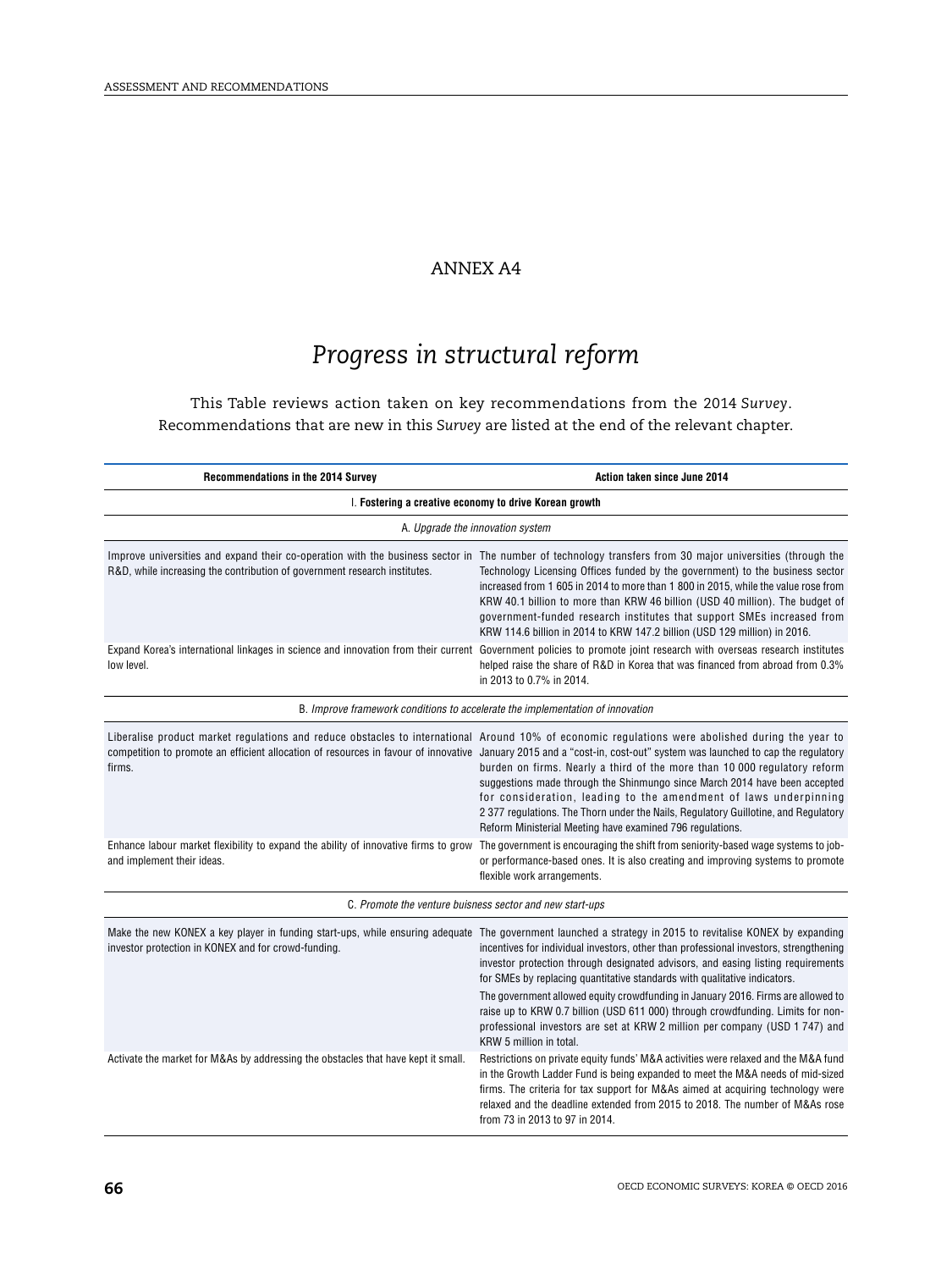| C. Promote the venture buisness sector and new start-ups                                                                                                                                                       |                                                                                                                                                                                                                                                                                                                                                                                                                                                                                                                                                                                                                                                                                                                                   |  |  |
|----------------------------------------------------------------------------------------------------------------------------------------------------------------------------------------------------------------|-----------------------------------------------------------------------------------------------------------------------------------------------------------------------------------------------------------------------------------------------------------------------------------------------------------------------------------------------------------------------------------------------------------------------------------------------------------------------------------------------------------------------------------------------------------------------------------------------------------------------------------------------------------------------------------------------------------------------------------|--|--|
| difficult.                                                                                                                                                                                                     | Avoid excessive public funding of venture capital investment that would crowd out The government launched an "Expert Angel Designation System" in July 2014 and<br>private investment, rely on a "fund-of-funds" approach and focus public support on $\,$ increased the income tax deduction for angel investment from 50% of an<br>the early stage of a firm's development when attracting private investors is most investment less than KRW 50 million to 100% for one less than KRW 15 million.<br>The government allocated KRW 269.3 billion in 2015 for investment in early-stage<br>firms through a fund-of-funds approach. The share of fund-of-funds investment in<br>firms at an early stage of development was 44.8%. |  |  |
| institutions to enhance the quality of investment projects.                                                                                                                                                    | Develop the demand side of the venture capital market, in part by using public To increase the number of technology-based start-ups, the government in 2014<br>launched the Tech Incubator Programme for Start-ups, which was modelled after<br>Israel's Technological Incubator. It provides start-ups with R&D grants from the<br>private and public sectors. R&D grants for promising start-ups with high-level<br>technologies increased from KRW 141.4 billion in 2014 to KRW 188.8 billion<br>(USD 165 million) in 2016.                                                                                                                                                                                                    |  |  |
| launch start-ups.                                                                                                                                                                                              | Foster an environment that allows failed entrepreneurs to have second chances to The government established measures for failed entrepreneurs in 2015, including<br>an improved joint guarantee system, expanded consultation procedures, and<br>measures to facilitate access to loans.                                                                                                                                                                                                                                                                                                                                                                                                                                          |  |  |
|                                                                                                                                                                                                                | D. Make SMEs part of the creative economy                                                                                                                                                                                                                                                                                                                                                                                                                                                                                                                                                                                                                                                                                         |  |  |
| a credit rating high enough to obtain market financing by themselves.                                                                                                                                          | Target public loans and credit guarantees on young firms and start-ups, which In the new directions announced in late 2015, the government expanded funding<br>struggle to obtain market financing, introduce a graduation system to prevent firms support for start-ups, with assistance limited to firms with a credit rating of over BB<br>from receiving long-term support and reduce public credit guarantees to firms with and listed firms. At the same time, support for firms more than five years old is<br>being limited. For example, firms over five years old cannot receive government<br>policy funds more than twice in one year.                                                                                |  |  |
| their length and size.                                                                                                                                                                                         | Strengthen the market orientation of SME programmes by: i) raising interest rates In 2015, the government decided that in the case of companies that have received<br>on public SME loans closer to market levels; ii) lowering the coverage ratio of the guarantees for more than ten years, banks (rather than the guarantee institution) are<br>guarantees; and iii) more clearly differentiating the price of guarantees based on to set the guarantee ratio, which should be 50%-85%. The rate for early-stage firms<br>was raised from 85% to 90%.                                                                                                                                                                          |  |  |
| technological capacity.                                                                                                                                                                                        | Improve the selection of SMEs that receive public support by focusing on firms with The 2015 plan to foster Korean "hidden champions" to transform "high potential<br>the potential to upgrade their performance by analysing their competitiveness and enterprises" into globalised enterprises chooses firms based on their<br>competitiveness and technological capacity.                                                                                                                                                                                                                                                                                                                                                      |  |  |
| tangible collateral, including intellectual property, for private-sector loans.                                                                                                                                | Use the government's expertise to enhance the infrastructure for credit evaluation of The government launched an initiative in July 2014 to promote loans based on<br>SMEs by private financial institutions. Develop the infrastructure for using non- technology for start-ups without collateral. Four institutions designated as<br>Technology Credit Bureaus launched a technology database service. Technology-<br>based lending was KRW 51.5 trillion (6.7% of bank lending to the corporate sector)<br>in the fourth quarter of 2015.                                                                                                                                                                                     |  |  |
| Encourage a larger role for local non-bank financial institutions, such as saving<br>banks and credit unions, in lending to viable SMEs.                                                                       | Eligibility requirements to act as a financial intermediary for Korea Development<br>Bank's on-lending scheme have been expanded to include non-bank financial<br>institutions.                                                                                                                                                                                                                                                                                                                                                                                                                                                                                                                                                   |  |  |
| Reduce the generosity of SME support to weaken the disincentives for small firms<br>to grow out of the SME category, thereby increasing their productivity through<br>economies of scale.                      | The government is promoting the growth of SMEs into "high potential enterprises"<br>by providing support for exports, financing, R&D, etc. Their growth into globalised<br>enterprises is promoted through a 2015 plan to foster Korean "hidden champions".<br>The plan, "Implementing World Class 300 Project", included 186 firms in 2015.                                                                                                                                                                                                                                                                                                                                                                                      |  |  |
| expand prior consultations among ministries before introducing new programmes. (USD 48 million).                                                                                                               | Gradually reduce the number of SME programmes through stronger ex post A task force in the Office for Government Policy Coordination abolished 10 projects<br>evaluation of programmes to focus the budget on those that are most effective and and merged 13 over 2014-15, resulting in savings of KRW 55 billion                                                                                                                                                                                                                                                                                                                                                                                                                |  |  |
| between ministries and prevent SMEs from benefiting from multiple programmes.                                                                                                                                  | Use the "Comprehensive Management System" to co-ordinate SME programmes In 2014, the Ministry of Interior launched an indicator in its evaluation of local<br>governments to prevent SMEs from benefiting from multiple programmes.                                                                                                                                                                                                                                                                                                                                                                                                                                                                                               |  |  |
| greater emphasis on vocational education.                                                                                                                                                                      | Improve SMEs' human resources by reducing labour market mismatches through The number of Meister school was increased from 35 in 2014 to 41 in 2015 and six<br>more are planned for 2016-17 and the fields of study have been expanded. The<br>Work-Study Dual System launched in 2013 now includes more than 2000 firms<br>and nearly 13 000 students. The 887 National Competency Standards (NCS) are<br>being used to set the curriculum for vocational education and training.                                                                                                                                                                                                                                                |  |  |
| Facilitate the use of the Internet to enhance the growth of SMEs by ensuring an<br>appropriate regulatory framework and ICT skills.                                                                            | The "Production Digitalisation System" is promoting manufacturing and process<br>management based on IT for small firms dependent on manual labour. The<br>government spent about KRW 8 billion (USD 7 million) in both 2014 and 2015 to<br>assist around 145 SMEs.                                                                                                                                                                                                                                                                                                                                                                                                                                                               |  |  |
| Enforce fair trading rules to avoid unfair treatment of SMEs by <i>chaebols</i> and<br>improve <i>chaebols</i> ' corporate governance, while phasing out restrictions that reserve<br>certain sectors to SMEs. | A 2016 amendment to the Fair Transactions and Subcontracting Act introduced a<br>system that rewards an informant who reports unfair practices against mid-sized<br>companies that are subcontractors and the KFTC stepped up its monitoring against<br>unfair subcontracting behaviour. The Monopoly Regulation and Fair Trade Act was                                                                                                                                                                                                                                                                                                                                                                                           |  |  |

amended in 2014 to prohibit new circular Investment among *chaebol*-affiliated firms.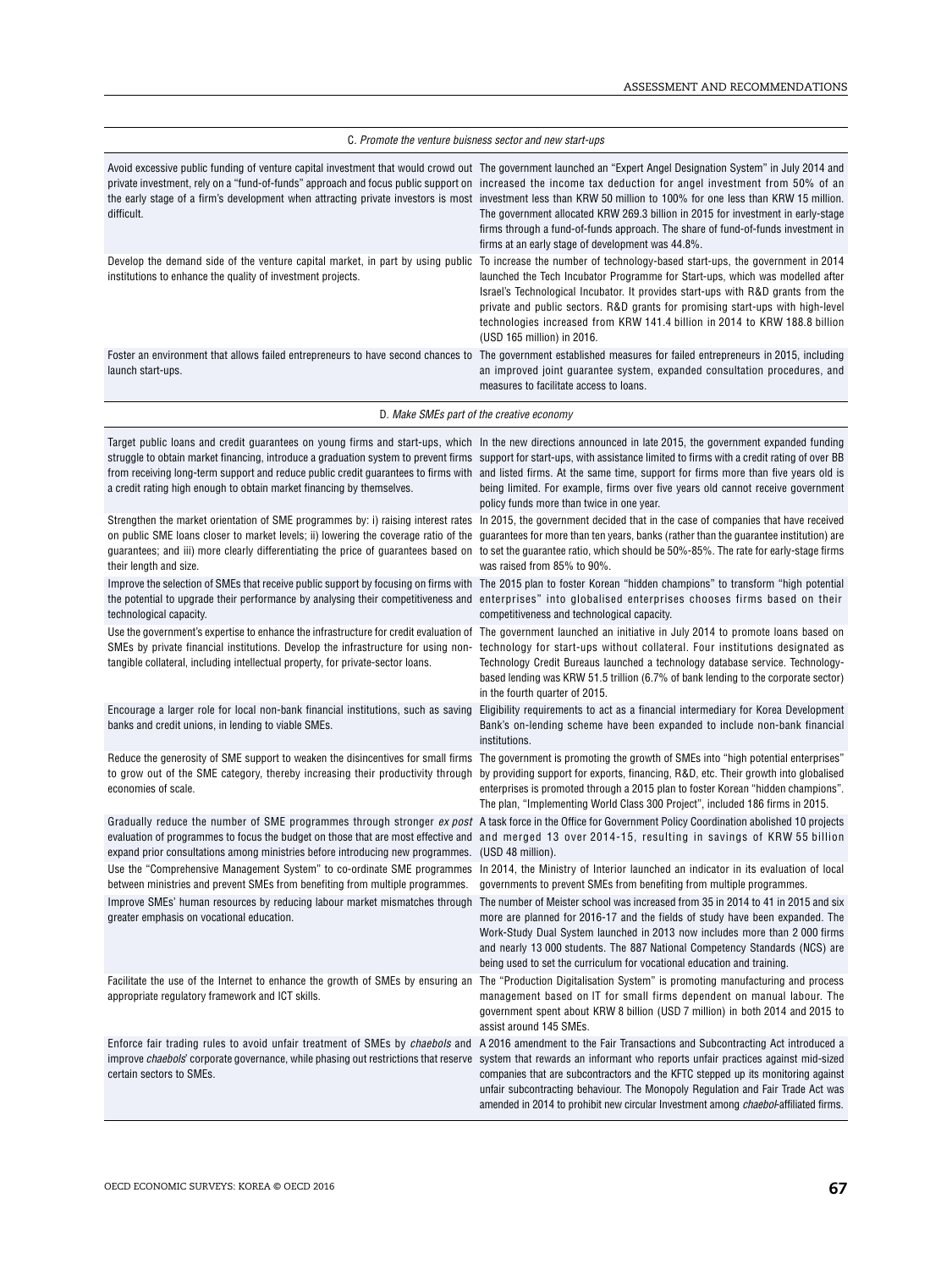#### II. **Reducing income inequality and poverty and promoting social mobility**

## A. *Labour market reform*

| A. Labour market reform                                                       |                                                                                                                                                                                                                                                                                                                                                                                                                                                                                                                                                                                                                                                                                                                                  |
|-------------------------------------------------------------------------------|----------------------------------------------------------------------------------------------------------------------------------------------------------------------------------------------------------------------------------------------------------------------------------------------------------------------------------------------------------------------------------------------------------------------------------------------------------------------------------------------------------------------------------------------------------------------------------------------------------------------------------------------------------------------------------------------------------------------------------|
| safety net and by increasing their access to vocational training.             | Break down dualism by reducing effective employment protection for regular Public subsidies for non-regular workers who are currently employed and<br>workers, by expanding the coverage of non-regular workers through the social participating in government-provided training increased from KRW 75 billion<br>in 2014 to KRW 83 billion in 2015 (USD 73 million).                                                                                                                                                                                                                                                                                                                                                            |
| Extend the time limit on fixed-term contracts from two years.                 | In September 2015, the government proposed an amendment to the labour law that<br>would allow fixed-term contracts to be extended by another two years for<br>employees aged 35 or older and wanting an extension.                                                                                                                                                                                                                                                                                                                                                                                                                                                                                                               |
| improved vocational education and training, and by extending older workers'   | Boost employment, particularly for women, youth and the elderly by breaking down The "Stepping-stone-to-employment programme", in which major firms offer<br>dualism, reducing labour market mismatches, especially for youth through  education and training in promising areas to 15-34 year-olds, was launched in<br>January 2016 and is to be expanded.                                                                                                                                                                                                                                                                                                                                                                      |
| careers in firms.                                                             | The government expanded the subsidy programme for the wage peak system and<br>launched consulting services to encourage companies to adopt it and thereby<br>increase employment of older workers. The number of Job Hope Centres, which<br>provide specialised employment services to middle-aged and older people, was<br>increased from 28 in 2014 to 31 in 2015.                                                                                                                                                                                                                                                                                                                                                             |
|                                                                               | Co-operation between Local Job Centres (run by the Ministry of Employment and<br>Labour) and New Job Centres (Ministry of Gender Equality and Family) was<br>strengthened from January 2016.                                                                                                                                                                                                                                                                                                                                                                                                                                                                                                                                     |
|                                                                               | B. Increase the effectiveness of social welfare programmes in reducing income inequlaity and poverty                                                                                                                                                                                                                                                                                                                                                                                                                                                                                                                                                                                                                             |
| eligibility criteria and enforcing work requirements.                         | Expand the Basic Livelihood Security Programme (BLSP) by further easing InJuly 2015, the Customised Benefit System, which sets different eligibility criteria<br>for livelihood, medical services, housing and education benefits under the BLSP,<br>was introduced and the criteria for persons with support obligations were relaxed.                                                                                                                                                                                                                                                                                                                                                                                          |
| phase-out range to avoid reducing work incentives.                            | Make the EITC more effective in reducing poverty by extending its coverage to more The restriction that limited the coverage of the self-employed to certain types of<br>self-employed, as transparency about their income increases, and extending the businesses was repealed and the upper-limit of the phase-out range for a couple<br>with one child was increased from KRW 17 million to KRW 21 million<br>(USD 18 000).                                                                                                                                                                                                                                                                                                   |
|                                                                               | C. Enhance the contribution of education to social cohesion                                                                                                                                                                                                                                                                                                                                                                                                                                                                                                                                                                                                                                                                      |
| access to high-quality pre-school education.                                  | Raise the quality of childcare to ensure that households at all income levels have  Childcare centres were provided with assistant teachers in 2015 and teacher<br>training was reformed in 2016.                                                                                                                                                                                                                                                                                                                                                                                                                                                                                                                                |
| education.                                                                    | 15,74% Reduce reliance on private tutoring by developing the "school record system" for The use of the "school record system" increased by 54.9% in 2015 and 57.4<br>university admission, raising the quality and diversity of secondary schools and  in 2016. A law was enacted in September 2014 to prevent private tutoring<br>reducing the over-emphasis on higher education by improving vocational institutions from introducing subjects ahead of the school curriculum. The<br>curriculum for vocational high schools was revised in line with National<br>Competency Standards in 2016. The Work-Study Dual System now includes more<br>than 2 000 firms and nearly 13 000 students.                                   |
|                                                                               | D. Reduce poverty among the elderly                                                                                                                                                                                                                                                                                                                                                                                                                                                                                                                                                                                                                                                                                              |
| escape from absolute poverty.                                                 | Target the Basic Old-Age Pension on lowest-income elderly to ensure that they Following the introduction of the Basic Pension in July 2014, 70% of the elderly<br>continue to receive the Basic Pension. It doubled the amount paid by the Basic Old-<br>Age Pension from KRW 99 000 per month to KRW 200 000 (USD 175). The share<br>of the elderly in absolute poverty (an income below the minimum cost of living) fell<br>from 34% in 2013Q4 to 30% in 2014Q4, while the share in relative poverty declined<br>from 48% to 44%.                                                                                                                                                                                              |
| recipients of the Basic Pension by further relaxing eligibility requirements. | Use the Basic Livelihood Security Programme (BLSP) to top up the income of the The introduction of the Customised Benefit System in 2015 and the relaxation of<br>eligibility criteria increased BLSP payments across all age groups.                                                                                                                                                                                                                                                                                                                                                                                                                                                                                            |
| around 50%, keeping it close to the OECD average.                             | Make the NPS more effective in reducing poverty by expanding its coverage, In 2015, 390 000 non-regular workers (6% of the total) were enrolled in the NPS by<br>focusing on improved compliance among non-regular and self-employed workers, their employers, based on income documents shared by the National Tax Service<br>lengthening average contribution periods and maintaining the NPS replacement at and the Ministry of Employment and Labour. Two programmes were launched<br>in 2016 to increase NPS enrolment among people with unstable employment status:<br>i) firms will enrol their part-time workers; and ii) the pension contributions of<br>persons who become unemployed will be paid for up to one year. |
| ensure its long-run sustainability                                            | Begin as soon as possible to raise the NPS contribution rate to a level sufficient to  In 2015, the National Assembly Special Committee on Public Pension and Social<br>Organisation was established to discuss the contribution and benefit levels for the<br>NPS. In 2016, a Committee on Establishing the Long-Term Financial Goals for the<br>NPS will be formed to start discussions on such issues.                                                                                                                                                                                                                                                                                                                        |

Accelerate the introduction of company pensions, in part by further revising the tax Following the tax code revision in 2015, if a person receives the amount of money treatment of the lump-sum retirement allowance. deposited in his/her individual retirement pension account in the form of an annuity, the tax is 30% less than if it were received as a lump-sum payment.